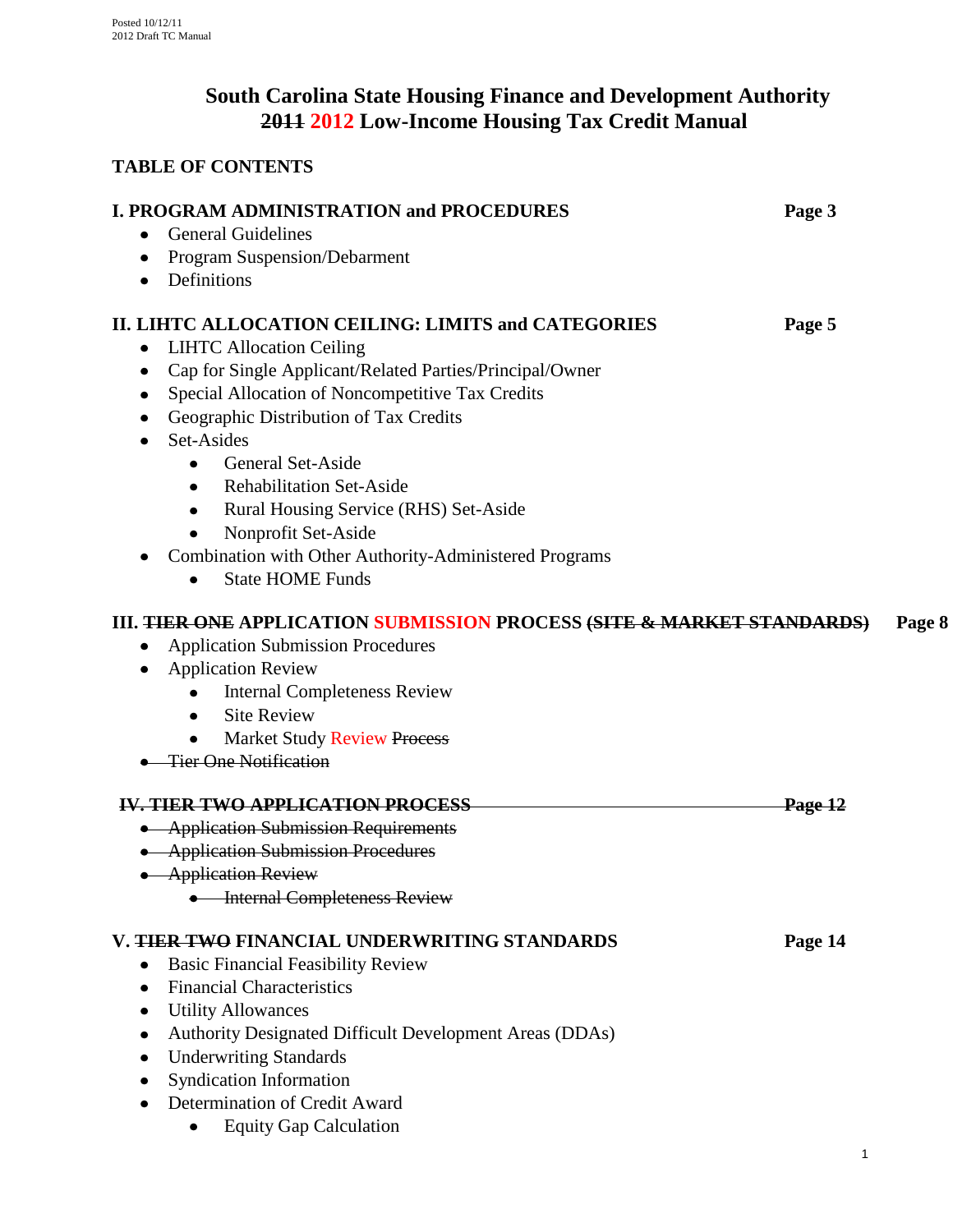Maximum Credit Allowable  $\bullet$ 

| VI. RESERVATION/CARRY-OVER ALLOCATION PROCEDURES<br>Notification of Reservation Award<br><b>Reservation Certificate Conditions</b><br><b>Carryover Allocation Procedure</b><br>Verification of Ten Percent Expenditure                                                                                                                                                     | Page 20 |
|----------------------------------------------------------------------------------------------------------------------------------------------------------------------------------------------------------------------------------------------------------------------------------------------------------------------------------------------------------------------------|---------|
| VII. DEVELOPMENT PROGRESS REPORT REQUIREMENTS<br><b>Exhibit L Progress Reports</b><br>Eight (8) Month Progress Report<br>Ten (10) Month Progress Report<br>Twelve (12) Month Progress Report                                                                                                                                                                               | Page 22 |
| VIII. PLACED IN SERVICE ALLOCATION<br>Placed in Service Allocation Requirements<br>$\bullet$<br>Placed in Service Application Submission<br><b>Cost Certification Requirements</b><br>٠                                                                                                                                                                                    | Page 23 |
| IX. COMPLIANCE MONITORING PROCEDURES<br>Record Keeping<br><b>Record Retention</b><br><b>Annual Owners Certification</b><br><b>Document Review</b><br>Frequency of Certification Documents<br>Physical Inspection of LIHTC Development<br><b>Authority Retention of Records</b><br>Notification of Noncompliance<br><b>Cure Period</b><br><b>Compliance Monitoring Fees</b> | Page 25 |
| X. DEVELOPMENTS UTILIZING NON-COMPETITIVE TAX CREDITS<br>WITH TAX EXEMPT BOND FINANCING<br>Preliminary Opinion of Eligibility (QAP Requirements)<br>Application for an Allocation of Non-Competitive LIHTCs                                                                                                                                                                | Page 28 |
| <b>ADDENDUMS</b><br>$0.01035 \pm 1.011 \pm 0.111 \pm 0.11$                                                                                                                                                                                                                                                                                                                 |         |

- 2012 Market Study Guideline Procedures
- 2011 2012 LIHTC Program Schedule
- List of Code Numbers for South Carolina Counties
- 2011 2012 Qualified Census Tracts (QCTs) and Difficult Development Areas (DDAs) are posted on the Authority's website at **[www.schousing.com](http://www.schousing.com/)**
- $\bullet$  110<sup>th</sup> Congressional Districts (January 2006 January 2008) are posted on the Authority's website site at **[www.schousing.com](http://www.schousing.com/)**
- 2010 2011 Rent and Income Charts 2011 2012 **Rent and Income Charts will be posted on the Authority's website [\(www.schousing.com\)](http://www.schousing.us/) as soon as possible following publication by HUD. It is the responsibility of the Applicant to obtain the applicable income and rent information to use in completing the application.**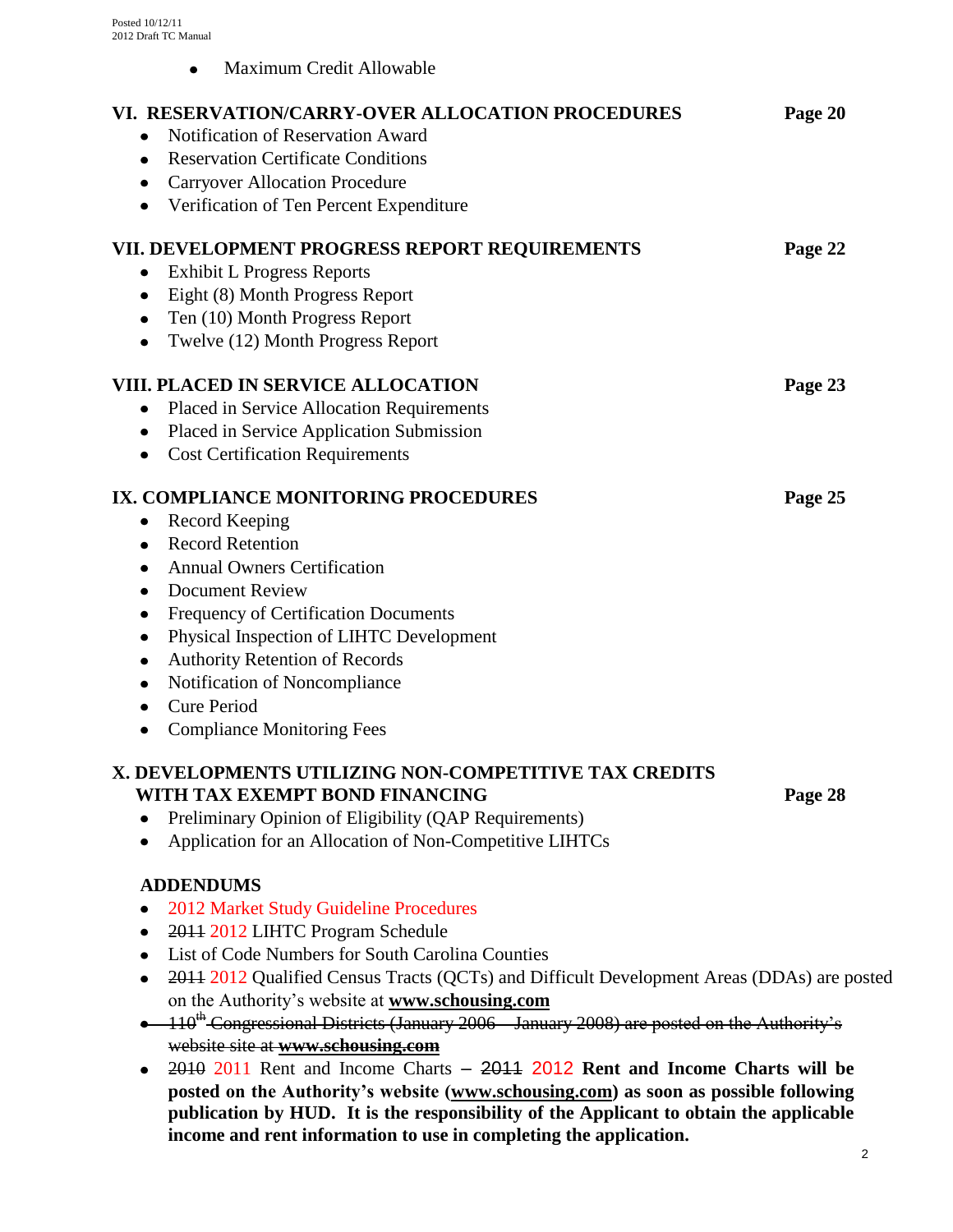## **I. PROGRAM ADMINISTRATION and PROCEDURES**

### **General Guidelines:**

- **1. Fees** Payment of **all** fees must be in the form of a cashier's check made payable to the South Carolina State Housing Finance and Development Authority. All fees are nonrefundable.
- **2. Deadlines** All applications must be submitted by the required due dates as specified in the LIHTC Program Schedule. Additional information requested by the Authority will be due not later than seven (7) business days from the date the information was requested.
- **3. Document Timeliness-** All supporting documentation required for the 2011Tier One and Tier Two 2012 Tax Credit Application must not be dated prior to September 1, 2011 2010. The only exception will be for Site Control Documents and the railroad noise study.

## **4. Material Changes Prohibited**

- **a)** If, upon the submission of the Tier Two Application, the Carryover Allocation Documents, the Verification of Ten Percent Expenditure (10% Test) Application or the Placed-in-Service (PIS) Application, it is determined that the development is not substantially the same as the development described in the original Tax Credit Tier One Application, the development will not receive an allocation of Low Income Housing Tax Credits (LIHTC). The following changes are deemed to be material and are not permitted:
	- **i.** General or Managing Partners (GP);
	- **ii.** \*Total number of LIHTC units;
	- **iii. \*Total number of units;**
	- **iv.** \*Number of bedrooms and bathrooms per unit mix;
	- **v.** \*Specific tenant population targeted;
	- **vi.** \*Tenant mix (low-income/market rate);
	- **vii.** An increase in net rents from Tier One to Tier Two;
	- **viii.** An increase in the total number of units from Tier One to Tier Two:
	- **ix.** Site; or
	- **x.** Decreases in square footage.
- **b)** \*Changes in total number of LIHTC units (only decreases are allowed), total number of units (only decreases are allowed), number of bedrooms and bathrooms per unit mix, specific tenant population targeted, and/or tenant mix (low-income/market rate) will be allowed between Tier One and Tier Two submittal dates if, and only if, the market analyst contracted by the Authority recommends such changes.
- **c)** Changes in the number of buildings and units contained in each building will be allowed only to comply with changes required by local regulatory codes made after the Tier One Application submittal deadline. Required changes must be received in writing from the City/County/Regulatory Agency requiring such.

## **5. Transfers**

- **a)** Neither reservations nor carryovers are transferable without the prior written consent of the Authority. Examples of situations in which such consent may be given include, but are not limited to:
	- **i.** Death;
	- **ii.** Bankruptcy;
	- **iii.** Receivership; or
	- **iv.** Cessation of business operations of a GP;
- **b)** No change in the makeup or identity of a GP in a partnership or its equivalent in a limited liability company is permitted without the prior written consent of the Authority. Without limitation, this prohibition includes indirect transfers through the admission of any "special limited partner(s)" under any scheme that leads to the eventual exit of a GP or its equivalent in a limited liability company;
- **c)** LIHTCs allocated to developments whose ownership is altered in violation of this provision shall be subject to revocation by the Authority.
- **6. Fractional Rounding** Fractional units must be increased to the next whole unit.
- **7. ADA Requirements and Certification**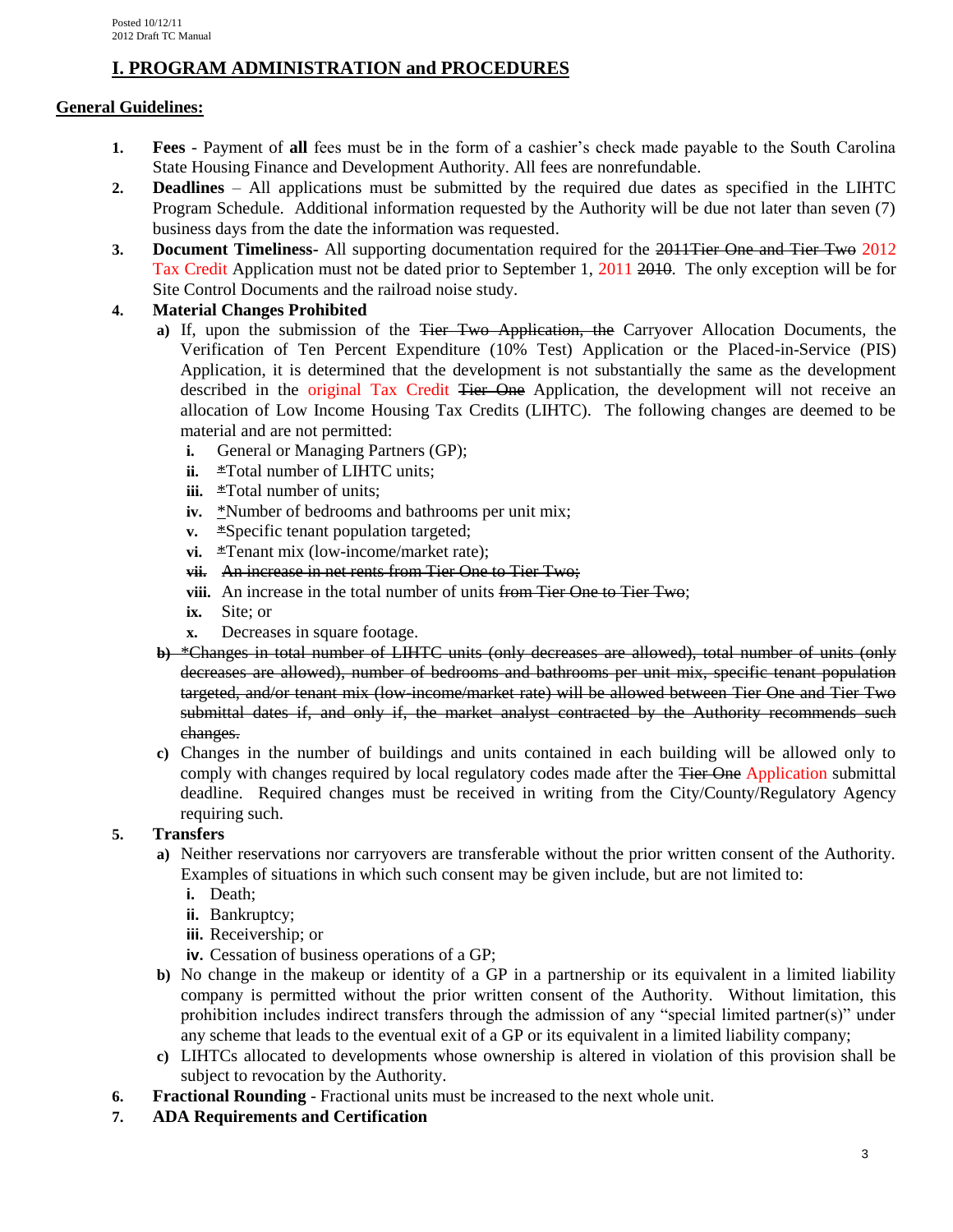- **a)** The Authority will not offer an allocation to any development unless the Applicant submits, with its Tier Two Application, a certification, signed by an architect or professional engineer licensed to practice in SC, which states that the architect or engineer will review the plans and specifications of the proposed development to ensure that such plans and specifications will comply with the accessibility and other requirements of Section 504 of the Rehabilitation Act, the Fair Housing Amendments to the Civil Rights Act of 1968, the Americans With Disabilities Act, and any other applicable state or federal legislation;
- **b)** As part of its PIS Application, a certification must be included which is signed by an architect or professional engineer licensed to practice in SC which contains a statement that the development has been constructed in accordance with the accessibility and other requirements of Section 504 of the Rehabilitation Act, the Fair Housing Amendments to the Civil Rights Act of 1968, the Americans With Disabilities Act, and any other applicable state or federal legislation, and that the development, as built, complies with the U.S. Department of Housing and Urban Development (HUD) "*Fair Housing Act Design Manual."*
- **8.** By submitting an application to the Authority, the applicant waives, hold harmless, and releases any claim or cause of action against the Authority or its staff related to or arising under the processing or scoring of any application or for the award of any tax credits under this program, and further the applicant covenants not to sue the Authority or its staff related to or arising under the processing or scoring of any application or for the award of any tax credits under this program. The applicant further agrees to indemnify the Authority for any claim or cause of action brought against the Authority related to or arising under the applicant's Tier One or Tier Two Tax Credit Application.
- **9.** The applicant acknowledges and understands that the tax credits awarded through this program are not entitlements or rights, but rather are privileges conferred at the sole discretion of the Authority to encourage the development of low income housing for citizens of the State.

### **Program Suspension/Debarment:**

- **1.** Any of the following actions may result in suspension from participating for funding from any of the Authority administered programs for a period of three (3) years:
	- **a)** Developments that receive a carryover allocation under the program are expected to meet the Ten Percent (10%) Test by the date specified in the carryover document, and to be placed-in-service by the Code deadline. Failure of a development to achieve either of these goals will disqualify the Applicant.
	- **b)** All GPs of a limited partnership and the equivalent in a limited liability corporation that receive a carryover allocation are required to remain in the partnership until the development places-in-service. Exceptions due to death, bankruptcy, or cessation of business operations will be allowed. All other removals whether voluntary or involuntary will result in disqualification for all GPs in a limited partnership and the equivalent in a limited liability corporation. Any person or entity, including Syndicators, that attempts to circumvent this provision will be subject to disqualification.
	- **c)** Failure to provide the Exhibit G certification, or providing a false or inaccurate certification that a development meets the above standards when, in fact, it does not, will result in the disqualification of the developer and the architect. The Authority will also file a complaint against the architect with the S.C. Department of Labor, Licensing and Regulation.
	- **d)** Developments that receive Tax Credit Assistance Program (TCAP) funds or Exchange Program funds are expected to remain in compliance with all rules and regulations imposed by these programs. Failure of a development to remain in compliance will result in all GPs of a limited partnership and the equivalent in a limited liability corporation being suspended.
	- **e)** Applicant(s) may not interfere with a tax credit application, for which it is not an owner or principal, at any public hearing or other official meeting. This type of action could undermine the tax credit program in general and could create on-going consequences that can create a negative connotation of the tax credit program.
- **2.** Any of the following actions will result in the permanent debarment from participating for funding from any of the Authority administered programs:
	- **a)** Any Applicant who provides false or misleading information to the Authority with regard to a development seeking LIHTC will be permanently debarred from further participation in the Authority's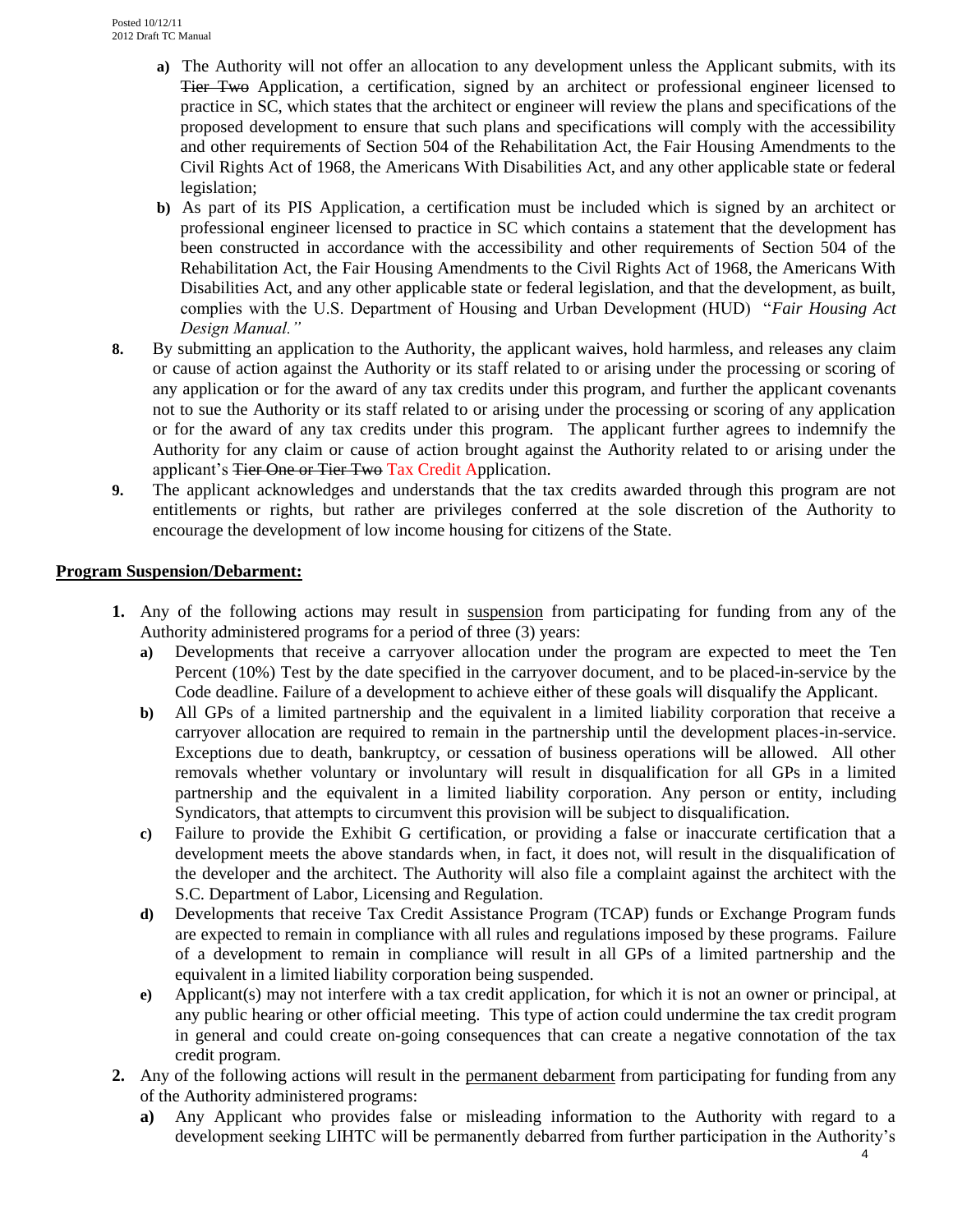programs, in any capacity whatsoever, regardless of when such false or misleading information is discovered. Any reservation or carryover allocation obtained on the basis of such false or misleading information shall be void. Each Applicant shall be given written notice by the Program Director stating the reason for which the sanction of debarment was imposed.

- **b)** Any partnership formation and/or developer agreement, whether written or otherwise, that attempts to circumvent Authority requirements will result in the permanent debarment of all parties involved from further participation in the Authority programs, regardless of when the violation is discovered.
- **c)** For nonprofit sponsored developments, if the requirement for continuous and ongoing material participation is breached, the nonprofit and all of its officers and directors shall be permanently debarred from future participation. In the event that the requirement for continuous and ongoing control over the development is breached, such breach will be reported to the IRS as noncompliance, and the nonprofit and all of its officers and directors shall be permanently debarred.
- **3.** Member(s) of the development team or person(s) on behalf of a development team member(s) contacting Board members from the <del>Tier One</del> Tax Credit Application submission date through the date of the award of the tax credits regarding (i) the scoring or evaluation of Tier One or Tier Two any applications, (ii) interpretations of the QAP, this Manual, or the implementation of the LIHTC program, or (iii) the award of tax credits will be suspended from the tax credit program until the next competitive funding cycle. In addition, all application(s) associated with any such member(s) of the development team will be disqualified from funding consideration.
- **4.** The Authority, in its sole discretion, may determine other acts to be infractions of the program that require suspension or debarment. Suspensions or debarments based on such acts not defined shall be conducted as outlined in the South Carolina State Housing Finance and Development Authority's Debarment and Program Suspension Policy.

## **Definitions:**

- **1. Applicant** includes each person, corporation, developer, partnership, joint venture, association, or other entity that has an ownership interest in the development for which the LIHTC application is submitted.
- **2. Developer** any individual or entity responsible for initiating and controlling the development process and ensuring that a material portion of the development process is accomplished.
- **3. Material Participation**  the regular, continuous and substantial involvement in the operation of the development throughout the compliance period, as defined by the Code.
- **4. Participants** the Applicant, owner, developer, property management entity, consultants, Syndicators, etc., proposed to be involved with the development for which an application is submitted.
- **5. Principal** any Applicant, owner, developer, guarantor, financial guarantor, or any other person, corporation, partnership, joint venture, or other entity, including any affiliate thereof, or any other person, firm, corporation, or entity of any kind whatsoever that either directly or indirectly receives a portion of the development fee (whether or not deferred) for development services and/or receives any compensation with respect to such development. Note: Consultants are not considered Principals.
- **6. Related Parties** Notwithstanding anything to the contrary contained herein, the Authority will not reserve credits in an amount in excess of \$1.7 million to any GP or Principal(s) of such GP, directly or indirectly. Applicants will be deemed to be related if any Principal of an Applicant is also a Principal in any other Applicant.

An **"Identity of Interest"** is considered to exist if any of the following conditions exist:

- When there is any financial interest of the Applicant, Principal, owner and any other member of the development team;
- When one or more of the officers, directors, stockholders, members, or partners of the Applicant, Principal, or owner is also an officer, director, stockholder, member, or partner of any other member of the development team;
- When any officer, director, stockholder, member or partner of the Applicant, Principal, or owner has  $\bullet$ any financial interest whatsoever in any other member of the development team;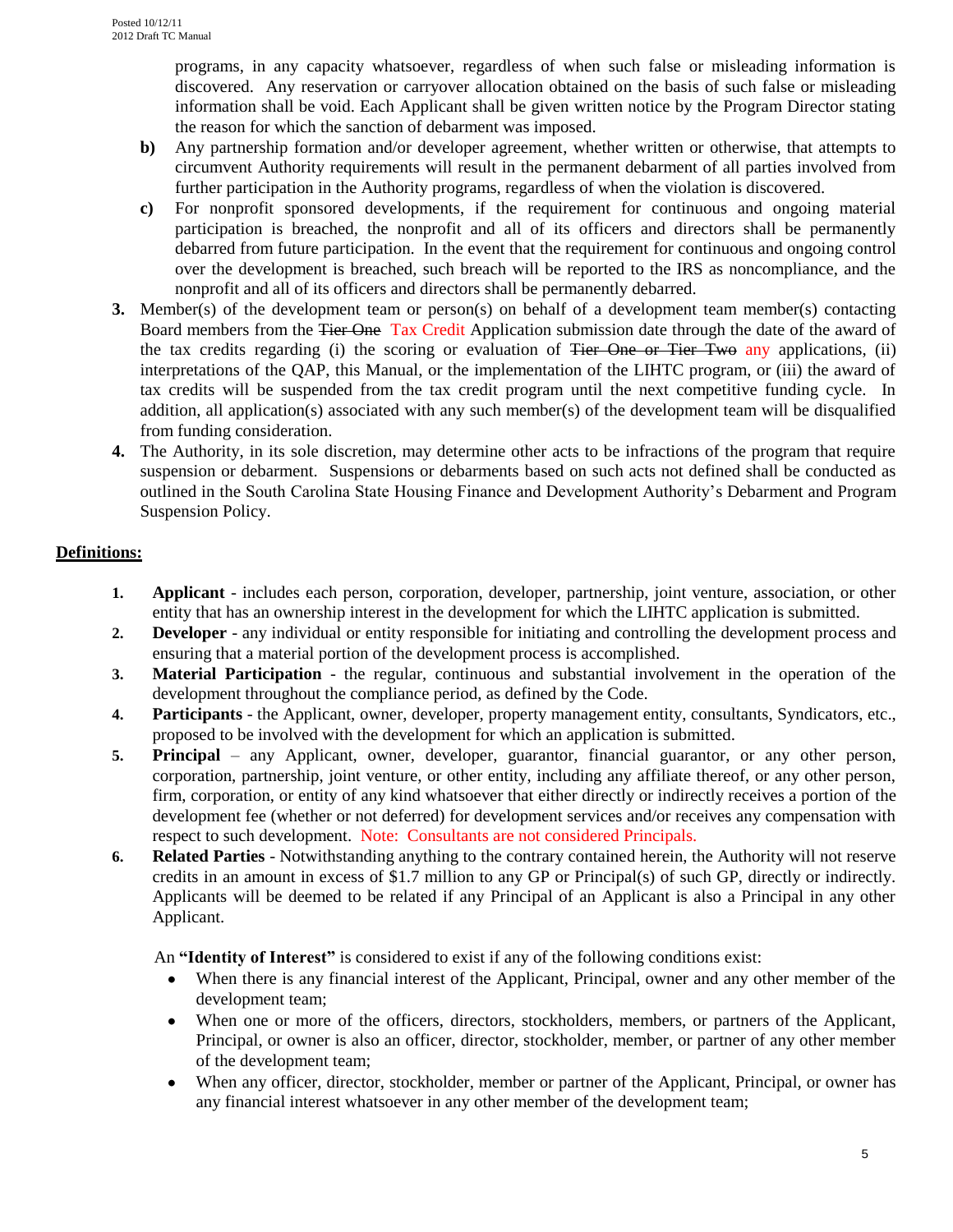- When any other member of the development team advances any funds to the Applicant, Principal, or  $\bullet$ owner;
- When any other member of the development team provides and pays, on behalf of the Applicant, Principal, or owner, the cost of any architectural services or engineering services other than those of a surveyor, general superintendent, or engineer employed by any other member of the development team in connection with its obligations under its contract with the Applicant, Principal, or owner;
- When any other member of the development team takes stock or any interest in the Applicant, Principal, or owner entity as part of the consideration to be paid him/her;
- When any relationship exists which would give the Applicant, Principal, or owner or any other member of the development team control or influence over the price of the contract or the price paid to any other member of the development team or to a subcontractor, material supplier or lessor of equipment;
- When there exist (or come into being) any side deals, agreements, contracts, or undertakings entered into or contemplated, thereby altering, amending, or canceling any of the required application or closing (should there be a closing) documents.

## **II. LIHTC ALLOCATION CEILING: LIMITS and CATEGORIES**

## **LIHTC Allocation Ceiling:**

The amount of LIHTC available in SC in each calendar year reflects the sum of the amounts allowed under IRC Section  $42(h)(3)(C)$ . This amount may be increased by returned tax credits from prior years, tax credits allocated from the National Pool or by new legislation increasing the amount of LIHTC distributed to each state. The Authority reserves the right to withhold such credits from allocation as it deems advisable.

**Return of Credits and Returned Credit Allocation Procedures** - Allocations of credit may be returned only in accordance with applicable U.S. Treasury Regulations on a date agreed upon by the Authority and the Applicant. Amounts that are not accepted or are returned will be made available as follows:

- **a**) Amounts awarded in the competition and returned prior to December  $1<sup>st</sup>$  may be offered to qualified developments submitted in the annual tax credit funding cycle that are capable of meeting carryover requirements. Reservations of returned amounts will be offered to developments in the order in which they appear on the waiting list if the amount offered is at least ninety percent (90%) of the credit amount for which the development is qualified. If no development can be funded to at least ninety percent (90%) of its qualified amount, such amounts shall be carried forward to the following tax credit year. LIHTC developments receiving a reservation of credits prior to December 1<sup>st</sup> will be required to meet all carryover qualifications.
- **b**) Any amounts returned after December 1<sup>st</sup> will be carried forward into the next tax credit year.

### **Cap for Single Applicant/ Related Parties/ Principal/ Owner:**

- **1.** The Authority will not allocate more than \$1.7 million in LIHTCs to a Principal involved with multiple developments (see "Definitions" on page 5).
- **2.** The maximum tax credit awarded per project will not exceed \$850,000.
- **3.** In the event a Principal exceeds the limitation, the tax credit award to that Principal's development with the lowest point score will be reduced so that the limitation is not exceeded. That development will be awarded a reservation only if the LIHTC amount, as calculated by the Authority, is at least ninety percent (90%) of the unreduced amount that the development would have otherwise received.
- **4.** Regardless of the percentage of participation a Principal has in the development, one hundred percent (100%) of the development's LIHTC reservation will count toward the limitation per Principal.
- **5.** A Principal may not be associated with or submit more than three (3) applications/developments.
- **6.** A Principal may not be awarded more than two (2) developments. This limitation promotes a fair and objective administration of the tax credit program by ensuring that no single applicant can receive an excessive share of credits.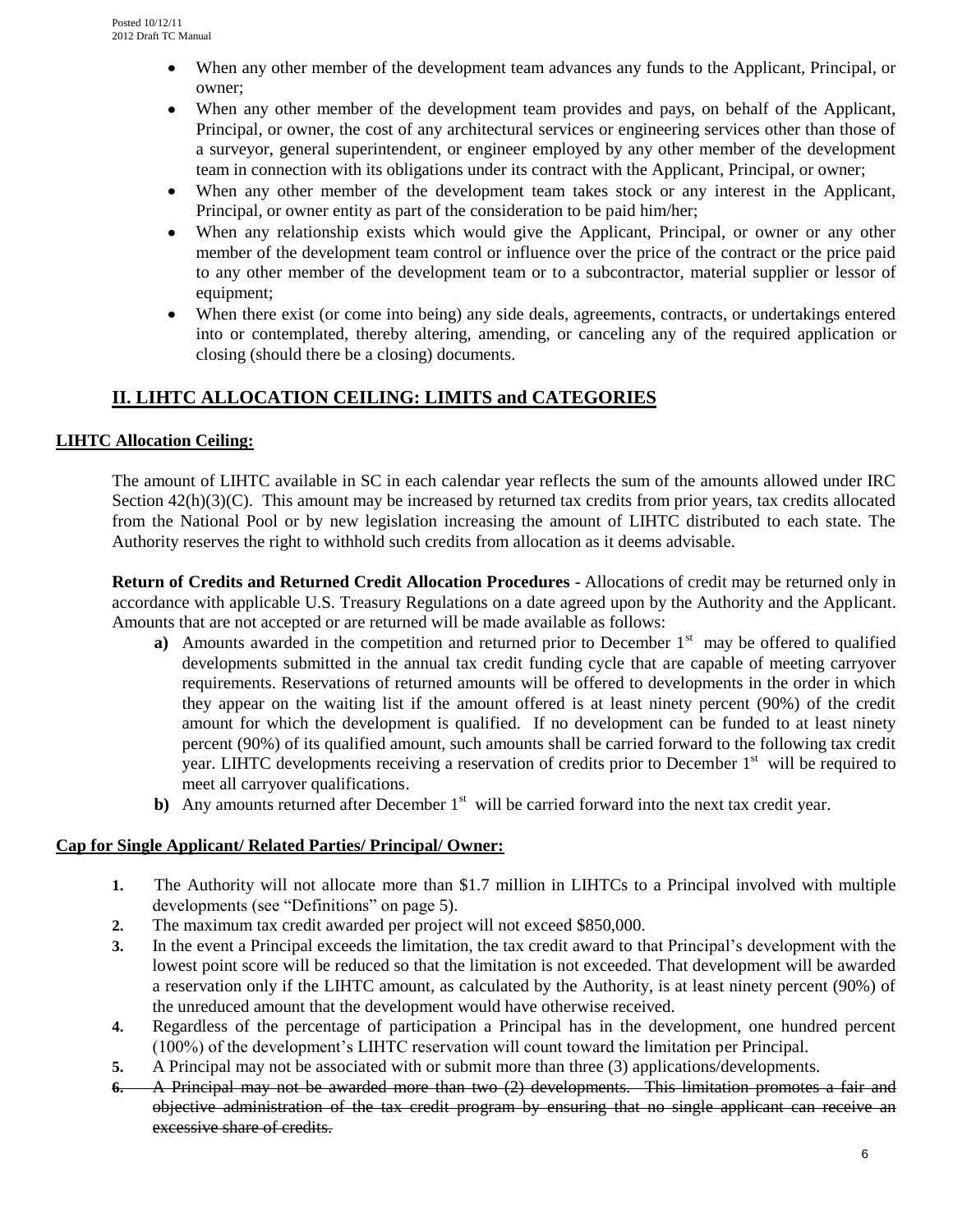### **Special Allocation of Noncompetitive Tax Credits:**

In its sole and absolute discretion, and where warranted by extenuating circumstances, the Authority reserves the right to allocate additional credits to previously awarded developments.

Any additional credits from the 2012 2011 credit ceiling supplementing awards from prior years will not count against the 2012 2011 cap limits for single applicant, related parties, principal or owner.

#### **Geographic Distribution of Tax Credits:**

In order to ensure that tax credits are geographically distributed to all areas of the State, the Authority will limit tax credit awards based on South Carolina's six (6) Congressional Districts. The Authority will award no more than five (5) developments per District. A to a maximum of two (2) three (3) new construction developments per county from the General and Nonprofit Set-Asides. can be funded in a District. The Authority will award no more than three (3) tax credit awards, of any type, per county within the Congressional District.

#### **Set-Asides:**

The Authority has four (4) set-asides in which applicants may compete for credits: General, Rehabilitation, Rural Housing Service (RHS), and Nonprofit Set-Asides. Applicants can only participate in the set-aside chosen at the Tier One application submission. If no set-aside election is made, the applicant will be deemed to be competing in the General Set-Aside. Excess funds in the Rehabilitation, Nonprofit or RHS Set-Asides will roll up to the General Set-Aside. After awards have been made in the General Set-Aside, any excess funds will be allocated to the development, irrespective of the development's pool, having the highest funding percentage. The maximum funding percentage is determined by dividing the amount of credit remaining in that pool by the amount of credit calculated by the Authority for a development that is partially funded. These excess funds will be allocated if they increase the development's funding percentage to at least ninety percent (90%). A development can compete for funding consideration only in the set-aside in which it applies.

HOME funds will be provided to the set-asides as follows: General- up to \$2,640,000 \$4,550,000; Rehabilitation- up to \$530,000 \$780,000; RHS- up to \$320,000 \$390,000 and Nonprofit- up to \$610,000 \$780,000. HOME funds will be awarded in descending point score order by set-aside until the HOME funds are exhausted. A development will be awarded HOME funds only if the HOME amount, as calculated by the Authority, is at least ninety percent (90%) of the unreduced amount that the development would have otherwise received. If there are HOME funds remaining unused in a set-aside, the unused funds will roll to the General Set-Aside. The Authority reserves the right to reduce HOME funds requested based on underwriting analysis.

#### **1. General Set-Aside:**

To compete in this set-aside, the Applicant must be qualified to do business in the State of South Carolina, as evidenced by having a status of "Good Standing" with the South Carolina Secretary of State's Office. Developments eligible to participate in this set-aside can be new construction, rehabilitation, or adaptive reuse.

### **2. Rehabilitation Set-Aside:**

- **a)** Up to \$1,300,000 1,200,000 of the state LIHTC ceiling is reserved for developments participating in the Rehabilitation Set-Aside.
- **b)** This set-aside is for one hundred percent (100%) rehabilitation developments only. Adaptive Reuse will not be allowed in this set-aside.
- **c)** Rehabilitation developments having a current vacancy rate of 30% or greater will not be allowed to participate in the Rehabilitation Set-Aside. These developments must compete in the General Set-Aside.
- **3. Rural Housing Service (RHS) Set-Aside:**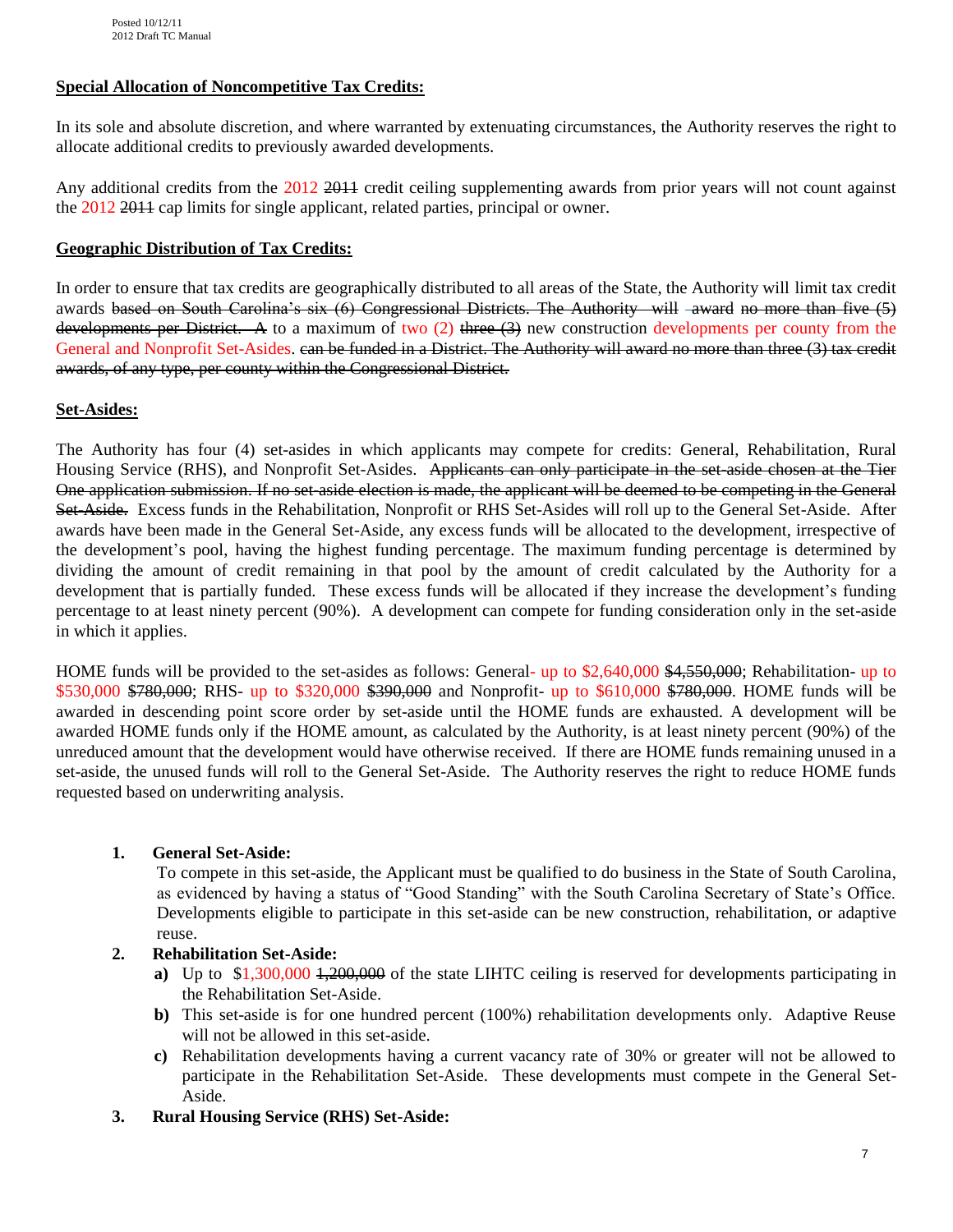- **a**) Up to \$800,000 700,000 of the state LIHTC ceiling is reserved for the exclusive use of eligible RHS developments;
- **b)** In order to compete within the RHS Set-Aside:
	- **i.** The development must have been selected for RHS 514, 515, or 516 funding as evidenced by a letter from the RHS State Multifamily Housing Director.
	- **ii.** The applicant must be qualified to do business in the State of South Carolina, as evidenced by having a status of "Good Standing" with the South Carolina Secretary of State's Office.

### **4. Nonprofit Set-Aside:**

- **a)** As per Section 42 of the Code, a minimum of ten percent (10%) of the state LIHTC ceiling is reserved for the exclusive use of eligible nonprofit organizations. The Authority will reserve up to \$1,500,000 1,200,000 of the state LIHTC ceiling for use in the Nonprofit Set-Aside. Credits awarded to eligible nonprofit organizations from the designated set-aside will count toward meeting the minimum ten percent (10%) state ceiling. Should the Authority not award the minimum ten percent (10%) state ceiling then those credits will be carried forward to the next funding cycle.
- **b)** Eligible nonprofit organizations must meet the following criteria:
	- **i.** The nonprofit organization(s) must be a tax-exempt organization under Section  $501(c)(3)$  or  $501(c)(4)$  of the Code. A tax-exempt organization is defined as:
		- **1.** An entity that has full-time staff whose responsibilities include the development of housing.
		- **2.** An entity qualified to do business in the State of South Carolina, as evidenced by having a status of "Good Standing" with the South Carolina Secretary of State's Office.
	- **ii.** The nonprofit organization(s) must have among its exempt purposes the development of lowincome housing;
	- **iii.** The nonprofit organization(s) must also meet the requirements for material participation contained in Section 469 of the Code:
		- **1.** Each nonprofit must submit a narrative statement, certified by a resolution of the nonprofit's Board of Directors, describing the nonprofit's plan for material participation during the development and compliance period;
		- **2.** The Authority will review the narrative statement to determine whether the participation of the nonprofit in the ongoing operation of the development will be deemed material. Such determination shall be made in the sole discretion of the Authority;
		- **3.** For participation to be deemed material, it must be continuous and ongoing throughout the compliance period;
		- **4.** In the event that the requirement for continuous and ongoing material participation is breached, such breach will be reported to the IRS as noncompliance and the nonprofit and all of its officers and directors shall be permanently debarred;
	- **iv.** If the ownership entity of the development is a limited partnership, the nonprofit organization or the wholly owned single-asset entity subsidiary must own (directly or through the partnership) at least 51% interest in the general partner of the partnership entity in accordance with current laws and IRS regulations throughout the development's compliance period. If the ownership entity of the development is a limited liability company, the nonprofit organization or the wholly owned single-asset entity subsidiary must be the managing member (having similar powers to a GP in a limited partnership) throughout the development's compliance period.
	- **v.** The nonprofit GP of the limited partnership or its equivalent in a limited liability company may be an association or alliance of eligible nonprofit organization(s) and a for profit organization(s).
	- **vi.** Fees paid to third party development consultants, evidenced by the cost certification, must not exceed \$35,000. The consultant fee must be for legitimate and necessary consulting services;
	- **vii.** Only the nonprofit organization(s) that is the GP, or the functional equivalent(s) in an LLC, shall be permitted to exercise substantial and ongoing continuous control over the application submission process and over the subsequently produced development. All functions and responsibilities normally performed or undertaken by a GP must be performed by the nonprofit GP. No LP or other investor shall be permitted to exercise control, either directly or indirectly, over the nonprofit GP or to participate in matters relating to the ownership or operation of the development beyond the degree of participation that is usual and customary for an LP.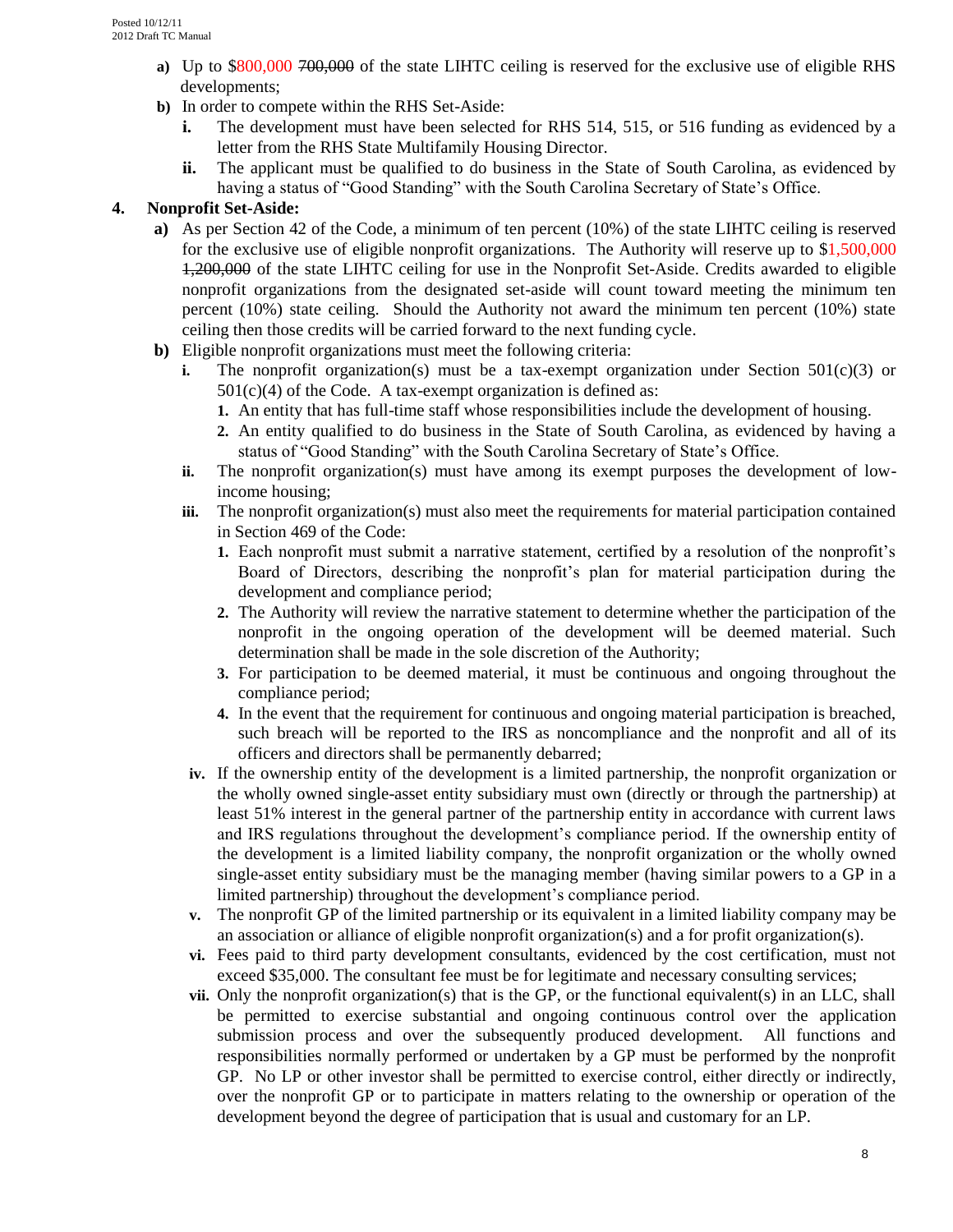#### **Combination with Other Authority-Administered Programs:**

#### **Applicants may apply for HOME funds only when applying for tax credits. HOME funds may be requested ONLY at the tax credit Tier One application submission.**

### **State HOME Funds**

- **a)** State HOME funds of approximately up to \$4.1 6.5 million will be available in the LIHTC competition;
- **b)** For the LIHTC competition, HOME funds are not available in the following counties: Aiken, Anderson, Beaufort, Berkeley, Charleston, Greenville, Horry, Lexington, Richland, Spartanburg and York.
- **c**) The maximum state HOME award any one (1) development can request is \$400,000 800,000. These awards will be available as deferred loans with a one half percent (1/2%) interest rate and a term and amortization period of no longer than thirty (30) years. Both principal and interest will be deferred for thirty (30) years;
- **d)** State HOME funds are a permanent financing source and therefore may not be used during the course of project construction. HOME funds may only be requested once the following criteria has been met:
	- i. The project is 100% complete and a certificate of occupancy has been issued by the local City/County officials; and
	- ii. The HOME final inspection has been requested, completed and approved; and
	- iii. The HOME loan has closed and, at a minimum, Authority staff in receipt of a copy of the recorded or clock marked date stamped HOME Mortgage and HOME Restrictive Covenant. has been provided.
- **e)** State HOME funds can be applied for and combined with LIHTC proposals only in conjunction with the LIHTC competition. If a HOME award has previously been awarded for the proposed LIHTC development and has not been closed out then the development is not eligible for LIHTC funding. Previously awarded HOME developments that have been closed out can apply only if written approval is given by the Authority's Awards Management Manager state HOME Program Manager and if the development meets the 10-year rule criteria as outlined in Section 42 of the Code;
- **f)** State HOME funds may be awarded to any LIHTC development if, and only if, at least twenty percent (20%) of the development's total units are rent and income restricted and HOME restricted, based on the fifty percent (50%) Area Median Income. The maximum HOME subsidy per unit cannot exceed the per unit HUD 221(d) limits by bedroom size;
- **g)** Only one state HOME award will be allocated per development;
- **h)** LIHTC will not be allocated to any development that applies for state HOME funds but does not receive a state HOME award; and
- **i**) The Applicant must provide at the <del>Tier One</del> Tax Credit Application submission a Phase I Environmental Site Assessment Report prepared by a third party independent licensed environmental professional and addressed to the SC State Housing Finance & Development Authority. For developments with existing buildings, a report must also be included that contains the results from lead-based paint testing. The Phase I ESA must be prepared in accordance with the American Society for Testing and Materials Practice Standards E-1527-05, or as may be amended. If the Phase I indicates that there are environmental issues at the site which will require a Phase II ESA then the applicant must submit not only a Phase I ESA but also a Phase II ESA with the Tier One Application submission. The report must be accompanied by a certification from the Applicant stating that any issues raised in the environmental report(s) have been reviewed. HOME funds will not be awarded to developments which require mitigation for hazardous materials, other than lead-based paint and/or asbestos, found on, within, or adjacent to the proposed site.
- **j**) For the purposes of this section, Applicant(s) means any person associated with the 2012 2014 LIHTC Application and any prior HOME awards. In order to receive a reservation of LIHTC in conjunction with state HOME funds, each of the following provisions are applicable and must be met by the Applicant by March 1, 2012 the Tier II application date:
	- **i.** All 2009 2008 and previous state HOME awards must be officially closed out; and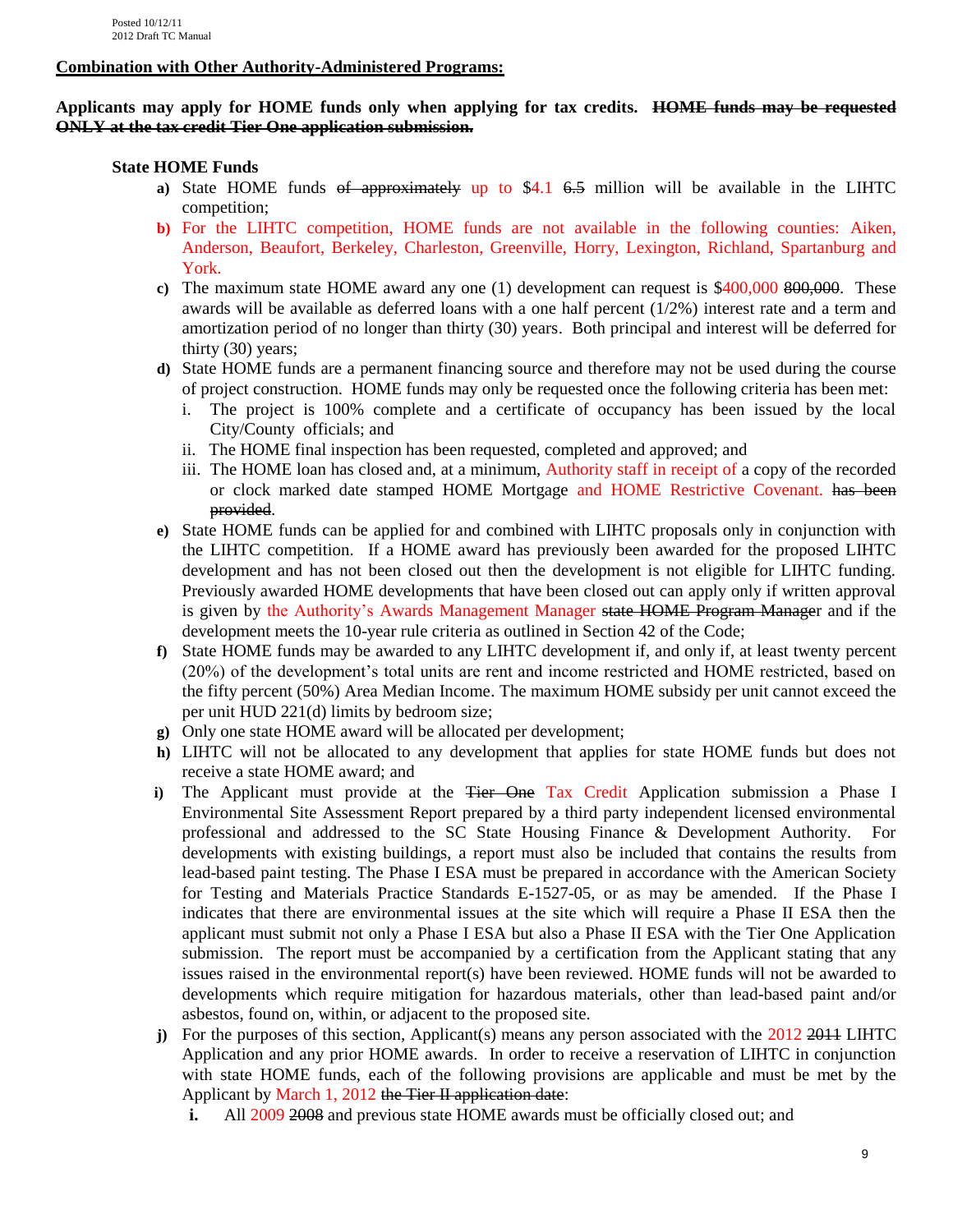- **ii.** All 20102009 HOME awards must have a minimum of seventy-five percent (75%) of the funds drawn or seventy-five percent (75%) of the development completed; and
- **iii.** The percentage complete date for previous HOME awards must be met by March 1, 2012 February 18, 2011. Written confirmation regarding HOME award percentage completion must be provided with the Tax Credit Application Tier One submission from the Awards Management Manager state HOME Program Manager.

## **III. TIER ONE APPLICATION SUBMISSION PROCESS (SITE and MARKET STANDARDS)**

## **Application Submission Procedures:**

**It is required that the Tier One Tax Credit Application submission be organized using the Tabs corresponding to Exhibit A- Tier One Application Checklist. All documents listed on the Tier One Application Checklist, if applicable, are to be submitted.** 

- **1. Completed Tier One Tax Credit Application** All pages of the Tier One Application must be completed and the application certification page executed by the Applicant and notary public. All required signatures must be originals. Faxes will not be accepted. The Authority reserves the right to determine whether any omission in the <del>Tier One</del> Application or required documentation is material or non-material for purposes of the satisfaction of the criteria. Each Applicant must submit an original in a three ring binder **and** two (2) stapled and/or binder clipped copies of the entire Tier One Application package, including all attachments. All pictures/photos submitted as part of the Application package should be in color, including Application copies. In addition, the Tier One Application and all attachments, exhibits, certifications, opinions, etc. must also be submitted on a Flash Drive or CD in PDF format
- **2. Application Submission Fee Tier One Fee** A **\$5,500 1,000** fee is due at the time of the Tier One Application submittal.
- **3. Market Study Review Fee** A market study review fee of **\$600 4,500** is due at the time of the Tier One Application submittal. This fee and the <del>Tier One</del> Application fee may be submitted as a single check.
- **4. Certification for Development Rejection Form** The Applicant consents to the Authority's review of its Application to determine whether or not it meets requirements, and agrees that a determination made that an Application fails to meet requirements is final and is not subject to further appeal (**Form 1**).
- **5. Rent Roll-** A certified rent roll for all rehabilitation developments must be submitted at the Tier One with the Application submittal.
- **6. Utility Allowance-** The applicable utility allowance from the local PHA or other approved utility provider must be submitted at with the Tier One Application submittal.
- **7. Relocation Certification and Tenant Profile Form** Developments must minimize the displacement of low income households.
	- **a)** Should permanent or temporary displacement occur, a detailed, step by step relocation plan must be furnished with the <del>Tier Two</del> Application describing how displaced persons will be relocated, including a description of the costs of relocation. The Applicant is responsible for all relocation expenses, which must be included in the project's development budget. All Applicants applying for acquisition/rehabilitation developments must complete **FORM 3**, Developer Relocation Certification and Tenant Profile Form. Applicants applying for HOME funds must comply with the uniform Relocation Assistance and Real Property Acquisition Policies Act of 1970, as revised in 49 CFR Part 24;
	- **b)** Developments involving permanent relocation of tenants are discouraged and will be considered for LIHTC only application submittals. No more than ten percent (10%) of the existing tenants may be permanently displaced. A detailed, step by step relocation plan must be furnished with the Tier Two Application describing how permanently displaced persons will be relocated, including a description of the costs of relocation. The Applicant is responsible for all relocation expenses, which must be included in the project's development budget.
- **8. Development Narrative** The Authority requires a description of:
	- **a)** The current use of the site;
	- **b)** All development and unit amenities;
	- **c)** Older person amenities, if applicable;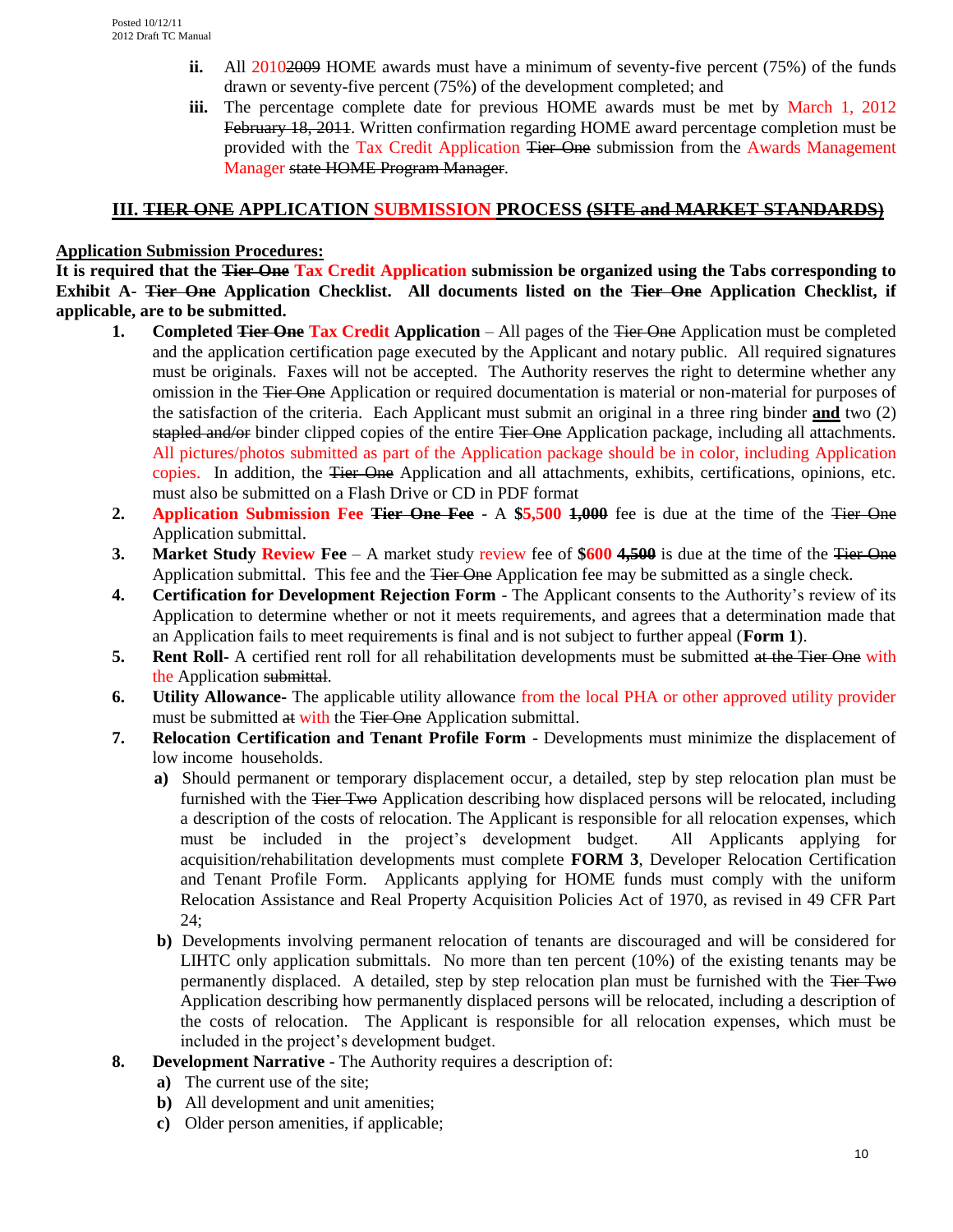- **d)** Number of units to receive project based rental assistance and the type of assistance;
- **e)** Utilities to be used and if tenant or owner will be responsible;
- **f)** Proposed supportive services, if applicable;
- **g)** Furnishings, if applicable; and
- **h)** Identity and proximity of services, including transportation, available to the proposed site and appropriate to its tenant population. Each application must include:
	- **1.** A map identifying the development site and the location of services. Pictures of services must be in color;
	- **2.** Written directions from the site to each service;
	- **3.** The services must be identified by name on the map and in the written directions;
	- **4.** Mileage must be provided from the site to the identified service. Distance should be measured using a computer based mapping system such as Google Maps, Streets and Trips, Map Quest, or other similar distance calculating systems. All directions must be printed from the mapping system and included in the application for points to be awarded. Distances are subject to Authority verification and GPS verification.
- **9. Site Control Documents** At the time of the Tier One Application submission submittal, the Applicant must have site control. The Applicant must show evidence of site control by having one of the following executed documents:
	- **a)** The Applicant holds title to the site on which the development will be constructed by a properly executed and recorded deed; or
	- **b**) The Applicant has an executed purchase option (the Authority will not accept options on other options) with date certain performance; or
	- **c)** The Applicant has an executed purchase contract with date certain performance; or
	- **d**) The Applicant has an executed ninety-nine (99) year land lease or option on a long-term lease.
	- **e)** With the exception of **a)** above, the Applicant must also submit a copy of the current deed recorded for the site in order to verify the seller.
	- **f)** For all developments requesting HOME funds at the Tier One application submission the following language **must be** included in any purchase option, purchase contract, or long term lease or included as an executed addendum attached to one of these documents and dated on or before March 22, 2012 February 26, 2010, "Notwithstanding any provision of this Agreement, if U.S. Department of Housing and Urban Development (HUD) funds are used, including, but not limited to HOME funds, the parties agree and acknowledge that this Agreement does not constitute a commitment of funds or site approval, and that such commitment of funds or approval may occur only upon satisfactory completion of an environmental review and receipt of a release of funds notice from the U.S. Dept of HUD under 24 CFR Part 58. The parties further agree that the provision of any federal funds to the project is conditioned on the determination to proceed with, modify or cancel the project based on the results of a subsequent environmental review. If no HUD funds are utilized in regard to this property, this provision shall be considered null and void."
- 10. **Zoning** The Applicant must provide at the Tier Two Application submission: unless previously submitted at the Tier One Application submission:
	- **a)** For new construction developments, evidence that the land use requirements for each site on which the development will be located is currently zoned multifamily residential. Evidence should verify that the proposed development site currently meets the local zoning or land use restrictions.
	- **b)** For rehabilitation developments, evidence that this type of development, as existing, is allowed by local zoning or land use restrictions.
	- **c)** For adaptive reuse developments, evidence that the zoning currently in place allows for multifamily residential developments.
- **11. Site Suitability Determination and General Site Information** The Applicant must provide:
	- **a) Labeled color photographs** (or color copies) of the proposed development site and all adjacent properties;
	- **b)** A **map clearly identifying the exact location** of the development site. The site must be marked with survey tape and/or some other identifying material. All corners of the property's boundaries must be marked and the site entrance noted in some distinctive way. In addition, a sign or number marker that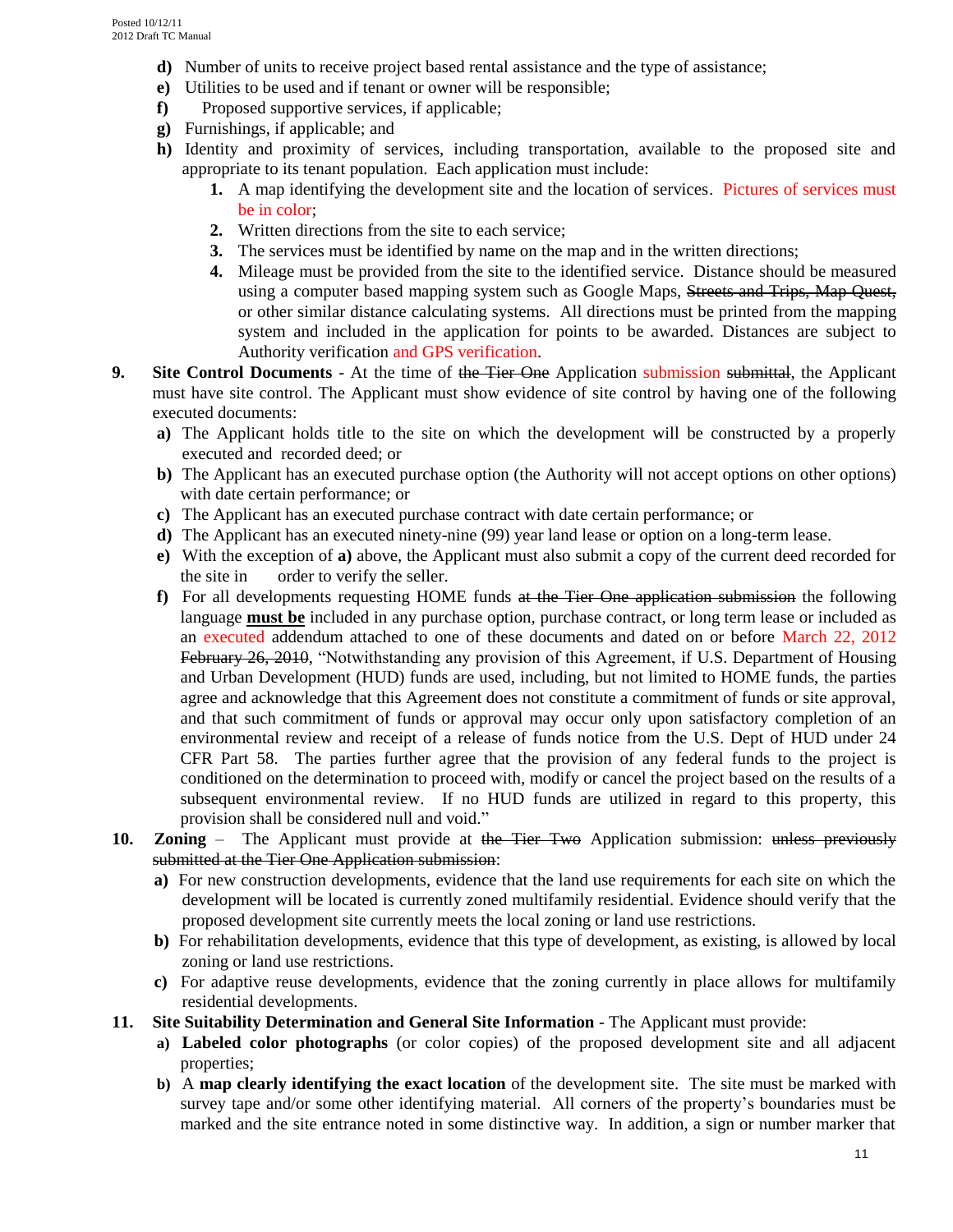clearly identifies the proposed site must be placed on the site and a photograph of the sign or number marker included with the color photographs submitted as part of the Application;

- **c)** A **map with directions** to the development site from 300-C Outlet Point Blvd., Columbia, SC, 29210;
- **d)** A **site plan/ schematic site plan** that shows how the development is to be built. The plan must show the site boundaries and setbacks, indicate the placement of buildings on the site, parking areas, sidewalks, planned landscaping, amenities (i.e. gazebo/picnic/playground areas), easements for power lines/sewer and water lines/ cable and phone lines/etc, utility locations for water/ sewer/ gas/ electric/ phone and cable, trash dumpsters, buffers, retaining walls, etc.;
- **e) Preliminary Development Plans** Plans must include the front, rear and side elevations of the buildings as well as detailed unit floor plans for each bedroom size. Plans must include square footages of each room in the unit as well as the total square footage of the unit itself. Acquisition with rehabilitation development must provide preliminary plans showing all proposed changes to existing buildings, parking areas, utilities, etc.;
- **f)** A **Schematic Site Plan/Topography Map Overlay.** A map using the criteria from item (d) above must be provided. The map must clearly identify the site contour lines at twenty (20) foot intervals or less. A bar graph indicating the scale for distance must also be included on the map.
- **g)** The most current **Aerial Photograph,** preferably a Google Earth map, with the location of the site clearly marked. The site location must be in the center of the aerial photograph. The map must show a  $\frac{1}{2}$  mile radius beyond the development site.
- **h) Water and Sewer Letter** Written verification by City/County official or the utility service provider indicating that the water and sewer utility tie-ins are accessible and within the specified 350 feet or 351- 500 feet of the proposed site, if claiming points.
- **i) A Congressional District Verification Letter** must be provided from either the SC Election Commission or another state or local agency able to verify congressional districts.

NOTE: All required plans and maps must be no larger than  $11x17$ , utilize a scale in which one inch  $(1")$ equals one hundred feet (100') or less, and fit, neatly folded if necessary, in a 3-ring binder.

- **12. Phase I Environmental Assessment Report**  The Applicant must provide at the Tier One Application submission a Phase I Environmental Site Assessment Report prepared by a third party independent licensed environmental professional and addressed to the SC State Housing Finance & Development Authority. For developments with existing buildings, a report must also be included that contains the results from leadbased paint testing. The Phase I ESA must be prepared in accordance with the American Society for Testing and Materials Practice Standards E-1527-05, or as may be amended. If the Phase I indicates that there are environmental issues at the site which will require a Phase II ESA then the applicant must submit not only a Phase I ESA but also a Phase II ESA with the Tier One Application submission. The report must be accompanied by a certification from the Applicant stating that any issues raised in the environmental report(s) have been reviewed. HOME funds will not be awarded to developments which require mitigation for hazardous materials found on, within, or adjacent to the proposed site.
- **13. Market Study**  A third party independent market study, prepared by an Authority approved market analyst, must be submitted with the Application. The market study must adhere to the Authority's 2012 Market Study Guideline Procedures.
- **14. Physical Needs Assessment Report (PNA)** A PNA report prepared and certified by a third party independent licensed engineer or architect is required for rehabilitation developments. The PNA report must not be dated prior to September 1, 2011 2010.
	- **a)** The Authority requires a minimum of \$15,000 per unit in hard construction costs with at least fifty percent (50%) of the \$15,000 in hard construction costs attributed to interior unit costs.
	- **b**) Developments that do not reflect at least \$15,000 per unit in hard construction costs will be disqualified for LIHTC consideration. If the PNA report represents needed repairs in excess of \$15,000 per unit, then the application must reflect the higher rehabilitation costs.
	- **c)** The PNA report must state that one hundred percent (100%) of the units were inspected and provide information unit by unit. **If the PNA report does not reflect that one hundred percent (100%) of the units were inspected then the proposed development will be eliminated from further funding consideration.**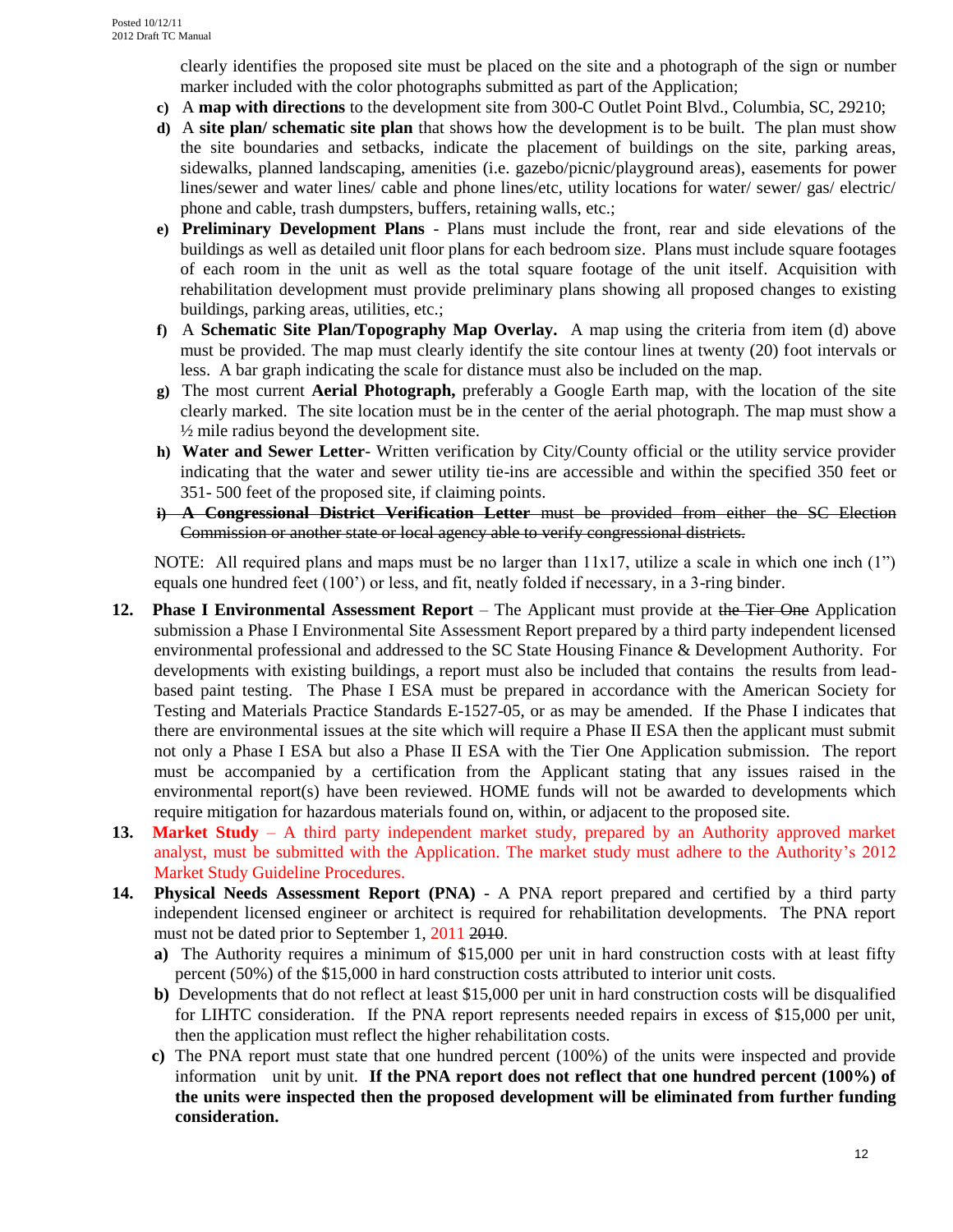- **d)** All rehabilitation developments must adhere to mandatory design criteria as outlined in the QAP. Any mandatory items replaced on or after January 1, 2006 are not required to be replaced as part of the rehabilitation. The PNA report must include a unit by unit listing of all mandatory items replaced on or after January 1, 2006.
- **e)** The report must include a comprehensive list of the immediate necessary repairs and their costs. Additionally, the remaining "useful life" of major systems including the HVAC, electrical, plumbing, and roofing must be estimated. Major systems that have been replaced within the past seven (7) years are not allowable rehabilitation expenditure items for meeting the **\$15,000** in hard construction costs per unit requirement.
- **f)** The PNA report must also address the overall structural integrity of each existing building(s).
- **g)** Developments applying in the RHS set-aside may submit the rehabilitation assessment utilized by RHS. The assessment must not be dated prior to September 1, 2011 2010.
- **h) Exhibit R** must be submitted with the PNA report. The hard construction costs per unit indicated on page 11 of the Tier Two Tax Credit Application must be greater than or equal to the hard construction costs indicated on **Exhibit R**.
- **i)** Adaptive reuse developments are not required to submit a PNA report.
- **15. Parking Space Criteria**  Parking areas must be located on the development site. In localities that do not have their own parking space regulatory code/requirement, the Authority requires that the development provide adequate parking spaces. If tenants are required to pay for parking, those charges must be included in the rental fees and are subject to the LIHTC allowable rent limitations. The minimum number of parking spaces is as follows (again, only in those localities that **DO NOT** have their own regulatory code/requirements):
	- **a**) For older persons developments a minimum of one-half (.5) parking space per unit is required;
	- **b**) For a homeless/transitional development a minimum of one (1) parking space per every ten (10) beds is required in addition to sufficient parking for all development staff;
	- **c)** For all other developments, for each unit of three (3) or more bedrooms a minimum of two (2) parking spaces per unit is required; for each unit of two (2) or fewer bedrooms – a minimum of one and one-half (1.5) parking spaces per unit is required;
	- **d)** Existing properties being submitted for acquisition or rehabilitation are not required to increase existing parking as stated in (a), (b) or (c) above.
- **16. Community Revitalization Development Plan (CRDP)** (Needed for Tie Breaker Criteria Only) Applicants must provide written verification from the City/County official that the proposed site is located within a designated community revitalization development area. Verification from the City/County official must indicate the <del>date the</del> CRDP was adopted not later than December 31, 2011. In addition, the Applicant must provide evidence (i.e., photographs and site addresses) that the proposed development is part of an existing and ongoing revitalization effort in the area.
- **17. Qualified Census Tract (QCT) Verification –** Applicants must provide written verification from the City/County official that the proposed site is located within a federally designated QCT.
- **18. Opinions, Certifications and Exhibits** All opinions, certifications and exhibits submitted by attorneys, the Applicant, or other professionals must be based on an independent investigation into the facts and circumstances surrounding the proposed development. All opinions, certifications, and exhibits must be in the form specified by the Authority. **Applications will be disqualified if an opinion, certification, or exhibit has been materially altered, amended, or changed.** All opinions and certifications submitted by attorneys, architects and/or engineers, and certified public accountants (CPAs) must be on letterhead and with original signatures. Changes in professionals hired by the Applicant, i.e. attorneys, architects, and certified public accountants, are permissible; however, the new professionals must adhere to the original certifications made by previous professionals.
- **19. Third Party Professionals -**Architects, engineers and certified public accountants must be independent third-party professionals and be licensed to practice their professions in South Carolina. Attorneys must be independent third-party professionals and be licensed to practice law by any state. Matters of South Carolina law must be opined on by South Carolina licensed attorneys.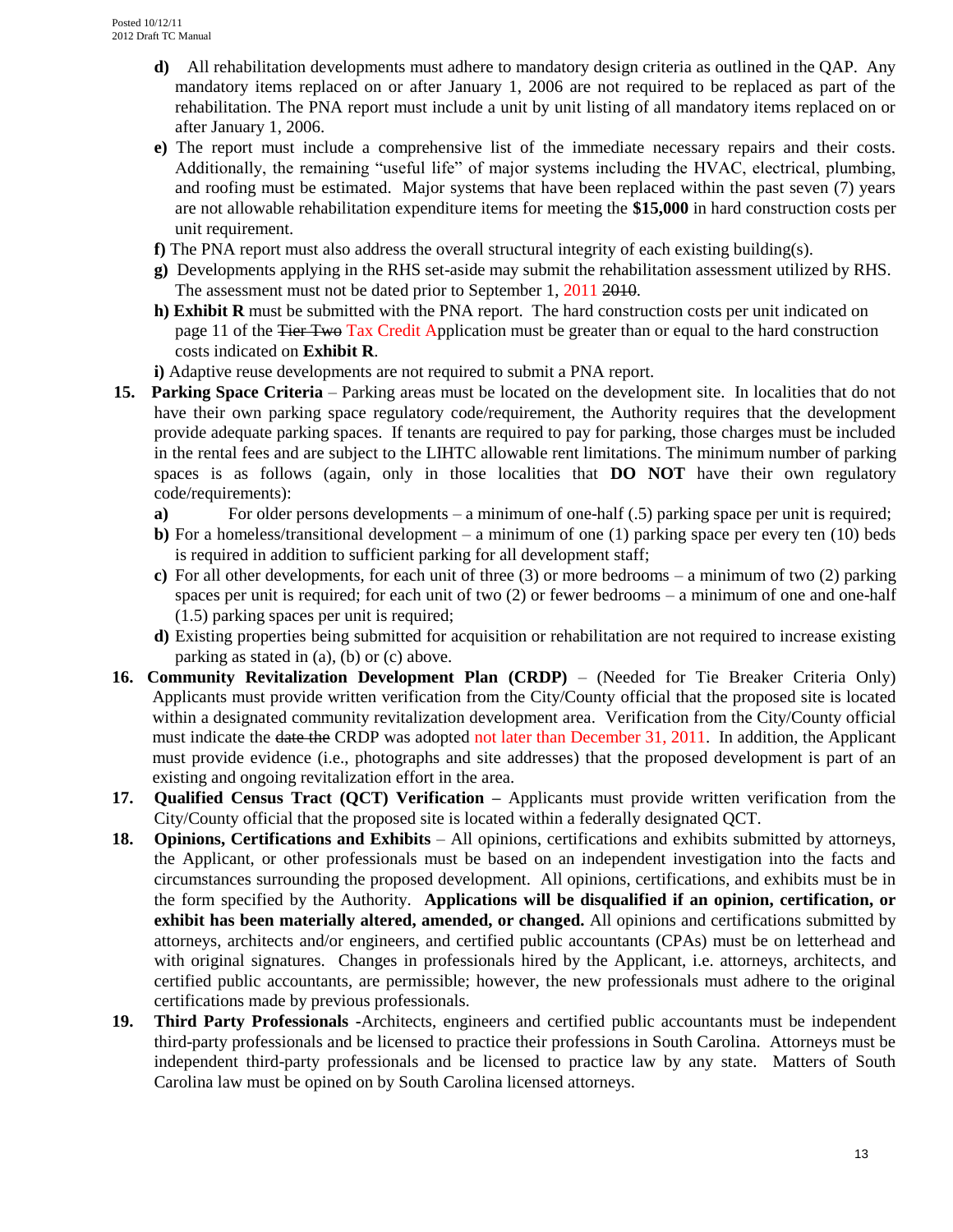## **Application Review:**

## **1. Internal Completeness Review**

- **a)** Tier One Applications will be reviewed for completeness after the submittal deadline. It is the Applicant's responsibility to submit all required documentation. Applicants will be notified in writing of any documents that are missing and/or incomplete and given seven (7) business days to submit those documents. The Authority will make the final determination if applications are complete. The Authority has the right to request clarification or additional information if it deems necessary;
- **b**) Applications with four (4) three (3) or fewer missing and/or incomplete documents will be assessed a \$2,000 administrative fee. If any missing and/or incomplete documents to be resubmitted are not received by the seven (7) business day deadline, the Application will be disqualified;
- **c)** If an Application has five (5) four (4) or more missing and/or incomplete documents the Application will be disqualified;
- **d)** Any document(s) determined to be missing and/or incomplete and are identified as document(s) needed for points consideration may be accepted but the Applicant will not receive points;
- **e**) Authority staff will review and point score all Tier One Applications. The Tier One Final point scores will be posted to the Authority's website.
- **f)** If there is a tie between developments when final point scores are determined, the Authority will utilize the Authority Discretion and Tie Breaker Criteria outlined in Section IV of the 2011 2012 QAP to determine the development(s) to be awarded tax credits.
- **g)** Applications that do not score high enough to receive an award will be placed on a waiting list for consideration should additional tax credits become available.

## **2. Site Review**

- **a)** Authority staff or contract consultant(s) will conduct evaluations for each Tier One Application site. A review will determine if there are (1) detrimental site characteristics on or near the proposed development and (2) positive site characteristics. If the Authority determines detrimental site characteristics exist on, adjacent to, or within unallowable distances from the site, the Authority may reject the application.
- **b)** At Tier One review All sites will receive a point score based on positive and detrimental site characteristics.

It is the objective of the Authority to select the best available sites for those developments best satisfying the general purpose and guidelines of this LIHTC Manual and the QAP. The determination of detrimental site characteristics should not be construed as a finding that a site is not a buildable site under any circumstances.

### **3. Market Study Review**

Submitted market studies must conform to the requirements in the Authority's 2012 Market Study Guideline Procedures, contain an Exhibit S-2 form and market analysts must adhere to Market Study Terminology as sanctioned by the National Council of Affordable Housing Market Analysts. The Market Study terminology list is available at: [www.housingonline.com .](http://www.housingonline.com/) The Authority will engage a third party market analyst to review all market studies submitted with a Tax Credit Application. The Authority's third party market analyst will review each study to ensure that Authority procedures were followed. The Authority's third party market analyst will have six (6) weeks to review all submitted market studies. A report for each submitted market study will be prepared noting any deficiencies found in the market study. The report will be provided to both the analyst that prepared the market study and the Applicant. All deficiencies noted in the market study report must be addressed to the satisfaction of the Authority's third party market analyst and Authority staff. The Authority will consider the market study, the market, marketability factors, and any additional information available to determine if an acceptable market exists for a development as proposed. The Authority is not bound by the conclusions or recommendations of the market study submitted with an Application and reserves the right to disqualify any Application in the competition if it determines an acceptable market does not exist.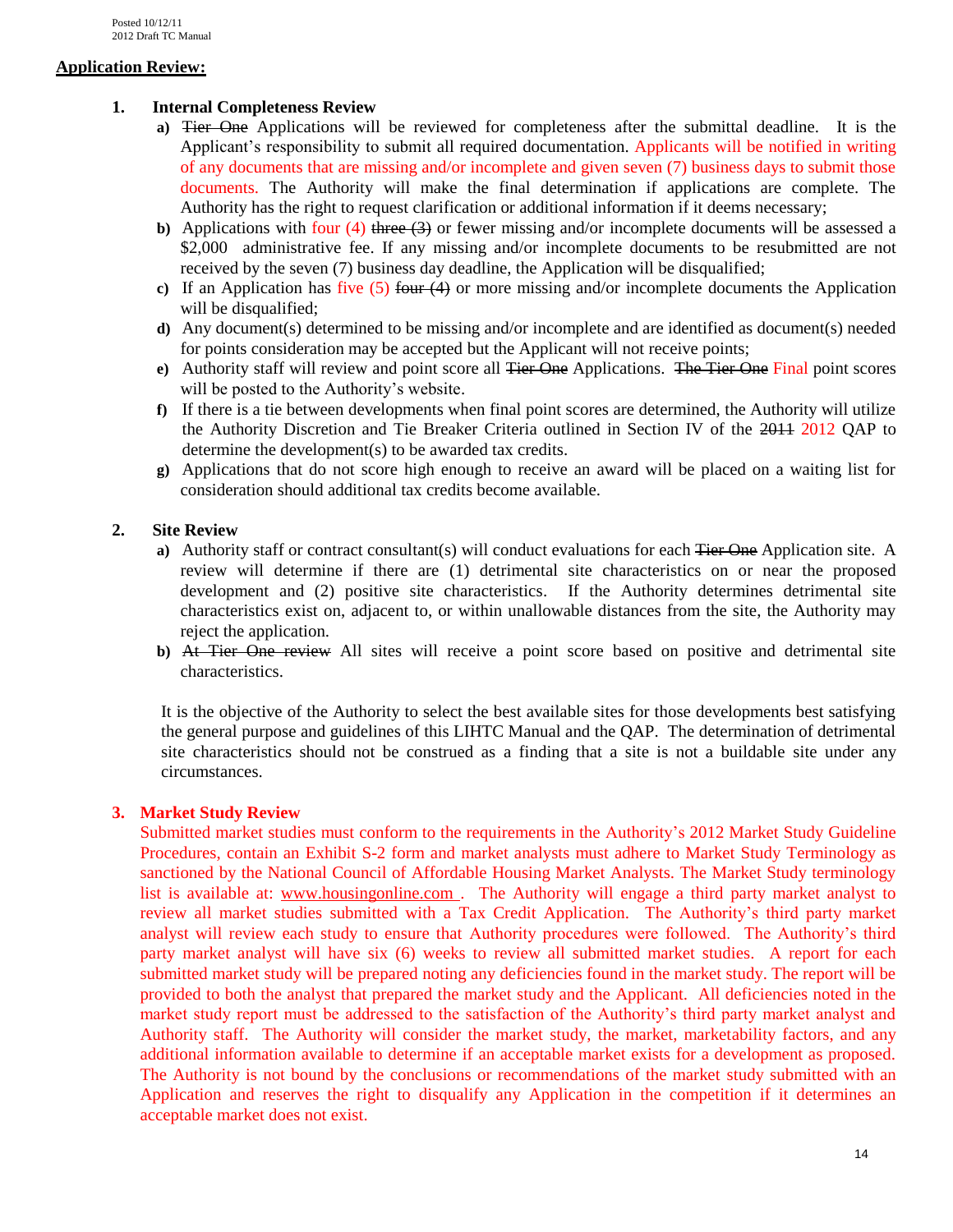#### **Market Study Process:**

The Applicant will be required to submit a market study fee in the amount of \$4,500 at the Tier One Application submittal or the application will be disqualified.

- **1.** Upon receipt of Tier One Applications, the Authority will assign proposals to commissioned market analysts. The Authority will work to assign to each analyst proposals which are geographically clustered and for which the analyst has not already performed a preliminary market study. Market studies must conform to the requirements in **Exhibit S and S-2** and both will become property of the Authority.
- **2.** Applicants should notify the Authority immediately if they believe a conflict of interest exists with an assigned market analyst. The Authority will make the final determination if a conflict exists and/or if changes will be made.
- **3.** Unless a specific definition is given in the 2011 QAP Package, commissioned analysts must adhere to Market Study Terminology as sanctioned by the National Council of Affordable Housing Market Analysts. The Market Study terminology list is available at: [www.housingonline.com](http://www.housingonline.com/) .
- **4.** Once assignments are made, analysts may contact Applicants to ensure they have all information necessary to complete a market study. However, analysts and Applicants must not discuss the Primary Market Area (PMA) during this initial contact period. All analysts must provide the Authority and the Applicant, by email, fax or hard copy, a description of the PMA and a list of the comparable/competitive developments to be used in the market study for each assigned proposal by 5:00 PM (EST) Friday, March 11, 2011. Each pre-market analysis must include the following:
	- a. A map of the PMA;
	- b. A physical description of the PMA including the methodology used to define it;
	- c. Census tracts that encompass the PMA; and
	- d. A list of the comparable/competitive developments to be used.
- **5.** The Authority will notify analysts if the pre-market analysis is deemed acceptable. Analysts will have six (6) weeks to complete all assigned market studies. All completed studies must be received by 5:00 PM (EST) on Friday, April 15, 2011. Two hard copies must be submitted to the Authority along with one electronic copy. The electronic copy may be in the form of a CD, DVD or Flashdrive.
- **6.** Upon receipt of all completed market studies, the Authority will forward a copy to all Applicants and begin the in-house review. If alterations are recommended, the market study should reflect conclusions based on both the original proposal and the recommendations. This includes capture rates, absorption periods, market advantage, etc. This would include completing Exhibit S – 2 for both scenarios.
- **7.** The Applicant must submit in writing to the Authority that s/he has received the market study. If alterations are recommended, the Applicant **must** incorporate the alterations into the proposal.
- **8.** The Authority will consider the market study, the market, marketability factors, and any additional information available to determine if an acceptable market exists for a development as proposed. The Authority is not bound by the conclusions or recommendations of the market analysts and reserves the right to disqualify any application in the competition if it determines an acceptable market does not exist.
- **9.** In one cover letter, separate from the individual market studies submitted, the market analyst must indicate which proposals, if any, are located within the same market area. A determination must be made if the PMA can absorb all proposals, and if not, the analyst must identify the strongest proposal(s) and the reasons why. In instances where the market analyst recommends funding only one (1) of two (2) or two (2) of three (3), etc. of the developments proposed for the same market area, the Authority will indicate such recommendation to the applicant(s) in writing. If multiple proposals within the same market area score enough points to be funded but the market studies limit the number of developments in the area, the Authority will fund the highest scoring application(s), including tie breakers, regardless of set-aside.
- **10.** Prior to a development beginning initial lease-up, the proposed rent levels by bedroom size must be submitted to the Authority, if the rents have increased since the Tier Two application submission. The Authority will provide the market analyst who completed the development's market study with the proposed rents. A determination will be made by the market analyst as to whether the proposed rents still meet the initial market advantage percentages for which points were awarded.

#### **Tier One Notification:**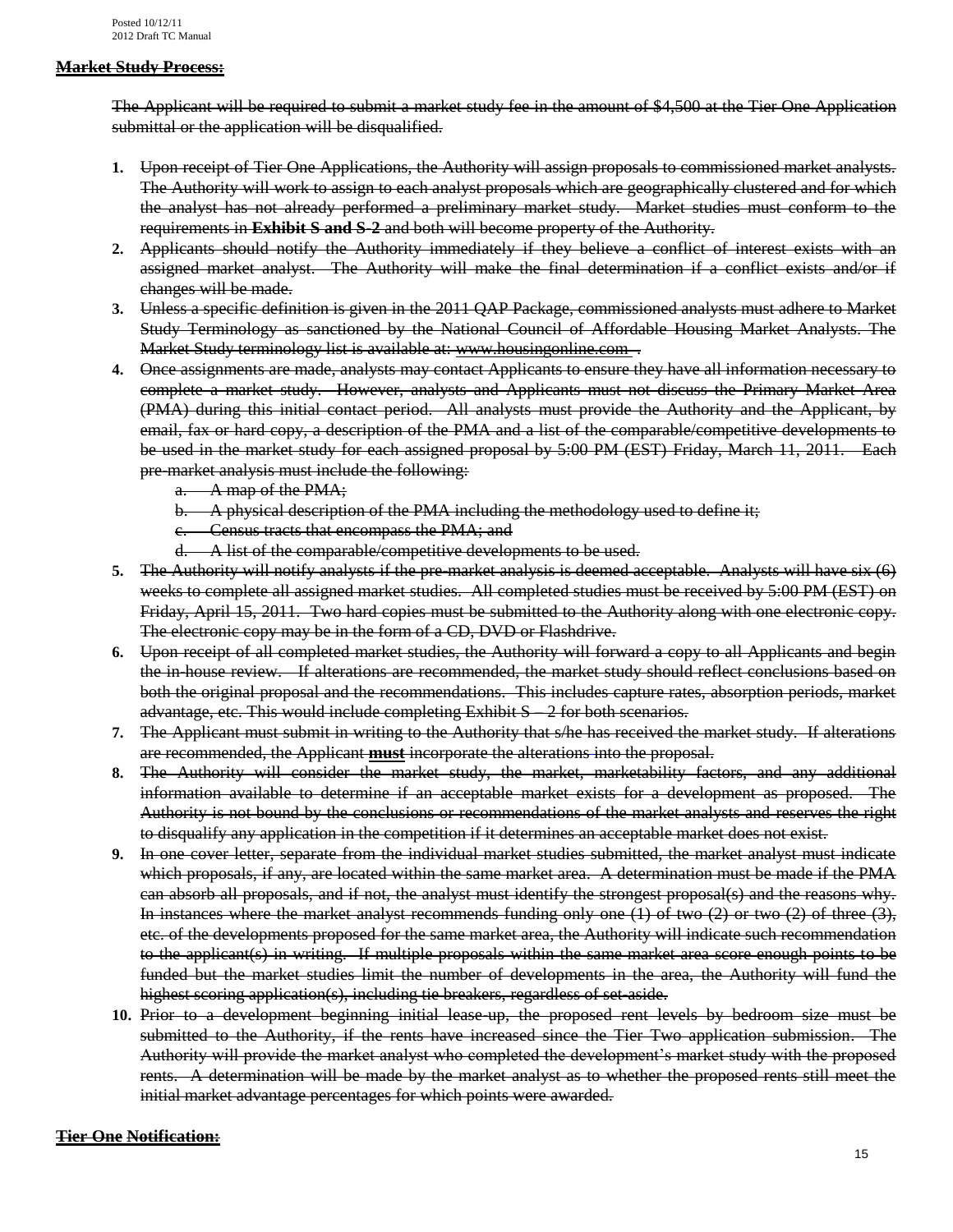**Final Determination** – Based on the outcome of the internal completeness review, the site visit, and market study review, the Authority will inform the Applicant in writing of each Tier One application whether or not the development will be invited to participate in the Tier Two application process. The point score ranking for each proposed development, will be posted to the Authority's website.

## **IV. TIER TWO APPLICATION PROCESS**

### **Application Submission Requirements:**

One (1) original hard copy of the Tier Two application and all applicable attachments, exhibits, certifications, opinions, fees, etc. must be submitted for each development. If state HOME funds were applied for in the Tier One application and are still being requested, an additional hard copy of the application and all applicable attachments, exhibits, certifications, opinions, fees, etc., must be provided. In addition, the Tier Two application and all attachments, exhibits, certifications, opinions, etc. must also be submitted on a Flash Drive or CD in PDF format. Tier Two applications will be accepted only if the application is:

- **1.** For the same Tier One site that received notification that the project can participate in the Tier Two Competition;
- **2.** From the same Tier One Applicant;
- **3.** Typed and submitted in a three-ring binder large enough to efficiently hold the entire application.

#### **Application Submission Procedures:**

**It is required that the Tier Two application submission be organized using Tabs corresponding to Exhibit A- Tier Two Application Checklist. All documents listed on the Tier Two Checklist, if applicable, are to be submitted.**

- **1. Completed Tier Two Application** All pages of the Tier Two application must be completed and the application certification page executed by the Applicant, notary public and tax attorney. All required signatures must be originals. Faxes will not be accepted. The Authority reserves the right to determine whether any omission in the Tier Two application or required documentation is material or non-material for purposes of the satisfaction of the criteria.
- **2. Tier Two Fee** A \$5,000 Tier Two fee is due at the time of application submittal.
- **3. Site Control -** A notarized letter from the Applicant is required stating (1) there has been no change in site control since the Tier One application submittal and (2) if applying for HOME funds, that the site has not been disturbed and construction and/or rehabilitation has not begun.
- **20. Zoning**  The Applicant must provide at the Tier Two application submission, unless previously submitted at the Tier One Application submission:
	- **a)** For new construction developments, evidence that the land use requirements for each site on which the development will be located is currently zoned multifamily residential. Evidence should verify that the proposed development site currently meets the local zoning or land use restrictions.
	- **b)** For rehabilitation developments, evidence that this type of development, as existing, is allowed by local zoning or land use restrictions.
	- **c)** For adaptive reuse developments, evidence that the zoning currently in place allows for multifamily residential developments.
- **21. Physical Needs Assessment Report (PNA)** A PNA report prepared and certified by a third party independent licensed engineer or architect is required for rehabilitation developments. The PNA report must not be dated prior to September 1, 2010.

The Authority requires a minimum of \$15,000 per unit in hard construction costs with at least fifty percent (50%) of the \$15,000 in hard construction costs attributed to interior unit costs.

Developments that do not reflect at least \$15,000 per unit in hard construction costs will be disqualified for LIHTC consideration. If the PNA report represents needed repairs in excess of \$15,000 per unit, then the application must reflect the higher rehabilitation costs.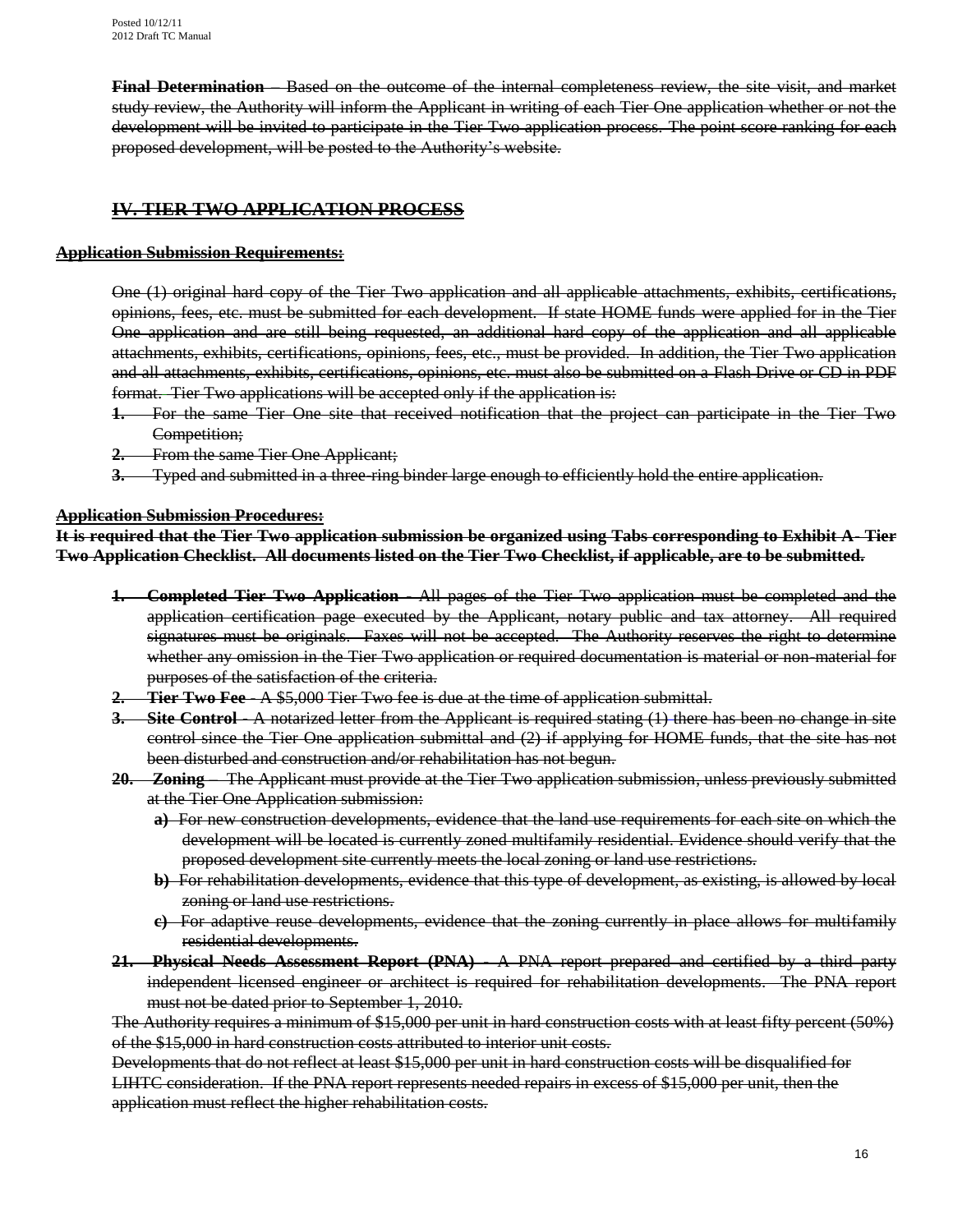Posted 10/12/11 2012 Draft TC Manual

The PNA report must state that one hundred percent (100%) of the units were inspected and provide information unit by unit. **If the PNA report does not reflect that one hundred percent (100%) of the units were inspected then the proposed development will be eliminated from further funding consideration.** All rehabilitation developments must adhere to mandatory design criteria as outlined in the QAP. Any

mandatory items replaced on or after January 1, 2006 are not required to be replaced as part of the rehabilitation. The PNA report must include a unit by unit listing of all mandatory items replaced on or after January 1, 2006. The report must include a comprehensive list of the immediate necessary repairs and their costs. Additionally, the remaining "useful life" of major systems including the HVAC, electrical, plumbing, and roofing must be estimated. Major systems that have been replaced within the past seven (7) years are not allowable rehabilitation expenditure items for meeting the **\$15,000** in hard construction costs per unit requirement.

The PNA report must also address the overall structural integrity of each existing building(s).

Developments applying in the RHS set-aside may submit the rehabilitation assessment utilized by RHS. The assessment must not be dated prior to September 1, 2010.

**Exhibit R** must be submitted with the PNA report. The hard construction costs per unit indicated on page 11 of the Tier Two application must be greater than or equal to the hard construction costs indicated on **Exhibit R**. Adaptive reuse developments are not required to submit a PNA report.

- **22. Relocation Certification and Tenant Profile Form** Developments must minimize the displacement of low income households.
- **23.** Should permanent or temporary displacement occur, a detailed, step by step relocation plan must be furnished with the Tier Two application describing how displaced persons will be relocated, including a description of the costs of relocation. The applicant is responsible for all relocation expenses, which must be included in the project's development budget. All applicants applying for acquisition/rehabilitation developments must complete FORM 3, Developer Relocation Certification and Tenant Profile Form. Applicants applying for HOME funds must comply with the uniform Relocation Assistance and Real Property Acquisition Policies Act of 1970, as revised in 49 CFR Part 24;
- **24.** Developments involving permanent relocation of tenants are discouraged and will be considered for LIHTC only application submittals. No more than ten percent (10%) of the existing tenants may be permanently displaced. A detailed, step by step relocation plan must be furnished with the Tier Two application describing how permanently displaced persons will be relocated, including a description of the costs of relocation. The applicant is responsible for all relocation expenses, which must be included in the project's development budget.
- **25. Opinions, Certifications and Exhibits** All opinions, certifications and exhibits submitted by attorneys, the Applicant, or other professionals must be based on an independent investigation into the facts and circumstances surrounding the proposed development. All opinions, certifications, and exhibits must be in the form specified by the Authority. **Applications will be disqualified if an opinion, certification, or exhibit has been materially altered, amended, or changed.** All opinions and certifications submitted by attorneys, architects and/or engineers, and certified public accountants (CPAs) must be on letterhead and with original signatures. Changes in professionals hired by the Applicant, i.e. attorneys, architects, and certified public accountants, are permissible; however, the new professionals must adhere to the original certifications made by previous professionals.
- **26. Third Party Professionals -**Architects, engineers and certified public accountants must be independent third-party professionals and be licensed to practice their professions in South Carolina. Attorneys must be independent third-party professionals and be licensed to practice law by any state. Matters of South Carolina law must be opined on by South Carolina licensed attorneys.
- **27. Parking Space Criteria**  Parking areas must be located on the development site. In localities that do not have their own parking space regulatory code/requirement, the Authority requires that the development provide adequate parking spaces. If tenants are required to pay for parking, those charges must be included in the rental fees and are subject to the LIHTC allowable rent limitations. The minimum number of parking spaces is as follows (again, only in those localities that **DO NOT** have their own regulatory code/requirements):
	- **a)** For older persons developments a minimum of one-half (.5) parking space per unit is required;
	- **b**) For a homeless/transitional development a minimum of one (1) parking space per every ten (10) beds is required in addition to sufficient parking for all development staff;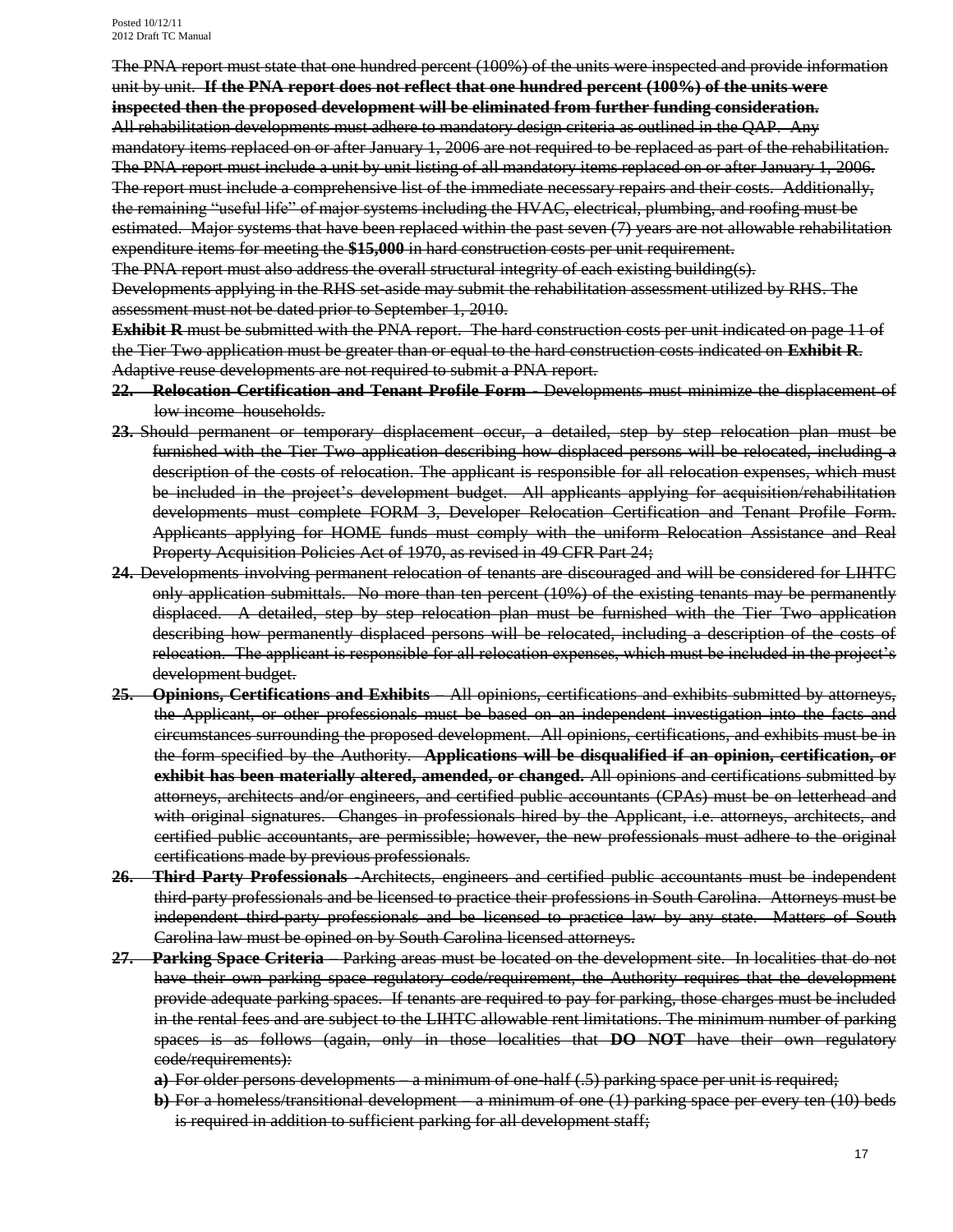- **c)** For all other developments, for each unit of three (3) or more bedrooms a minimum of two (2) parking spaces per unit is required; for each unit of two (2) or fewer bedrooms – a minimum of one and one-half (1.5) parking spaces per unit is required;
- **d)** Existing properties being submitted for acquisition or rehabilitation are not required to increase existing parking as stated in (a), (b) or (c) above.

#### **Application Review:**

#### **Internal Completeness Review**

- **a)** Tier Two Applications will be reviewed for completeness after the submittal deadline. Applicants will be notified in writing of any documents that are missing and/or incomplete and given seven (7) business days to submit those documents. It is the Applicant's responsibility to submit all required documentation. The Authority will make the final determination as to whether applications are complete. The Authority has the right to request clarification and/or additional information if it deems necessary.
- **b**) Applications with four (4) or fewer missing and/or incomplete documents will be assessed a \$2,000 administrative fee. If any missing and/or incomplete documents to be resubmitted are not received by the seven (7) business day deadline, the application will be disqualified;
- **c)** Applications that have five (5) or more missing and/or incomplete documents will be disqualified;
- **d)** Any documents that are determined to be missing and/or incomplete and are identified as documents needed for points consideration may be accepted but the applicant will not receive points.
- **e)** Authority staff will review and point score all Tier Two applications. Final point scores, which are the totals of the Tier One and Tier Two scores, will be posted to the Authority's website.
- **f)** If there is a tie between developments when final point scores are determined, the Authority will utilize the Authority Discretion and Tie Breaker Criteria outlined in Section IV of the 2011 QAP to determine the development(s) to be awarded tax credits.
- **g)** Applications that do not score high enough to receive an award will be placed on a waiting list for consideration should additional tax credits become available.

## **V. TIER TWO FINANCIAL UNDERWRITING STANDARDS**

#### **Basic Financial Feasibility Review:**

- **1.** Section 42(m)(2)(A) of the Code provides that "The housing credit dollar amount allocated to a development shall not exceed the amount the housing credit agency determines is necessary for the financial feasibility of the development and its viability as a qualified low-income housing development throughout the compliance period." **In determining financial feasibility, the Authority will disregard all personal or other guarantees that are required to supply deficiencies in income necessary to pay debt service and operating expenses of the development. Developments that are not financially feasible without such guarantees will not be offered a LIHTC award.**
- **2.** Developments determined not to be financially feasible or determined not to need the LIHTC will be disqualified.
- **3.** To receive an allocation, a development must be underwritten to determine the least amount of credit necessary to be financially feasible at the following times:
	- **a)** When the Tier Two initial Application is made; and
	- **b)** When the Carryover Allocation is requested; and
	- **c)** When the last building is Placed-In-Service.

#### **Financial Characteristics:**

Development income information on any market rate and low income units must be provided. Market rate units are units that are not income or rent restricted and are available without regard to tenant income. The lowincome units are units subject to the income and rent restrictions of the Code. The Applicant must indicate all federal, state, or local subsidies that will be providing any type of assistance for the low-income tenants.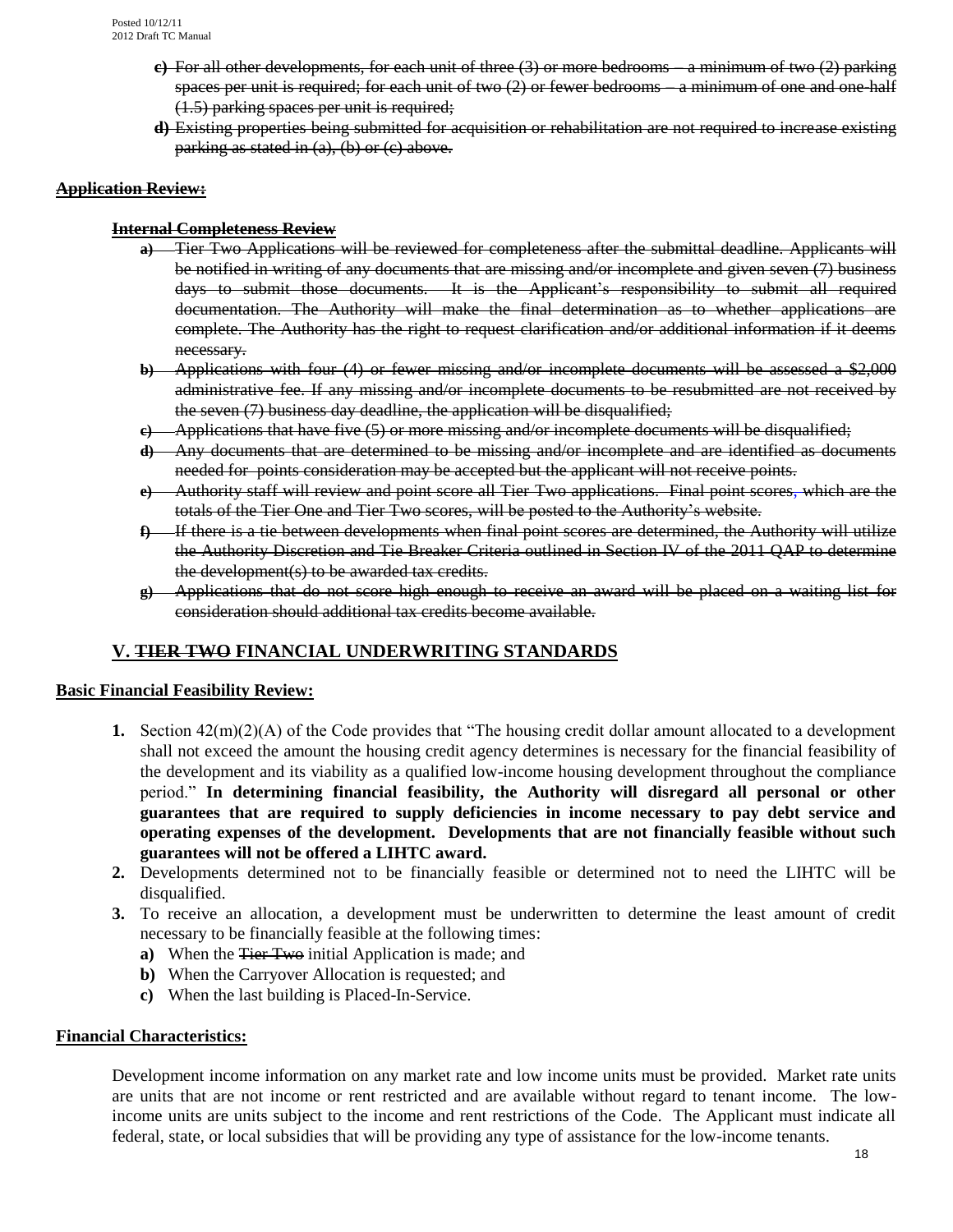In determining maximum allowable gross rent and utility allowances for LIHTC units, the use of an imputed income based on the number of bedrooms in a unit is required by the provisions of the Code. Units with no separate bedroom are treated as being occupied by one (1) person and larger units are treated as being occupied by one and one-half (1.5) persons per separate bedroom.

- 0 Bedroom Unit  $= 1.0$  person income
- 1 Bedroom Unit  $= 1.5$  person income
- 2 Bedroom Unit = 3.0 person income
- 3 Bedroom Unit  $= 4.5$  person income
- 4 Bedroom Unit  $= 6.0$  person income

Maximum annual gross rents cannot exceed thirty percent (30%) of the imputed income. Gross rent does not include any payment under Section 8 of the U. S. Housing Act of 1937, or any comparable rental assistance program with respect to such unit or the occupants. Gross rent must include an allowance for any utilities paid by the tenant.

The Revenue Reconciliation Act of 1993 requires the housing credit agency to consider the reasonableness and appropriateness of development costs and operating expenses. In making this determination, the housing credit agency must consider: (1) the sources and uses of funds and the total financial structure of the development; (2) any proceeds expected to be generated by the syndication of the tax credit; and (3) the percentage of the housing credit dollar amount to be used for development costs other than intermediary costs.

Certain fees are considered to be intermediary costs. The term "intermediary" has not been defined in the Code, and the IRS has not issued regulations concerning this provision. Until such regulations are promulgated, the Authority has defined intermediary costs as all costs other than "land, sticks, and bricks." For evaluating the reasonableness of certain fees and overhead items represented for tax credit basis purposes, additional documentation as to the nature and amount of intermediary costs may be required. The Authority reserves the right to question any fees which are unidentified, unusual or excessive and to limit these fees and overhead items, based on the development size and other associated risk factors. A tax attorney or consultant is recommended to aid in determining which development costs are included in eligible basis under the Code.

The development costs are evaluated for reasonableness, necessity, and eligibility. Cost comparisons with previous development cost certifications and other third party data may be performed for comparability and reasonableness. Acquisition and/or rehabilitation development costs will be evaluated to assess whether the proposed rehabilitation is required and satisfies the PNA. The Authority reserves the right to inspect proposed rehabilitation developments before a reservation is offered.

Applicants are cautioned to be accurate in providing development cost information. Underestimating could result in insufficient tax credits being available to successfully complete the development while overestimating could result in a development being considered infeasible. **Increases in development costs due to cost overruns will not result in an increase in the allocated tax credit.**

#### **Utility Allowances:**

Any utility services paid for by the tenant must be considered in the calculation of tenant-paid rent. An allowance for tenant-paid utilities is deducted from the maximum allowable monthly gross rent to determine the maximum allowable monthly net rent; the proposed tenant rent may not exceed the maximum allowable monthly net rent. Any services paid for by the owner should not be included in the utility allowance.

- **1. Sources:** Applicants may submit utility allowances only from those sources approved by the Authority. The Authority will accept utility allowances provided by:
	- **a)** Rural Housing Service (RHS) but only if RHS provides financing of the proposed development;
	- **b)** The Authority's Contract Administration Division for those developments utilizing HAP contracts;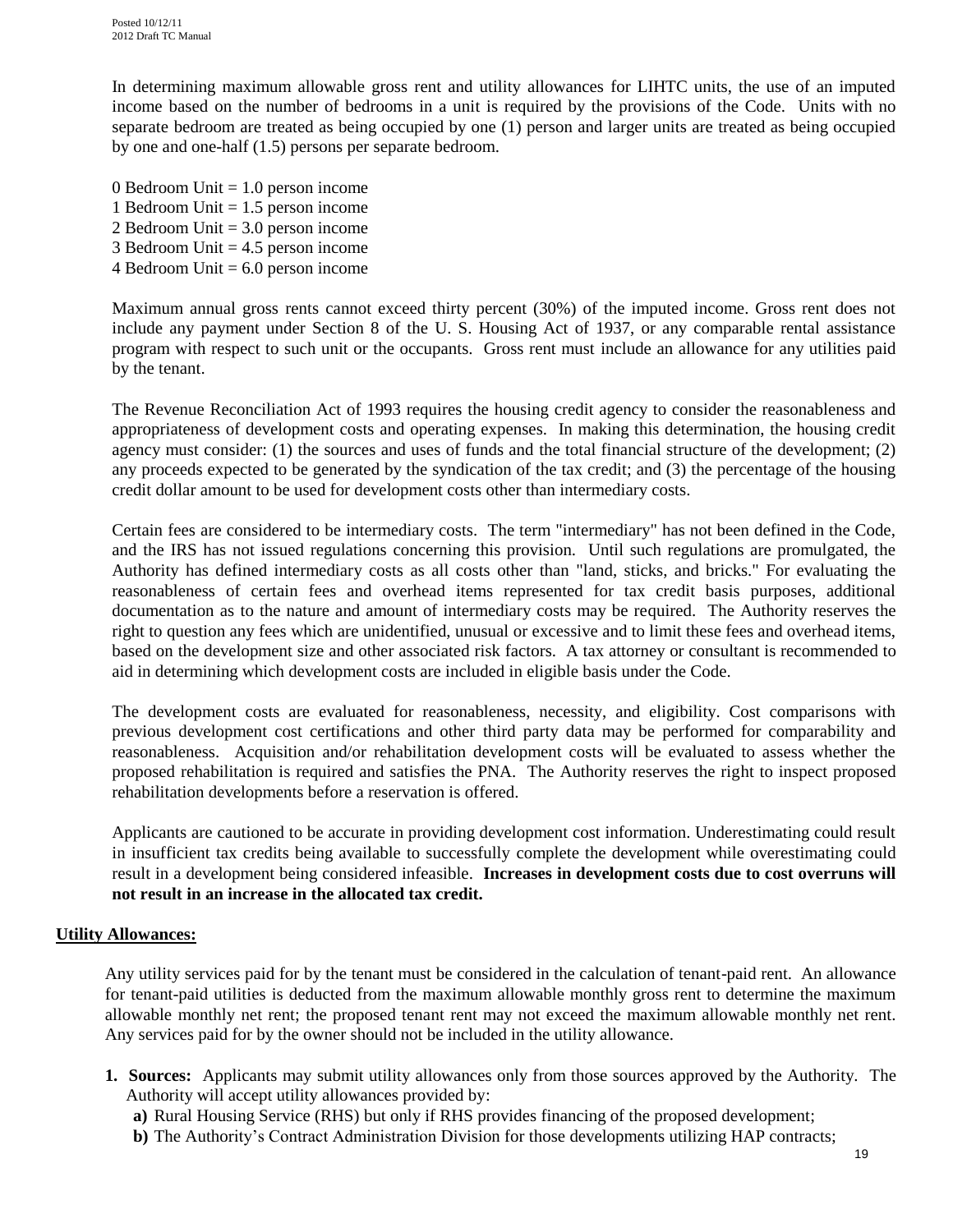- **c)** The local public housing authority (PHA) serving the proposed project; or
- **d)** Third party certified utility company estimates only if that utility company will be providing services to the development.

The Authority will not accept utility allowances determined by any other sources, including engineers, consultants, and applicants/developers.

- **2. Mandatory Services:** Utility services which must be provided to all tenants are heating, air conditioning, cooking, lighting and/or other electric, hot water, water and sewer, and trash collection. Air conditioning must be separately identified in the allowance calculation.
- **3. Other Charges:** The utility allowance must include an amount for the cost of any service paid for by the tenant. In addition the allowance must include any charges imposed by the utility provider for access or connection, such as electric or natural gas facilities fees. Charges for services must accurately reflect any surcharges based on the location of the development, such as higher water and sewer fees for sites outside the city limits. Charges for specific appliances, such as ranges and refrigerators, should be included in the allowance only if the tenant must supply the appliance(s).
- **4. Calculation:** The utility allowance is computed by first adding the exact amount of each individual utility service (e.g., heating, cooking) for each bedroom size, without rounding. The resulting total utility allowance for each bedroom size is then rounded upward to the next whole dollar if it contains any fraction of a dollar (i.e., .01-.99). See Exhibit U for an example of a completed utility allowance schedule.

#### **Authority Designated Difficult Development Areas (DDAs):**

As outlined in H.R. 3221, the Housing and Economic Recovery Act of 2008, the Authority must establish criteria for determining which areas will be treated as Difficult Development Areas (DDAs) and which projects will be eligible to receive additional tax credits up to 130%. Developments utilizing tax exempt bonds are not eligible for this basis boost. The DDA criteria established by the Authority are separate from the federally designated DDA areas. Developments meeting any of the following criteria are eligible to receive a basis boost of up to 130%:

- **a)** If any part of the proposed site is in a federally designated Qualified Census Tract (QCT), the Authority will treat the entire site as a DDA area and allow the basis boost to all buildings in the development; or
- **b)** Developments that are 100% elderly (62 years and older); or
- **c)** Developments that are 100% special needs; or
- **d)** Developments that are targeted for older persons or families.

#### **Underwriting Standards:**

**1. Operating Reserves -** Developments receiving loan funds from RHS may satisfy the operating reserve requirement of the LIHTC program by establishing the two percent (2%) operating and maintenance capital reserve account and by maintaining this account as required by RHS. Developments not subject to the RHS two percent (2%) operating and maintenance capital reserve requirements must establish and maintain minimum operating reserves equal to six (6) months of projected operating expenses. The reserve must be established at the time the development places in service and must be maintained at the required level throughout the compliance period unless earlier release of the reserves is approved by the Authority and the Syndicator of the low-income housing tax credits.

 The Authority may allow for release of operating reserves after certain requirements are met. The following conditions must be met for consideration:

**a)** The Syndicator of the low-income housing tax credits must provide a written statement verifying the Syndicator's approval of the release of operating reserves and must attest that the agreement is the result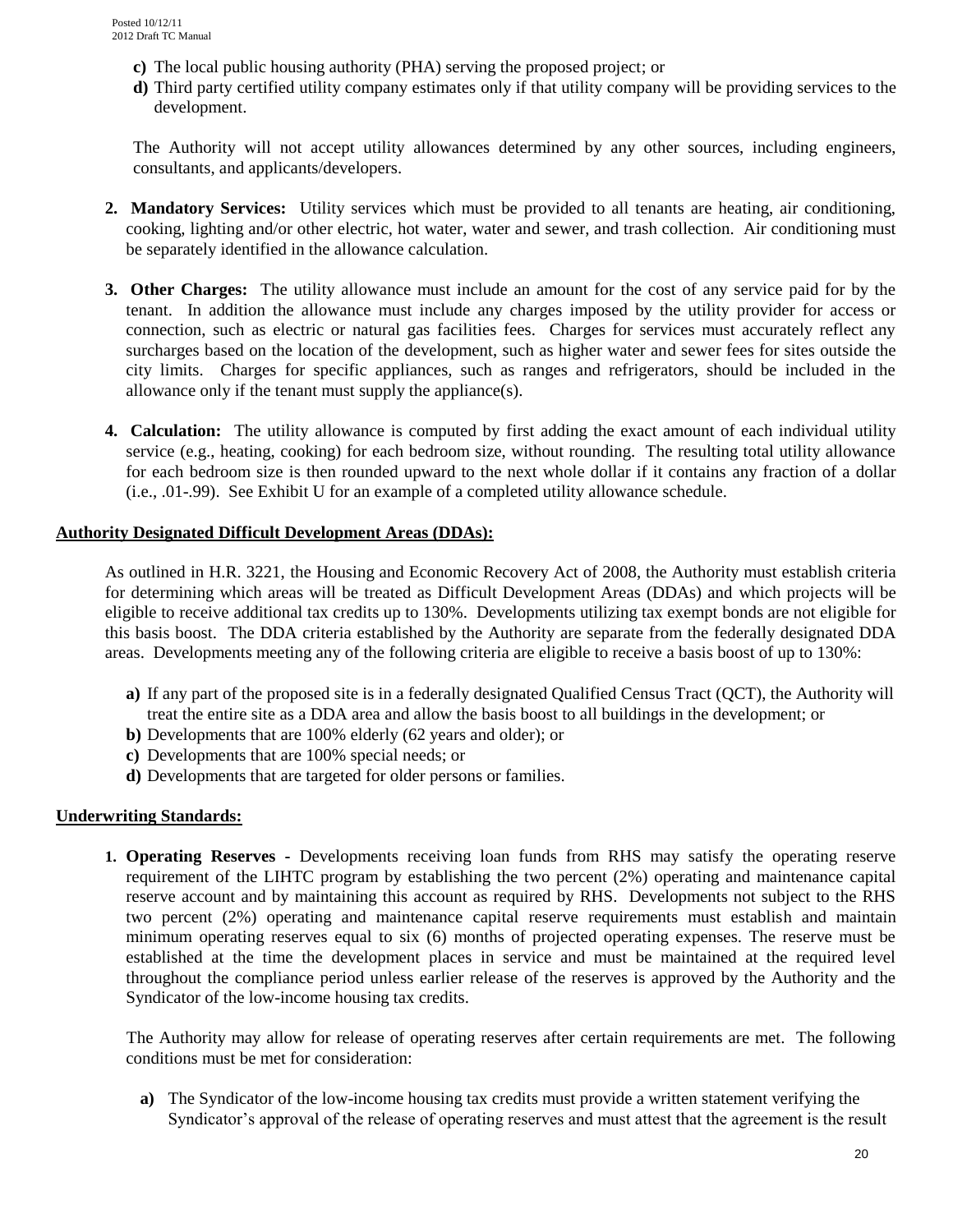of the property meeting the conditions of release specified in the partnership agreement or operating agreement. The Syndicator must use **Exhibit OR-1** to report the approval for release of the reserves and must indicate on this form the conditions that have been met which allow for the release.

- **b)** The Owner/Principal(s) must provide a statement that the conditions required by the Syndicator for release of the operating reserves have been met. This must be certified on **Exhibit OR-2.** Providing false or misleading information to obtain the release of reserves may result in debarment.
- **c)** Before a release of operating reserves will be considered, the property must have been placed in service a minimum of five (5) years and have maintained a minimum debt coverage ratio of 1.15 for the three (3) most recent consecutive calendar years.

The Authority reserves the right to hire an accounting firm at the property owner's expense to confirm that the required conditions for release of the operating reserves have been met.

- **2. Replacement Reserves** Applicants are required to establish and maintain minimum replacement reserves of **\$250** per unit annually for new construction and for rehabilitation developments serving older persons (aged 55 and up). Replacement reserves for all other rehabilitation developments are **\$300** per unit annually. The Authority requires evidence of the existence of Replacement Reserves. Replacement Reserves must be reflected in the development's annual audited financial statements.
- **3. Developer Fees, Developer Overhead, and Consultant Fees (the "Fees")**  In evaluating the reasonableness of Fees the Authority has established limits as follows:
	- **a) New Construction** The sum of **Fees** may not exceed fifteen percent (**15 %)** of Adjusted Development Costs\*.
	- **b) Rehabilitation without a change in ownership** The sum of **Fees** may not exceed fifteen percent (**15%)** of Adjusted Development Costs\*.
	- **c) Acquisition with rehabilitation**
		- **i. Acquisition** For acquisition with rehabilitation developments, **Fees** allowed on the acquisition costs are limited as follows:
			- **1. Acquisition costs up to \$500,000 Fees** may not exceed eight percent (**8%**) of Adjusted Development Costs\*.
			- **2. Acquisition costs from \$500,001 to \$1,000,000 Fees** may not exceed the **greater of \$40,000** or seven percent (**7%**) of Adjusted Development Costs\*.
			- **3. Acquisition costs from \$1,000,001 to \$1,500,000 Fees** may not exceed the **greater of \$70,000** or six percent (**6%**) of Adjusted Development Costs\*.
			- **4. Acquisition costs greater than \$1,500,000 Fees** may not exceed the **greater of \$90,000** or five percent (**5**%) of Adjusted Development Costs\*.
			- **5. Acquisition cost limit Fees** on acquisition costs are capped at a **maximum of \$150,000**.
		- **ii. Rehabilitation Fees** on rehabilitation costs may not exceed fifteen percent (**15%)** of Adjusted Development Costs\*.

| *Adjusted Development Costs = |  | Total Development Costs (Line 51)      |  |
|-------------------------------|--|----------------------------------------|--|
|                               |  | Less Land (Line 1)                     |  |
|                               |  | Less Consulting Fees (Line 20)         |  |
|                               |  | Less Developer Fees (Line 45)          |  |
|                               |  | Less Developer Overhead (Line 46)      |  |
|                               |  | Less Other Developer Costs (Line 47) - |  |

Line numbers refer to page 10 in the <del>Tier Two</del> Tax Credit Application, the 10% Test, and PIS application.

- **4. Deferred Developer Fees** Developer fees can be deferred to cover a gap in funding sources when:
	- **a)** The entire amount will be paid pursuant to the standards required by the Code to stay in basis.
		- **b)** The deferred portion does not exceed fifty percent (**50%**) of the total amount in the Tier Two application.
		- **c)** Payment projections do not jeopardize the operation of the development.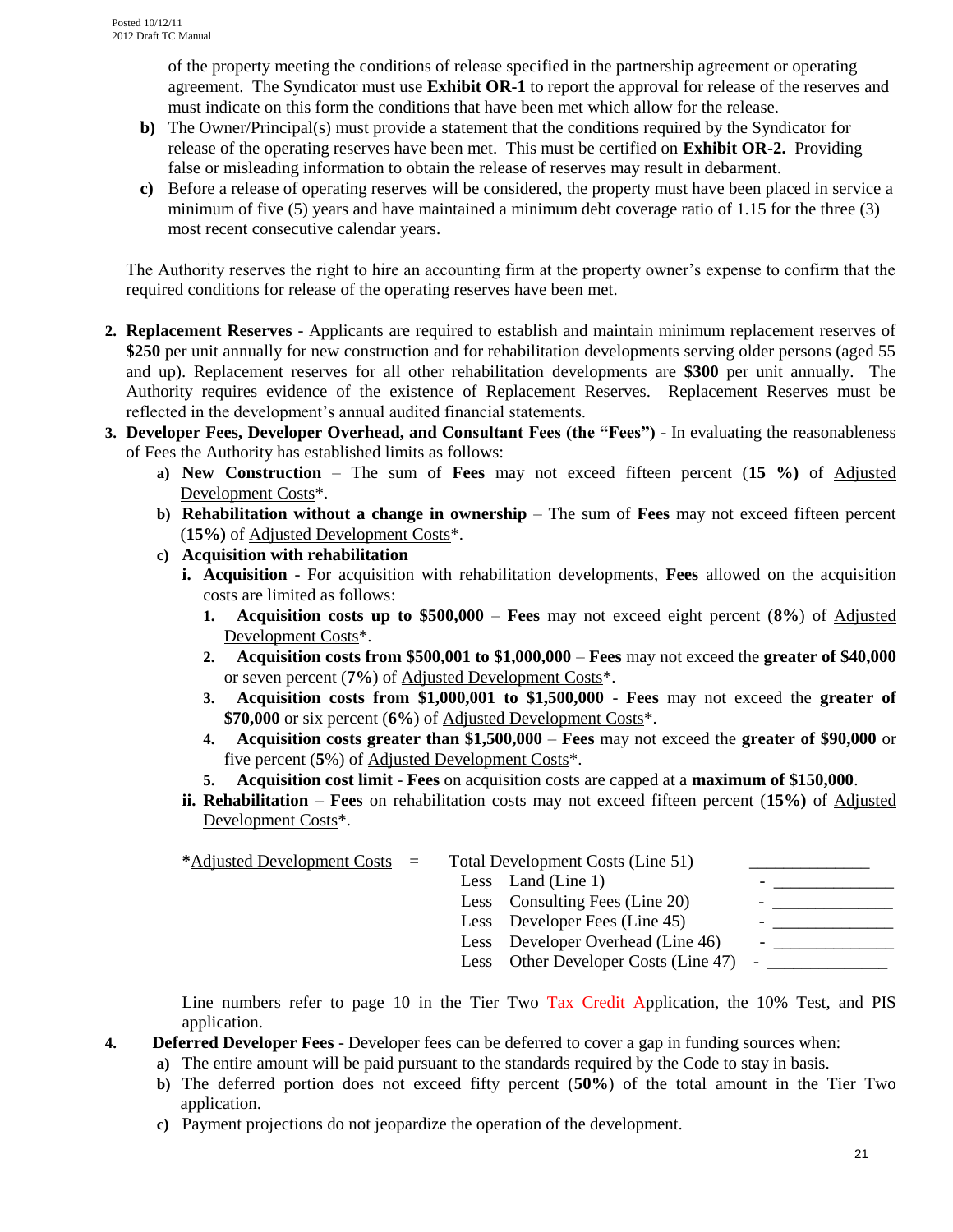- **d)** Nonprofit organizations must include a resolution from the Board of Directors authorizing a deferred payment obligation from the development.
- **e)** Applicants must include with the application a statement describing the terms of the deferred repayment obligation, including any interest rate charged and the source of repayment.
- **f)** The Authority will require a Note evidencing the principal amount and terms of repayment of any deferred repayment obligation to be submitted at the time of the PIS cost certification.
- **5. Contractor Cost Limits** The combined total of Contractor Profit, Overhead, and General Requirements (the "Contractor Fees") shall be limited to fourteen percent **(14%)** of Hard Construction Costs. The restrictions on Contractor Fees are the following:

| <b>Contractor Profit and Overhead:</b> | may not exceed 8% of Hard Construction Costs  |
|----------------------------------------|-----------------------------------------------|
| <b>General Requirements:</b>           | may not exceed 6% of Hard Construction Costs  |
| <b>Total Contractor Fees:</b>          | may not exceed 14% of Hard Construction Costs |

If there is an identity of interest between the Applicant and contractor, as defined in the LIHTC Manual, the Authority, at its sole discretion, may require an additional cost certification with the PIS application of the construction costs. The Authority will commission the CPA and the associated accounting fees will be charged to the Applicant.

- *\*\*\*Hard Construction Costs* are limited to the following line items from the development cost budget in the <del>Tier Two</del> Application:
	- Line 3 Demolition
	- Line 5 On Site Improvement
	- Line 6 Off Site Improvement
	- Line 7 Other (Site Work)
	- Line  $8 -$  New Building
	- Line 9 Rehabilitation
	- Line 10 Accessory Building
	- Line 15 Contractor Contingency

### **6. Annual Operating Expenses (AOE)**

- **a)** Applicants must provide a detailed explanation of the methodology used in determining AOE.
- **b**) AOE must be projected in a range from a minimum of \$3,000 to a maximum of \$4,000 per unit.
- **c)** AOE per unit are to be calculated excluding reserves.
- **d)** The Authority may, in its sole discretion, consider and approve AOE outside of this range. The Applicant must present support for those expenses and provide evidence supporting the higher amount (e.g., insurance for coastal properties). Owner-paid utilities, other than water, sewer, and trash, will also be considered.
- **7. Development Cost Review** The Authority will utilize a construction cost consultant to render an opinion on the development cost projections for proposals considered for funding. Applicants will be required to provide detailed cost information to substantiate the projected costs. Should the construction cost consultant require additional information to render an opinion, applicants will be given seven (7) business days to provide the additional information. If the additional information is not received within seven (7) business day, the application will be disqualified. If the construction cost consultant determines that the projected costs cannot be substantiated or determines that the project's costs are not reasonable for an affordable housing development, then the development will be eliminated from the tax credit competition.

### **8. Debt Coverage Ratio (DCR)**

- **a)** LIHTC dollars will not be reserved or allocated to developments that are not made financially feasible by the credit or which are financially feasible without the credit. The development's initial DCR must fall within the range of **1.20** to **1.45.**
- **b)** The DCR is calculated as Net Operating Income (NOI) divided by the annual debt service. For this purpose, NOI is the income remaining after subtracting Operating Expenses and Replacement Reserves from the Effective Gross Income (EGI).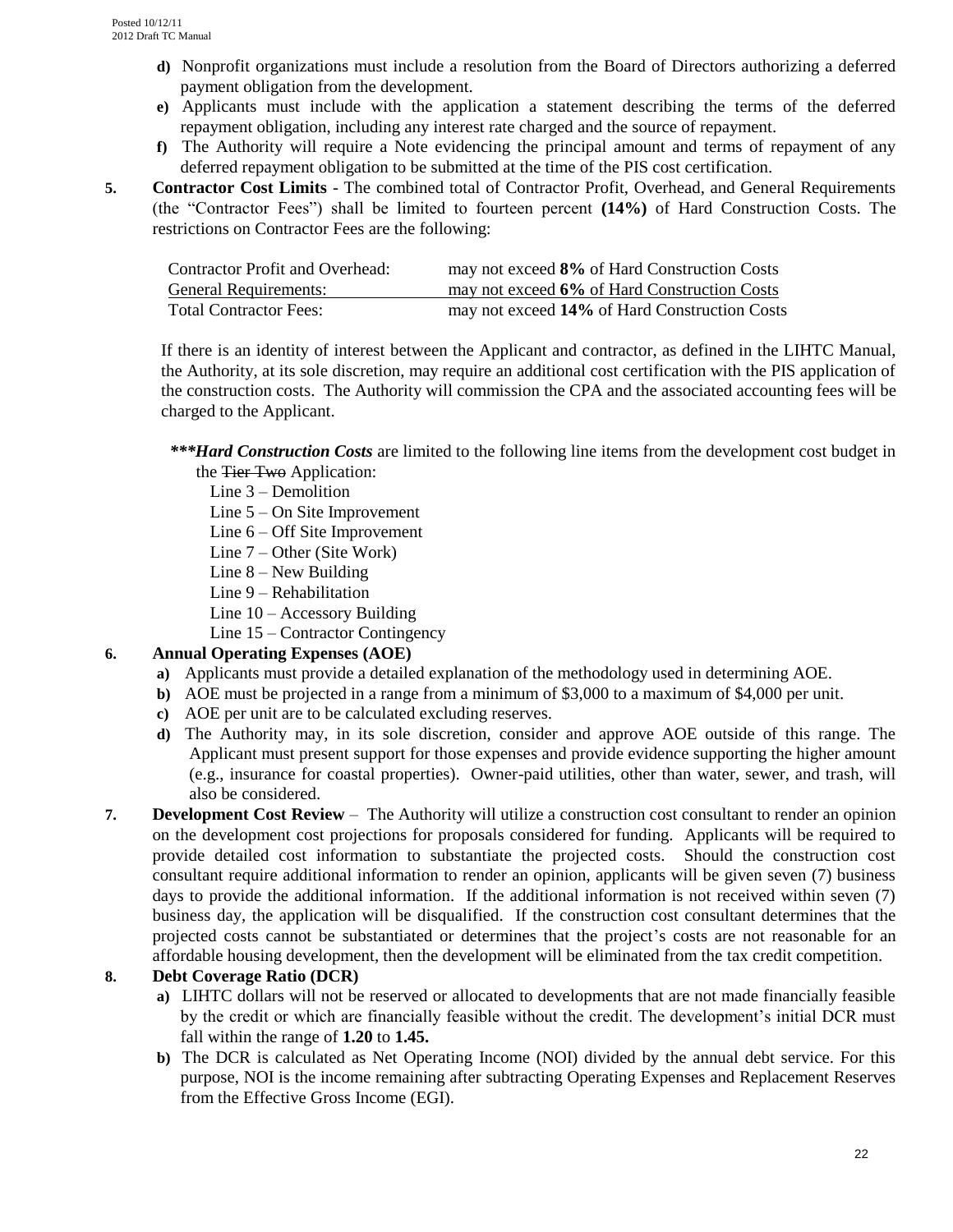- **c)** For the purpose of determining the appropriate amount of tax credits to be allocated to a development, the Authority assumes that each development will bear the maximum level of permanent debt. **When calculating the tax credit amount, the Authority will limit the maximum DCR to 1.45. A proposed development may exceed the 1.45 maximum DCR for financial feasibility purposes, but when calculating the credit to be allocated, the Authority will limit the DCR to 1.45. In the event that the development DCR, as submitted, is greater than 1.45, the Authority will increase debt based on the terms submitted in the application in order to reduce the DCR to 1.45 for the calculation of the credit amount. This increase in debt will be included in the equity gap calculation**.
- **d)** The maximum DCR of 1.45 restriction will be waived if the initial projected annual Cash Flow/Unit (CFU) does not exceed six hundred dollars (\$600). CFU is calculated by subtracting annual debt service from the NOI and dividing this result by the number of units that will be rented to tenants. In the event that the development DCR, as submitted, is greater than 1.45 and the development CFU, as submitted, is greater than \$600, the Authority will increase debt based upon the terms submitted in the application in order to reduce the DCR to 1.45 or the CFU to \$600, whichever is met first, for calculation of the credit amount. This increase in debt will be included in the equity gap calculation.

### **9. Expense Coverage Ratio (ECR)**

- **a)** For developments whose funding sources do not include repayable debt, financial feasibility will be measured by the Expense Coverage Ratio (ECR). The development's initial ECR must fall within the range of **1.20** to **1.45**.
- **b)** The ECR is calculated as Effective Gross Income (EGI) divided by the sum of Annual Operating Expenses (AOE) plus Replacement Reserves.
- **c)** For the purpose of determining the appropriate amount of tax credits to be allocated to a development, the Authority assumes that each development will bear a reasonable level of permanent debt if it is feasible for the development to do so. If it is determined in the Authority's underwriting analysis that a proposed development can bear a level of permanent debt, then debt will be imputed at current rates and the debt coverage ratio (DCR) rules identified in 8 a) through 8 d) above will apply.

#### **10. Funding Sources**

- **a)** Applicants receiving "soft loans" (e.g., AHP, Deferred Developer Fees, etc.) must adequately explain in their applications the repayment terms of these loans.
- **b**) Income that is projected to be generated by a property during the construction or rent up period may not be used as a funding source in the proposal for low-income housing tax credits. Examples of this are "rent-up cash flow" and interest earnings.

### **11. Permanent Financing**

A letter of intent is required for all permanent financing sources. The letter must clearly state the term of the permanent loan, the amortization period, how the interest rate will be indexed, the current rate at the time of the letter, the anticipated principal amount of the loan, and the lien position. All permanent loans are required to amortize so that debt service on such loans is paid in equal installments over a period of twenty (20) years or longer. Any permanent loan represented as having an amortization period shorter than twenty (20) years or with an accelerated payment of debt service (such that the loan is paid off in less than 20 years) will be underwritten by Authority staff with a minimum twenty (20) year amortization with 240 equal monthly debt service payments. Should a proposal fail to meet other underwriting guidelines resulting from projecting a minimum twenty (20) year amortization, the proposal may be disqualified.

### **12. Annual Rent, Expense Trends and Vacancy Rates**

- **a)** Development rents will be trended upward at a two percent (2%**)** annual increase.
- **b)** Operating expenses will be trended upward at a three percent (3%**)** annual increase.
- **c)** For the vacancy rate, the Authority will utilize the greater of seven percent (7%) or the vacancy rate represented in the market study for the primary market area.
- **d)** The pro-forma financial statements must substantiate that the development will maintain a positive cash flow for the full fifteen (15) year period.

#### **13. Other Income**

Projected income from services or charges other than monthly rental of dwelling units must be clearly specified with type and amount of income identified in detail in the application for tax credits. Other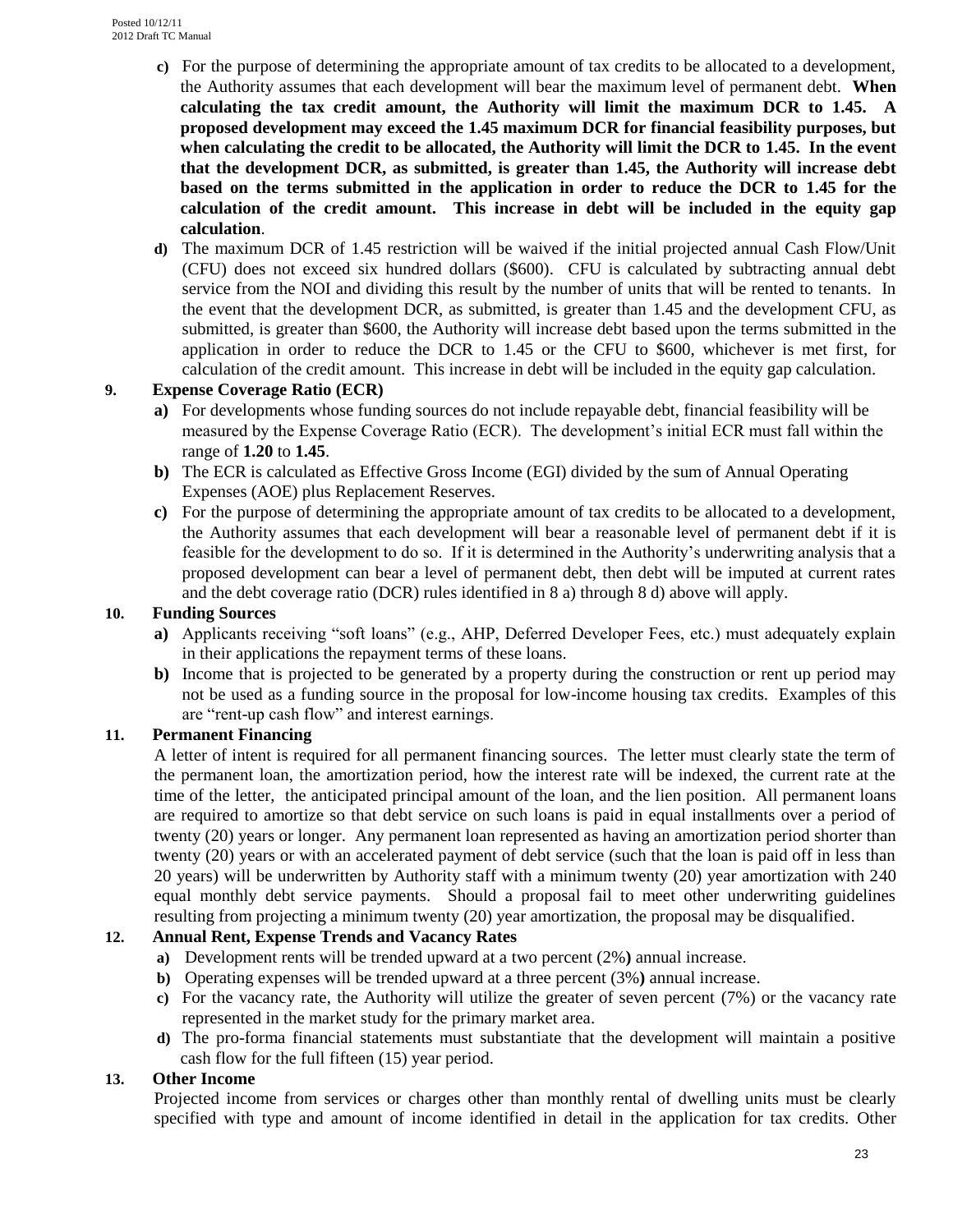Income projections may not exceed three percent (3%) of the total potential annual rent. For this purpose, total potential annual rent will be defined as the sum of all rents to be collected assuming one hundred percent (100%) occupancy at the proposed tenant rents as represented in the application for tax credits.

### **14. Brokering / Reselling of Services to Tenants**

Revenue and expenses resulting from acting as a broker or reseller of services to tenants **may not be included** in a proposal for low-income housing tax credits. Examples include, but are not limited to, the brokering or purchase and resale of cable, satellite, and/or internet service to tenants. These activities are not prohibited as long as they are in compliance with IRC Section 42, but income projected to be generated from such endeavors will be excluded when performing the Authority's underwriting analysis.

- **15. Minimum Hard Cost Requirement**  The Authority requires a minimum hard cost ratio of not less than sixty-five percent (**65%)** of total development costs.
	- *Hard Costs* are the following line items on the development cost budget in the Tier Two Application:
		- Line 1 Land
		- Line 2 Existing Structure
		- Line 3 Demolition
		- Line  $4 -$ Other (Land & Buildings)
		- Line 5 On Site Improvement
		- Line 6 Off Site Improvement
		- Line 7 Other (Site Work)
		- Line 8 New Building
		- Line 9 Rehabilitation
		- Line 10 Accessory Building
		- Line 15 Contractor Contingency

Although the total of soft costs can be up to thirty-five percent (35%) of total developments costs, the Authority and its third party cost consultant will review soft cost budget items to ensure that these costs are within reasonable and acceptable ranges based on current industry standards. If costs are determined to be too high or too low, an explanation of how the costs were determined will be requested. Depending on further review of the explanation, costs may be adjusted as deemed necessary.

- **16. Alternative Plan for AHP Funding Source -** Applications that compete for tax credits and represent that Affordable Housing Program (AHP) funds will be sought from the Federal Home Loan Bank (FHLB) must provide a narrative with the Tier Two Application detailing how the funding gap will be filled if not awarded AHP funds. Additionally, revised pages 7, 8 (rental income section only), 9, and 12 (rental income section only) of the application must be attached to the narrative. The only changes allowed are changes in funding sources and rental income. Changes not allowed include, but are not limited to, operating expenses, total development costs, total number of units, and unit mix. This information will be required at the <del>Tier Two</del> Application submittal. This requirement may be waived for Applicants that provide a firm commitment of the AHP funding.
- **17. Value Assigned to Land-** For all proposals involving the purchase of land and building(s), the Applicant must provide a detailed explanation of the method used to allocate acquisition costs to land. If the Authority determines that the explanation or method of allocation is inadequate, an appraisal or a copy of the latest tax assessment may be required to support the allocation of costs to land.

### **18. Appraisals**

- **a)** The Authority reserves the right to require appraisals on all development proposals.
- **b)** If the Authority deems submitted acquisition costs of land and/or buildings to be unusual or excessive, an appraisal will be required.
- **c)** In such a case, the Authority will hire the appraiser at the expense of the Applicant.
- **d)** The land value and building(s) value will be appraised "as is" and reported separately.
- **e)** The Authority will use discretion in allowing acquisition costs in excess of appraised value. These situations will be reviewed on a case-by-case basis and the Applicant must provide justification to support acquisition costs in excess of the appraised value. If the Authority finds the justification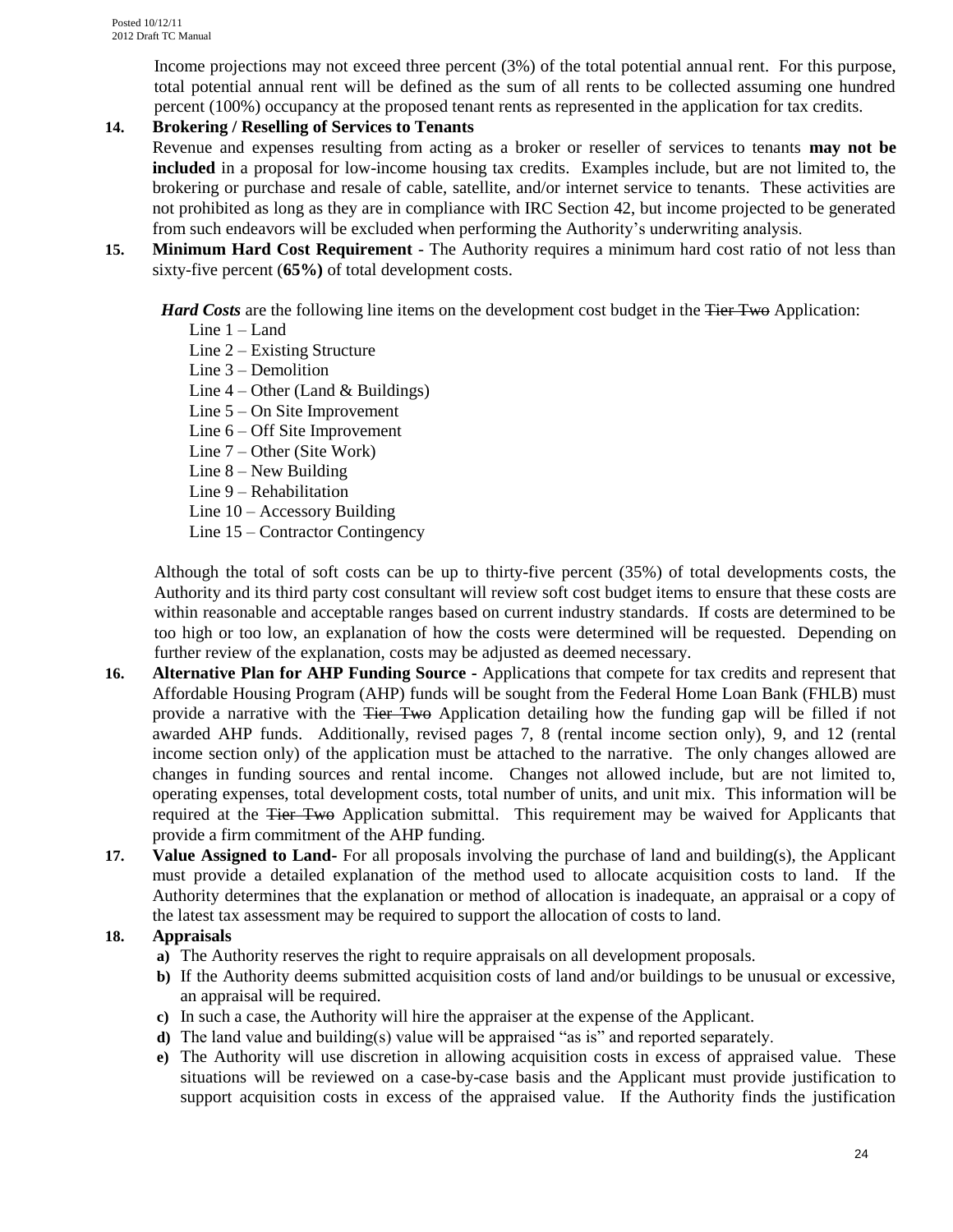offered to be unacceptable, acquisition costs in excess of the appraised value will be excluded from the development's eligible basis.

**f)** Developments not meeting minimum underwriting requirements or found to be financially infeasible as a result of this reduction will be disqualified.

#### **Syndication Information:**

If the information as to the syndication value is unusual, the Authority in its sole discretion may assign a value based on existing market information. If any elements of the syndication proposal are unusual, the Applicant must provide an explanation. The Authority anticipates underwriting using a minimum  $70\,75$  cents on the dollar for a syndication factor.

#### **Determination of Credit Award:**

#### **1.** Equity Gap Calculation:

Equity gap is defined as total development costs minus the total of all non-LIHTC sources of funds (i.e., the development costs not covered by debt financing, grants, etc.). The Authority will impute debt for owner financed developments. **When calculating the tax credit amount to be awarded/allocated, the Authority will limit the maximum DCR to 1.45. In the event that the DCR for the proposal submitted is greater than 1.45, the Authority will increase debt based on the terms stated in the application in order to reduce the DCR to 1.45 for the purpose of calculating the tax credit. This increase in the debt amount will be utilized in the equity gap calculation.** The tax credit amount is calculated so that, over ten years, the allocation equals the excess development costs, thereby "closing" the equity gap. If credits are syndicated, only a portion of the ten (10) year allocation amount is returned to the developer as equity. The rest is used to cover the Syndicator's expenses and reserve requirements. The equity factor is the percentage of the ten (10) year credit returned to the development owner in the form of equity.

A certified statement from the Syndicator or private placement entity identifying the syndication factor per tax credit dollar and the amount of syndication proceeds is required when available, but not later than the PIS date. The equity gap is calculated as follows:

| <b>Total Development Cost</b>   |           |  |
|---------------------------------|-----------|--|
| Less:                           |           |  |
| Total Sources of Funds*         |           |  |
| <b>Equity Gap</b>               |           |  |
| Divide by 10 Year Credit Period | $\div 10$ |  |
| Annual Tax Credit Required      |           |  |
| Divide by Syndication Value     |           |  |
| Returned Per Tax Credit Dollar  |           |  |
| Annual Credit Amount            |           |  |
|                                 |           |  |

\* For the purpose of the equity gap calculation, a developer fee note will not be considered as a source of funding.

### **2.** Maximum Credit Allowable:

The amount of the tax credit awarded will be limited to the amount necessary to fill the equity gap but cannot exceed the amount determined using the applicable percentage set monthly by the Secretary of the Treasury.

| <b>Total Qualified Basis</b>        |      |
|-------------------------------------|------|
| Multiplied by Applicable Percentage | $\%$ |
| Maximum Annual Credit Amount        |      |

The actual amount of the credit for the development is determined by the Authority.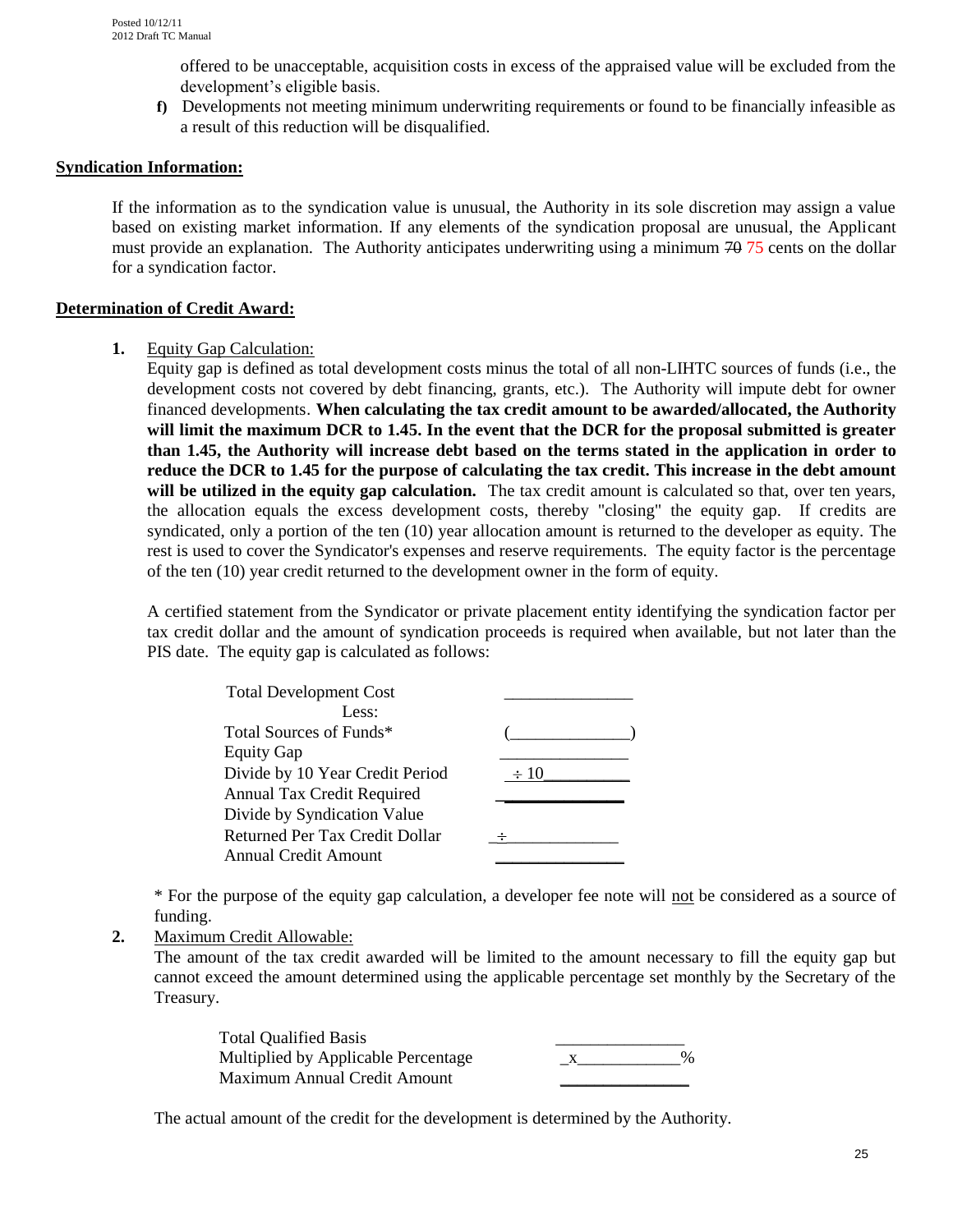If the development is eligible for historic tax credits, include a detailed narrative description of the calculation of eligible basis for the historic credit and other information critical to the successful combination of the two (2) tax credit programs.

## **VI. RESERVATION/CARRY-OVER ALLOCATION PROCEDURES**

#### **Notification of Reservation Award:**

**Reservation Certificate** – Reservation Certificates will be sent to Applicants for those developments in order of highest to lowest point score until tax credits have been exhausted. To acknowledge acceptance of the reservation of tax credits, Applicants must execute and return the Reservation Certificates. Once all Reservation Certificates have been executed and returned, the LIHTC Awards List will be released and posted on the Authority's website: [www.schousing.com](http://www.schousing.com/) . The date of the Reservation Certificate is the "Reservation Date."

Under Section  $42(b)(2)(A)$ , only developments that place in service by December 31, 2013 are eligible for the flat 9% credit rate. The amount of tax credits reserved for new construction or rehabilitation costs for the 2012 Tax Credit funding cycle will be calculated using a minimum applicable percentage rate of nine percent (9%). The amount of tax credits reserved for acquisition costs is based on the **greater of** the tax credit applicable percentage (%) in effect for the month of credit reservation or the applicable percentage (%) in effect for the month of the deadline for Tier Two Tax Credit Application submission. Applicants who receive a reservation of tax credits will be notified of the dollar amount of tax credits preliminarily reserved and the Reservation Fee which must be submitted to the Authority. Applicants have ten (10) business days from the date of the notification letter to submit fees and the executed original Reservation Certificate. Upon receipt of the Reservation Fee, Construction Inspection Fees, and the executed Reservation Certificate, the Authority will execute the Reservation Certificate and forward a copy to the Applicant.

Tax credit developments that do not place in service by December 31, 2013 will be underwritten at the applicable federal rate for the month the development places in service. Additional tax credits may not be available to fill any funding gaps created by the difference between the flat nine percent (9%) credit rate and the applicable federal rate after December 31, 2013. It is the Applicant's responsibility to ensure that developments are financially feasible and have all sources of funding in place and committed at the time a Placed in Service Application is submitted.

### **Reservation Certificate Conditions:**

**Reservations of LIHTCs are not transferable**. Any changes in GP, partnership, or individual, etc., listed as the "owner" entity on the initial Application will result in cancellation of the reservation of tax credits. A nonrefundable Reservation Fee will be charged in an amount equal to ten percent (10%**)** of the annual LIHTC amount reserved for the development. Applicants must strictly comply with the following reservation conditions:

- **1.** Developments may, because of the limited supply of credit dollars, be offered reservations in an amount less than the maximum amount for which it would otherwise qualify. Additional LIHTC amounts that may become available for reallocation will be reserved only upon payment of a Reservation Fee equal to ten percent (10%**)** of the additional amount awarded.
- **2.** Developments will be subject to three (3) construction inspections by an independent third party consultant during the course of construction. This includes two inspections during the construction phase and a final inspection. In addition, all development plans and specifications will be reviewed for compliance with Exhibit G criteria, for which points were taken, as well as ADA compliance. The Authority's fee schedule for these reviews are as follows:
	- **a)** Construction inspection fee \$750.00 per inspection; and
	- **b)** Plan and specification review \$1,750.00.

A total of \$4,000.00 to cover these reviews is due at the time the executed Reservation Certificate is returned.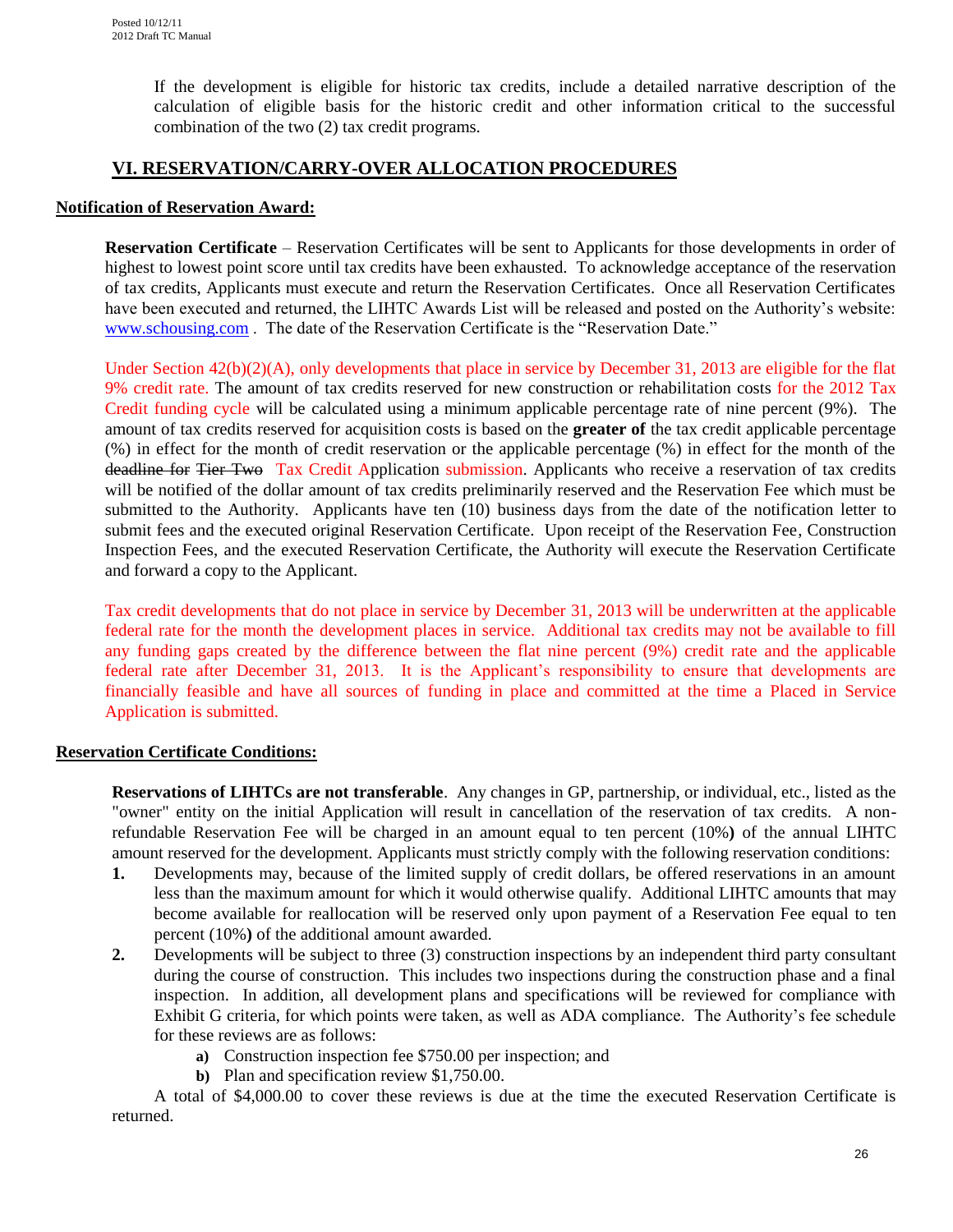- **3.** Developments seeking a Placed-In-Service (PIS) allocation the year in which the reservation was made must submit a PIS application on or before the second Monday in December not later than 5:00 p.m. (EST).
- **4.** Developments with a reservation of LIHTC that will PIS after December 31 of the year in which the reservation was issued must submit an Application for a Carryover Allocation to the Authority no later than the date specified in the Reservation Certificate.
- **5.** Issuance of additional regulations by the IRS may change the amounts and terms of the Reservation Certificate, or may cause it to be revoked in order to comply with such regulations.
- **6.** Failure to meet any of the above conditions will render the Reservation Certificate null and void.
- **7.** Any untimely submission of documentation referenced in the Reservation Certificate will result in its cancellation.

#### **Carryover Allocation Procedure:**

Applicants receiving a Reservation Certificate will be notified of the requirements to apply for an **allocation** of tax credits at the time of the reservation.

Issuance of a Reservation Certificate does not guarantee that the development will be the recipient of an allocation of LIHTC, nor does it guarantee that, if the development becomes the recipient of an allocation of LIHTC, such credit will be in the amount stated in the Reservation Certificate*.* All allocations will be determined by the Authority. The Authority reserves the right to investigate the validity of any certifications and/or opinions and reserves the right to request supplemental information. Also all allocations will be based upon the determination by the Authority of the least amount of credit which will render the development financially feasible. Should it be determined that the development is financially feasible without an allocation of the credit, then no LIHTC will be allocated to the development and the reservation certificate will be null, void and of no force or effect.

**Carryover Allocations are not transferable**. An Application, together with all supporting documentation must be received in the Authority's office on or before the date specified in the Reservation Certificate. No extension will be given.

If the Carryover Application is complete and deemed eligible, the Authority will mail a Carryover Agreement together with a Binding Agreement for signature. The Applicant must return the original documents by the due date indicated in the notification letter. In addition, the Applicant must enter into an Agreement as to Restrictive Covenants with the Authority and record the Covenants in the Office of the Register of Mesne Conveyance (or office of the Clerk of Court if there is no RMC) in the county in which the development is located. The Authority requires the recorded Restrictive Covenants to be submitted within twelve (12) months after the Reservation Date.

#### **Verification of Ten Percent Expenditure:**

The Code allows the Verification of Ten Percent Expenditure (10% Test) to be met no later than twelve (12) months after the Carryover Allocation date. However, the Authority requires the Verification of Ten Percent Expenditure (10% Test) to be met no later than six (6) months after the Carryover Allocation date.Any extension of this date will be permitted only at the Authority's discretion and only under circumstances deemed to be beyond the Applicant's ability to control. In any event, the Authority will not grant any extension longer than ten (10) months after the Carryover Allocation date.

- **1.** The 10% Expenditure Test Application is due and must be submitted in a three ring binder by the due date specified in the Carryover Allocation Agreement. Failure to submit by the due date will result in the cancellation of the LIHTC award.
- **2.** This date will be three (3) weeks after the date that the development is required to have met the 10% Test.
- **3.** In the event that the three (3) week period does not end on a business day, the due date will be extended until 5:00 p.m. (EST) on the next business day.
- **4.** The 10% Test must be complete and correct as of the date on which it is submitted.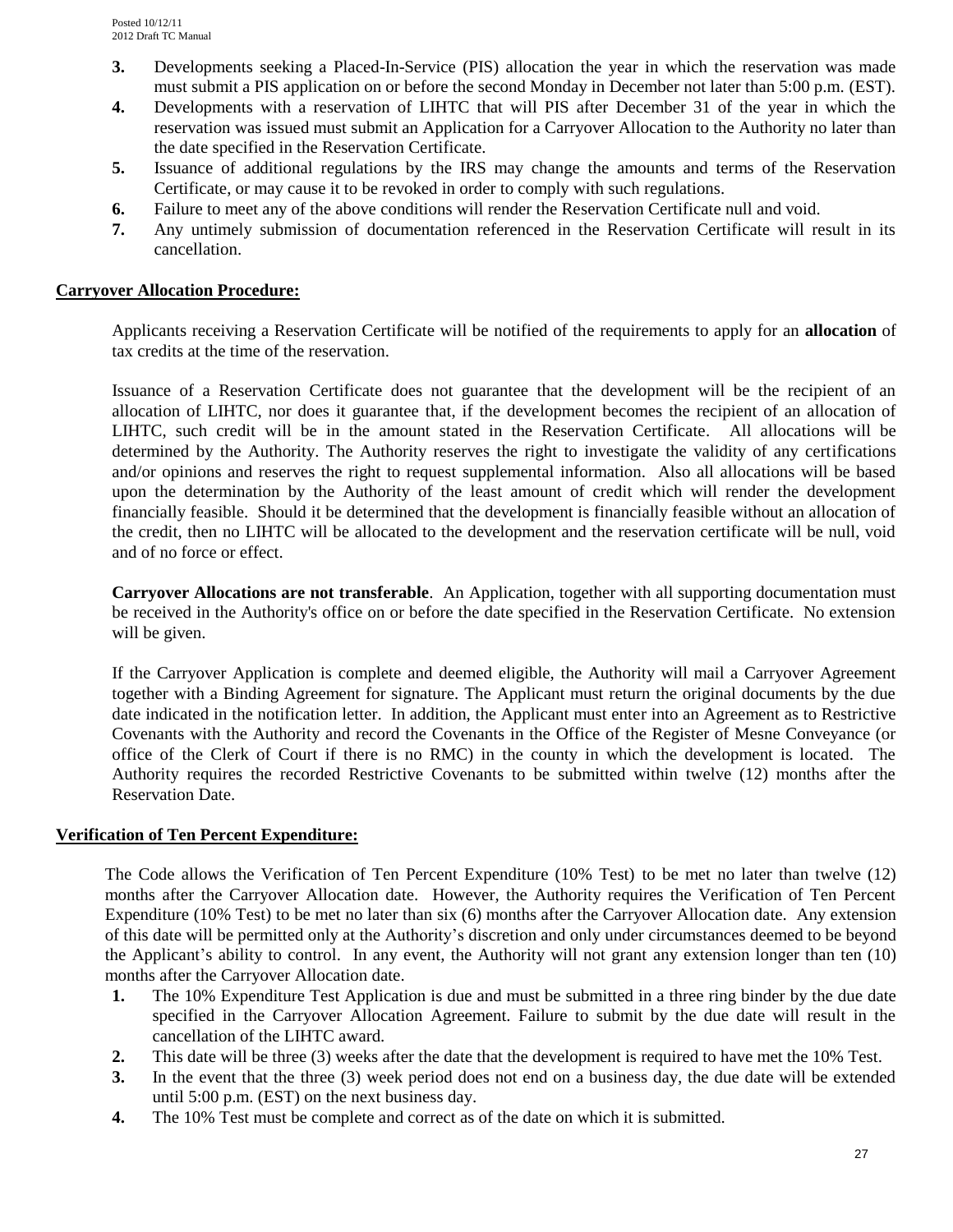- **5.** The 10% Test will be reviewed for completeness and accuracy to allow the Authority to compare the information with **Exhibit A - 10% Expenditure Information Checklist**. If any of the required documents are found to be missing/incomplete the following will apply:
	- **a)** Prior to the Application deadline the missing/incomplete document(s) may be submitted without penalty.
	- **b)** After the Application deadline the missing/incomplete document(s) may be submitted upon payment of a \$1,000 administrative fee for each business day after the deadline until the documents are submitted.
- **6.** If the missing/incomplete documents are not corrected and resubmitted to the Authority within seven (7) business days following the notification, the development will forfeit its allocation of tax credits.
- **7.** Costs incurred to meet the 10% Test must be certified by an independent (unrelated third party) CPA by the date that the Carryover Allocation Agreement requires the 10% Test information to be submitted to the Authority.

The following documents must be submitted with the 10% Test:

- **1.** Certification of 10% Expenditure (**Exhibit H)**; and
- **2.** Accountant Certification of Costs and 10% Expenditure **(Exhibit I)** (all cost certifications must be issued by a CPA licensed by South Carolina Board of Accountancy); and
- **3.** If land cost is being used to meet the 10% Test then a copy of the executed deed or executed ninety-nine (99) year land lease with a recorder's clock mark or a recorder's receipt must be provided. The grantee on the deed or the land lease must be same entity as the owner listed on the Reservation Certificate and Carryover Allocation application. The recordation date must reflect that the deed or land lease was recorded no later than six (6) months from the allocation date; and
- **4.** Attorney Opinion Letter for 10% Expenditure **(Exhibit F)**; and
- **5.** All supporting documentation required by the application Checklist **(Exhibit A- 10% Expenditure Checklist).**

## **VII. DEVELOPMENT PROGRESS REPORT REQUIREMENTS**

#### **Exhibit L Progress Reports- (For Developments/Buildings from Reservation through initial Rent-up period):**

- **1.** The Authority will accept **Exhibit L** Progress Reports by fax (803) 896-9189 or email.
- **2.** The Applicant must file quarterly Exhibit L Progress Reports. The first  $(1^{st})$  Report will be due on April 7 of the calendar year following Reservation/Carryover. Subsequent reports are due July 7, October 7, and January 7 thereafter until the development reaches a stabilized occupancy of at least ninety-three percent (93%). "Stabilized occupancy" is defined as sustaining at least ninety-three percent (93%) occupancy for six (6) consecutive months.
- **3.** Exhibit L Progress Reports must accurately describe the status of the development and will be used to track the initial lease-up progress of the development.
- **4.** All developments are subject to inspection by Authority staff at any time.
- **5.** A fine of \$1,000 will be assessed against any development for which Exhibit L Progress Reports are not received by the due date. Report dates falling on Saturday, Sunday, or state holidays will be due the next business day.

Applicants are required to submit Exhibit L Progress Reports until the development reaches stabilized occupancy. Failure to submit the required Exhibit L Progress Report within seven (7) business days of the due date may result in a revocation of the reservation award or Carryover Allocation.

From the date of reservation, the applicant is expected to adhere to the time constraints as outlined below. The Authority may grant a forty-five (45) calendar day extension of certain items for a fee of \$1,000. The Authority will only accept and grant extensions for individual categories and will not accept or approve an overall blanket extension for all categories. All extension requests must be in writing and submitted not less than one (1) week prior to the deadline. Fees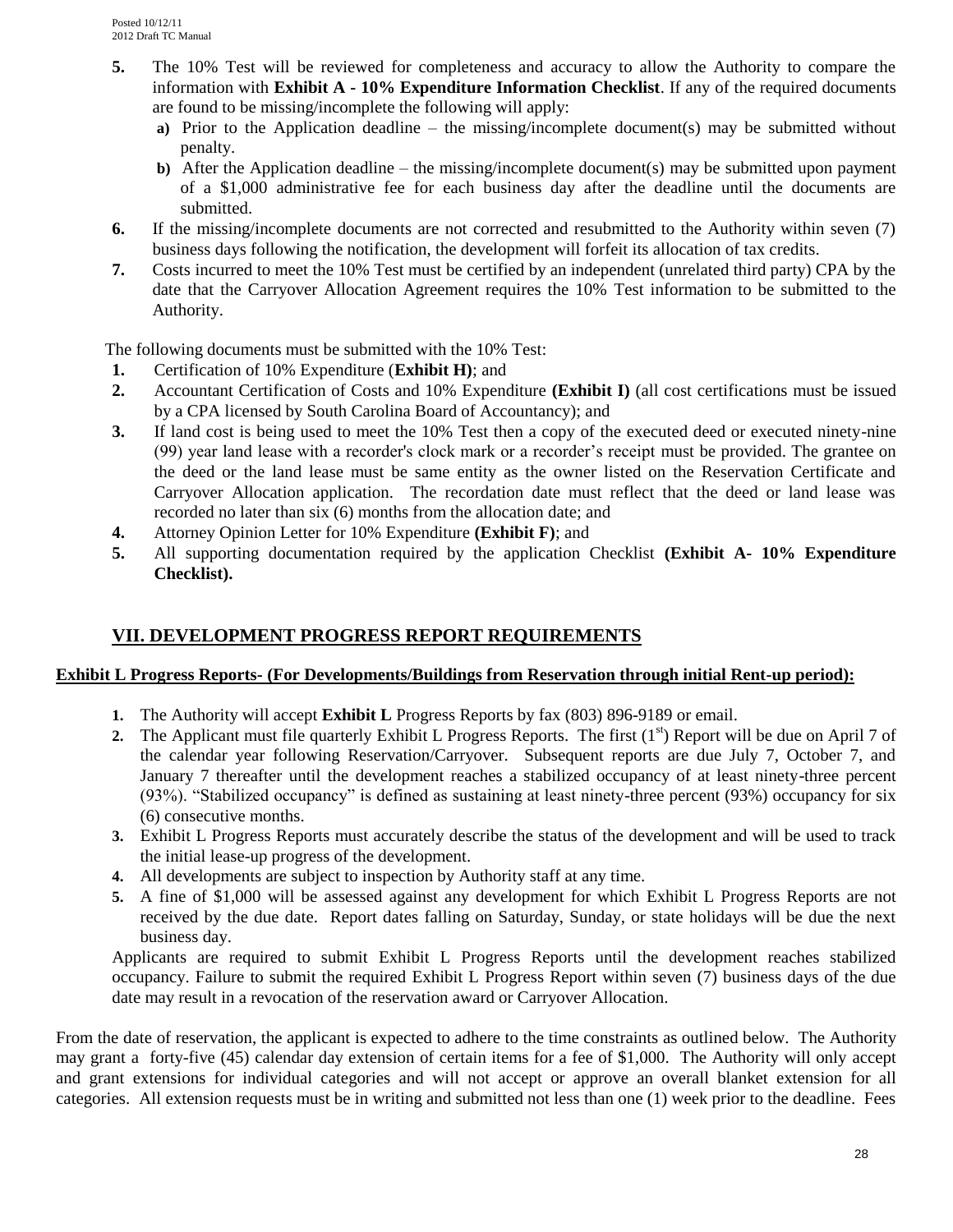must be paid at the same time the extension request is submitted. After the first approved extension the fee for any additional extensions will be \$2,000 per request. Additional extensions will only be made for thirty (30) days at a time.

### **Eight (8) Months after the Reservation Date:**

- **1.** Final architect certified development plans and specifications for LIHTC developments are due to the Authority before 5:00 p.m. (EST) not later than eight (8) months after the reservation date. Development plans and specifications must incorporate all **Exhibit G** design and amenity items. The development architect must include a letter certifying that all design and amenity items are incorporated into the plans and specifications.
- **2.** The land must be purchased by the ownership entity, and the deed and/or land lease recorded as evidenced by a copy of the recorded document. If the recorded deed and/or land lease was previously provided as part of the 10% Test, then another copy is not required.
- **3.** All building permits must be obtained and copies submitted to the Authority.

## **Ten (10) Months after the Reservation Date:**

- **1.** A certified copy of the executed, recorded, FINAL construction mortgage document for all LIHTC developments is due before 5:00 p.m. (EST) not later than ten (10) months after the reservation date. The construction mortgage document must have the recorder's clock mark date stamp showing the date, book, and page number of recording.
- **2.** The executed and recorded Restrictive Covenants for all LIHTC developments are due before 5:00 p.m. (EST), not later than ten (10) months after the reservation date.
- **3.** The executed binding commitment for syndication for all LIHTC developments is due before 5:00 p.m. (EST), not later than ten (10) months after the reservation date.
- **4.** Applicants must list their development on the South Carolina Housing Search website, [www.SCHousingSearch.com](http://www.schousingsearch.com/) . The South Carolina Housing Search website is a database, sponsored by the Authority, that assists South Carolina residents in locating available affordable housing units. This is a free service with no fees charged for listing the development or maintaining development information throughout the compliance period. The applicant must provide evidence that the development has been listed on the website.

### **Twelve (12) Months after the Reservation Date:**

- **1.** All developments must be under construction.
	- **a)** New construction developments must have all footings in place not later than twelve (12) months after the reservation date, as evidenced by photographs submitted with a Progress Report that is certified by the development architect or development engineer. The Authority will allow the use of monolithic slabs as a substitute for the footings requirement.
	- **b)** Rehabilitation developments must have begun actual rehabilitation of the units no later than twelve (12) months after the reservation date, as evidenced by photographs submitted with a Progress Report certified by the development architect.
- **2.** Rehabilitation and new construction must be continuous and progressive from this date to completion. If it is determined that an Applicant started the construction or rehabilitation only to technically meet this requirement, then the Authority will determine that these criteria have not been met.

## **VIII. PLACED-IN-SERVICE ALLOCATION**

Placed-In-Service allocations will be issued only in the name of the Applicant named on the initial application. Transfers subsequent to the issuance of the placed in service allocation are subject to provisions of Section 42 (j) (6) of the Code. If the Placed-In-Service application is complete and deemed eligible, the Authority will execute and mail a Form 8609 to the owner following the final underwriting.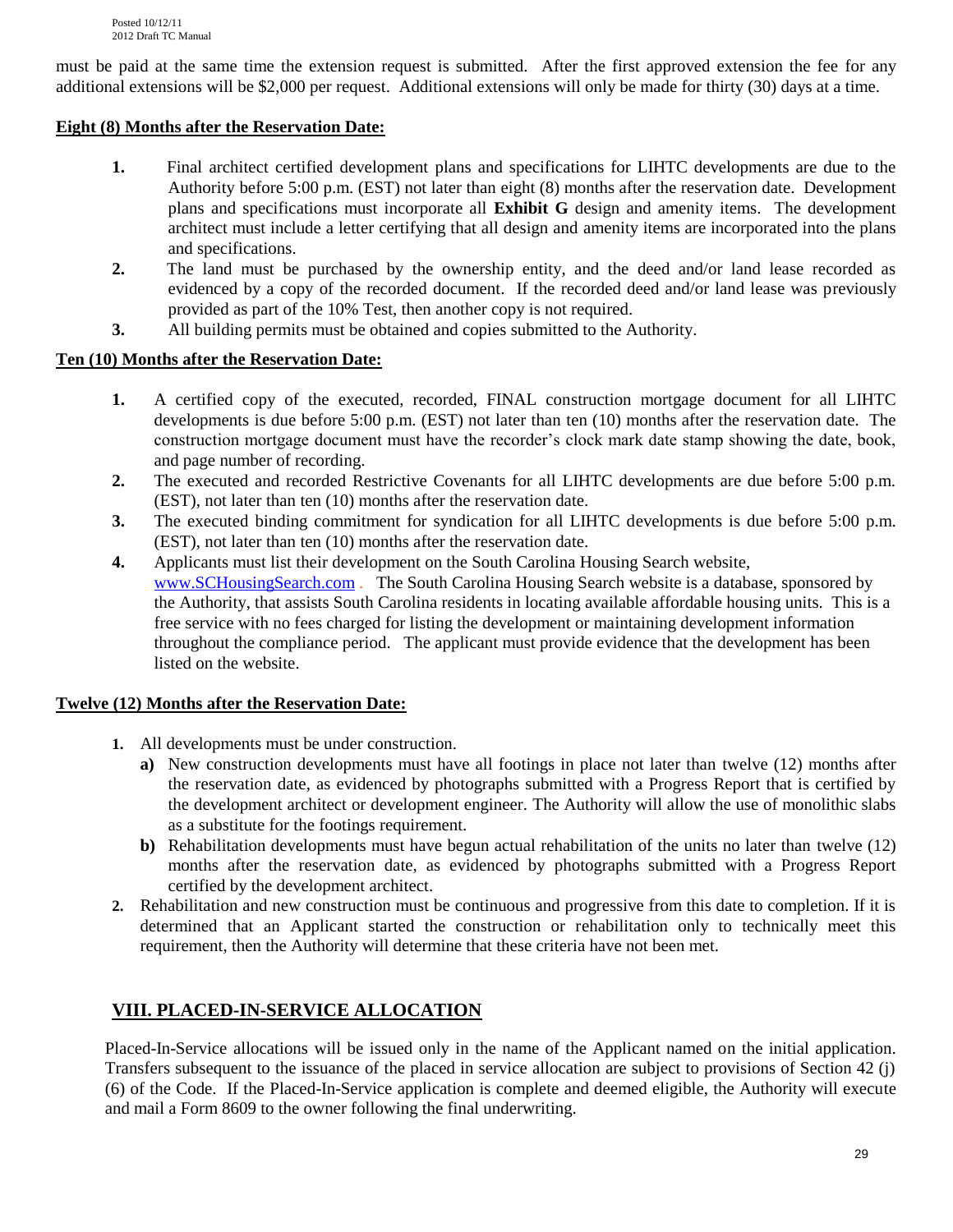### **Placed-in-Service Allocation Requirements:**

The Authority will issue a Form 8609 on a building-by-building basis; however, a Form 8609 will not be issued to a multi-building development until the last building in the development has been placed in service*.* In addition, **the Authority requires that all rental units in all buildings be complete and suitable for occupancy before a Form 8609 will be issued.** The owner must submit to the Authority a Placed-In-Service application on or before the second Monday in December not later than 5:00 p.m. (EST). The Placed-In-Service application must be submitted in a three ring binder and must include the following:

- **1.** All unpaid fees or charges owed the Authority to include development monitoring or administrative fees; and
- **2.** All applicable updated attorney opinion letters, (**Exhibits C, D, & E** ), and final allocation CPA certification package (**Exhibits J-1, J-2, J-3 & J-4**); and
- **3.** A final partnership agreement, if the owner entity on the application is a partnership, must be submitted. The final partnership agreement must reflect the annual LIHTC allocation and syndication proceeds. If the owner entity is a limited liability corporation, the operating agreement must also be submitted; and
- **4.** All supporting documentation required by the application Checklist (**Exhibit A**).

This process is subject to change to comply with additional guidance, notices, or regulations issued by the IRS. All deadlines have been established to allow the Authority sufficient time for processing and underwriting. The owner must enter into any agreements that may be required by federal regulations to return unused credits.

## **Placed-In-Service Application Submission:**

Placed-In-Service applications are due on or before the second Monday in December not later than 5:00 p.m. (EST). The development's compliance monitoring fees, for the first fifteen (15) years, payable in certified funds, must be included or the application will not be accepted. The fee is equal to **\$35.00** for each LIHTC unit in the development. Once the development begins year sixteen (16) of the extended compliance monitoring period, the Authority will collect the then current monitoring fee on an annual basis.

- **1.** Placed-In-Service applications not received by the due date stated above may be submitted until 5:00 p.m. (EST) on the last business day in December, upon payment of an administrative fee equal to \$1,000 for each business day after the second Monday in December. All administrative fees must be paid to the Authority when the late application is submitted.
- **2.** Placed-In-Service applications will be reviewed in the order received for completeness, allowing staff to review the submission against the application Checklist (**Exhibit A-Placed-In-Service Checklist**). If any of the required documents are found to be incomplete or missing, the following will apply:
	- **a)** Prior to the second Monday in December the documents may be submitted without penalty.
	- **b**) After the second Monday in December the documents may be submitted upon payment of a \$1,000 administrative fee for each business day after notification until the documents are submitted.
- **3.** If the Authority does not receive the corrected or missing documents and administrative fee within ten (10) business days following December 31, the development will lose its allocation of tax credits.
- **4. The Authority requires that all units in all buildings must be one hundred percent (100%) complete and available for immediate occupancy by the placed in service deadline.** This must be documented by the Certificates of Occupancy or the equivalent provided by the local government entity. Failure to meet this criterion will result in cancellation of the LIHTC allocation.
- **5.** After a Placed-In-Service application is submitted, the Authority will review the Application and inspect the development to ensure it was constructed as described in the application and in accordance with the representations contained in **Exhibit G.** The development must comply with **Exhibit G** before any Form 8609 will be issued.
- **6.** Should the Authority be required to amend a Form 8609 due to errors in the application submitted, the Applicant must submit an administrative fee of \$100 for each corrected Form 8609. This fee must be paid prior to the issuance of the corrected Form 8609.
- **7.** In accordance with Revenue Procedure 94-57, the IRS will treat the gross rent floor defined in Section  $42(g)(2)(a)$  for a building as taking effect on the date that an allocation of tax credits is made to the building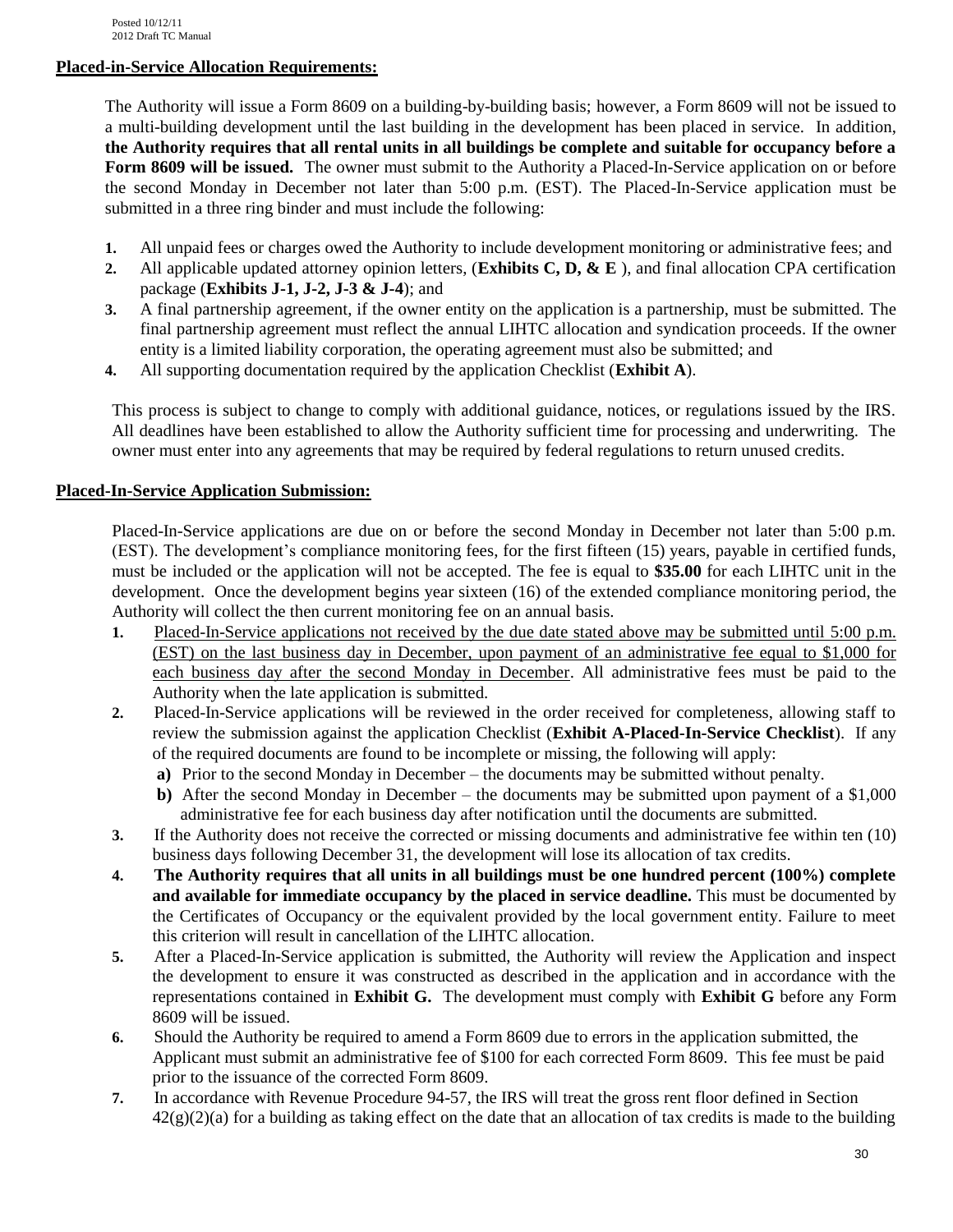unless the owner elects to have the gross rent floor take effect on the date that the building is placed in service. For buildings described in Section 42(h)(4)(B) (a bond financed building), with respect to the gross rent floor effective date for each building in the development, the building owner must submit an executed gross rent floor designation (**Exhibit N**) with the Placed-In-Service Application.

#### **Cost Certification Requirements:**

As part of the Application for final allocation of tax credits, the Applicant is required to submit a cost certification acceptable to the Authority. **The cost certification must be in the form outlined in Exhibit J-2 and must include line item costs and a building-by-building breakout of building designation, building identification number, address, applicable fraction, placed in service date, applicable federal rate, and eligible and qualified basis costs.** The cost certification must be prepared and certified as to accuracy by a CPA licensed by the South Carolina Board of Accountancy. It must also state that a significant portion of the CPA's practice relates to tax matters and the interpretation of the Code. It must include a statement that a final copy of all costs incurred has been reviewed and is in accordance with the requirements of the LIHTC Program. The certification must indicate that after careful review and investigation into the eligible basis, the costs that are not includable have been excluded from the eligible basis. The Authority considers ineligible costs to include, but not to be limited to, costs for land, reserves, syndication, and permanent loan origination fees. **The Authority reserves the right to require an attorney opinion for costs that are questionable as to their eligibility for tax credit purposes. The Authority assumes no responsibility for determining which costs are eligible and urges the Applicant and their tax attorney/CPA to perform an independent investigation into the eligibility of all cost items.**

## **IX. COMPLIANCE MONITORING PROCEDURES**

These procedures are applicable to all buildings receiving LIHTC to include tax-exempt bond financed developments. Section 1.42-5 (a) of U.S. Treasury Regulations (the "Regulations") requires that each QAP include a procedure that the housing credit agency will follow in monitoring for noncompliance with the provisions of the Code and in notifying the IRS of any noncompliance of which the Authority becomes aware. The procedure for monitoring contained in the QAP must contain procedures consistent with the Regulations that address the following areas: record keeping and record retention; certification and review; on-site inspection; and notification as to noncompliance. This section of the LIHTC Manual complies with the mandate of the Regulations. The Authority reserves the right to make such alteration or amendment to its monitoring procedures as may be required. Such alteration or amendment is expressly permitted without further public hearings. The specific procedures that owners must follow to remain in compliance with program requirements are outlined in the LIHTC Compliance Monitoring Manual. Changes and updates to the manual can be found on the Authority's web site. The web site address is www.schousing.com.

#### **Record Keeping:**

In the manner prescribed by the Authority, the owner of a LIHTC development must keep records for each building in the development to which an allocation has been made that show for each year of the compliance period:

- **1.** The total number of residential rental units in the building (including the number of bedrooms and the size, in square feet, of each residential rental unit);
- **2.** The percentage of residential rental units in the building which are LIHTC units;
- **3.** The rent charged on each residential rental unit in the building (including utility allowances);
- **4.** The number of occupants in each LIHTC unit;
- **5.** The LIHTC vacancies in the building and information that shows when, and to whom, the next available units were rented;
- **6.** The annual income certification of each low-income tenant per unit. The Tenant Income Certification Form (TIC) or other Authority approved income certification must be signed and dated by each adult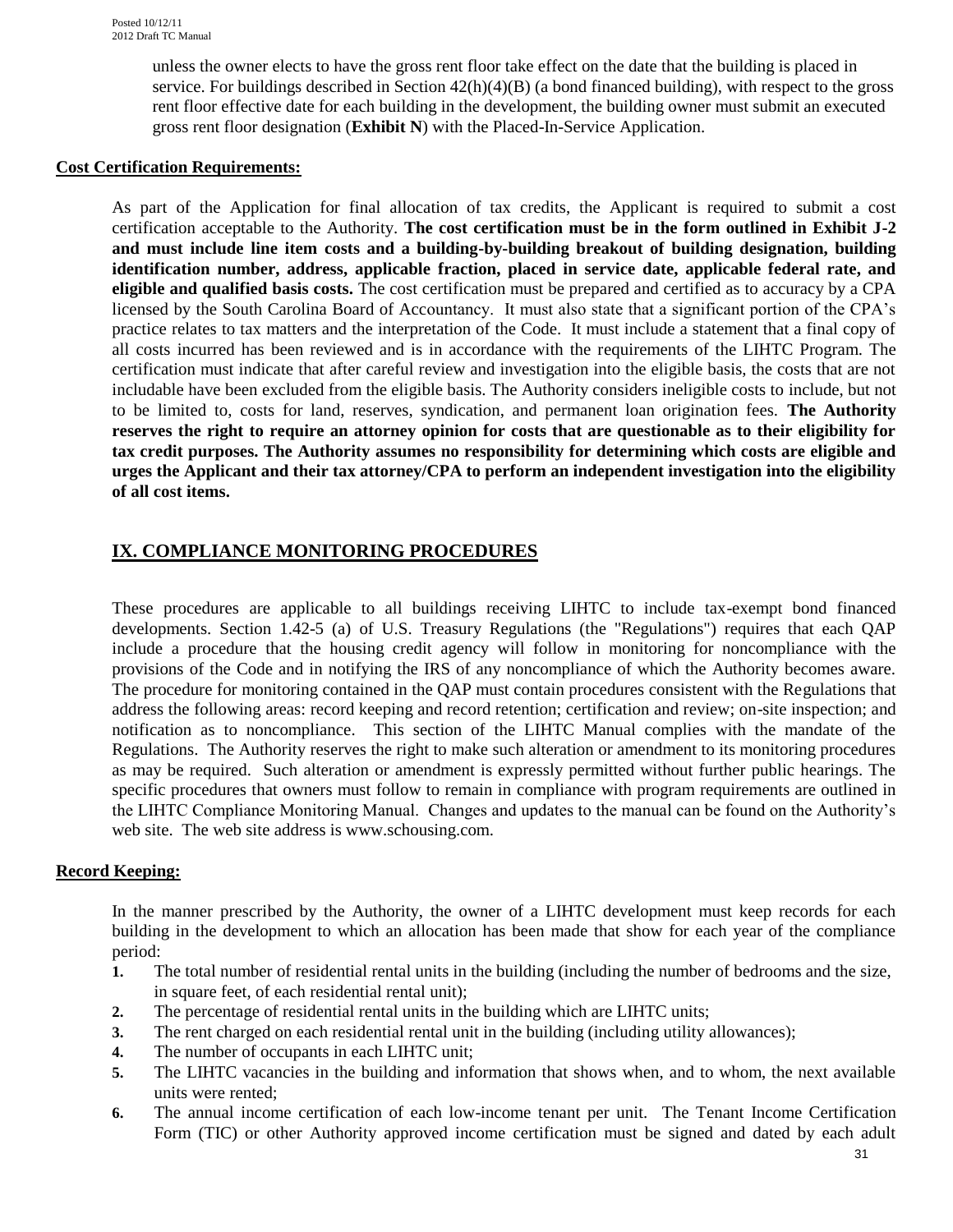member of the household and executed on or before the date of initial move-in. Thereafter, gross annual household income must be re-certified every twelve (12) months unless the owner has applied for and received the Waiver of Annual Income Re-certification as described in IRS Revenue Procedure 94-64;

- **7.** Documentation to support each low-income tenant's income certification consisting of verifications of income from third parties such as employers or state agencies paying unemployment compensation. Such third party verifications may be supported by copies of the tenant's federal income tax returns or W-2 forms. All income verification documentation must be received before the TIC may be executed. Income verifications are valid for one hundred twenty (120) days from the date of the verifying party's signature or printout. Owners may not rely on verifications that are more than one hundred and twenty (120) days old to support an annual income certification. Tenant income must be calculated in a manner consistent with the determination of income under Section 8 and not in accordance with the determination of gross income for federal income tax liability. In the case of a tenant receiving housing assistance payments under the Section 8 program, the documentation requirement of this paragraph is satisfied if the public housing authority administering the Section 8 program provides the building owner with a statement that the tenants' income does not exceed the applicable income limit under Section  $42(g)$ ;
- **8.** The eligible basis and qualified basis of the building at the end of the first year of the credit period;
- **9.** The character and use of the nonresidential portion of the building included in eligible basis under Section 42(d) (for example, (i) tenant facilities that are available on a comparable basis to all tenants and for which no separate fee is charged for use of the facilities, or (ii) facilities reasonably required by the development);
- **10.** Copies of executed IRS Forms 8609, Schedules A, Forms 8586, or other applicable documentation filed with the IRS for the purposes of claiming the LIHTC must be retained and available for inspection for the entire compliance period.

## **Record Retention:**

Other than the records for the first year of the credit period, the owner of a LIHTC development must retain the records for at least six (6) years after the due date (with extensions) for filing the federal income tax returns for that year. The records for the first year of the credit period must be retained for at least six (6) years beyond the due date (with extensions) for filing the federal income tax return for the last year of the compliance period of the building.

### **Annual Owners Certification:**

The owner of a LIHTC development must provide to the Authority on or before the first day of February of each year after a development has been placed in service, an annual Owner's Certification for the preceding calendar year which certifies:

- **1.** The development met the requirements of the twenty percent (20%) of the units at fifty percent (50%) of AMI requirement under Section  $42(g)(1)(A)$ , or the forty (40%) of the units at sixty (60%) of the AMI requirement under Section 42(g)(1)(B*)*, whichever set-aside was applicable to the development;
- **2.** If applicable, the development met the fifteen percent (15%) of the units at forty percent (40%) of AMI requirement under Sections  $42(g)(4)$  and  $142(d)(4)(B)$  for "deep rent skewed" developments;
- **3.** There was no change in the applicable fraction (as defined in Section  $42(c)(1)(B)$ ) of any building in the development, or that there was a change and a description of the changes;
- **4.** The owner has received an annual income certification from each low-income tenant, and documentation which supports the accuracy of that certification, or, in the case of tenants receiving Section 8 housing assistance payments, a statement from the public housing authority, or the owner has a re-certification waiver letter from the IRS in good standing that waives the requirement to obtain third party verification at re-certification and has received an annual income certification from each low-income household and documentation to support the certification at their initial occupancy;
- **5.** Each LIHTC unit in the development was rent-restricted under Section  $42(g)(2)$ ;
- **6.** All units in the development were for use by the general public and used on a non-transient basis (except for transitional housing for the homeless under Section  $42(i)(3)(B)(iii)$ ;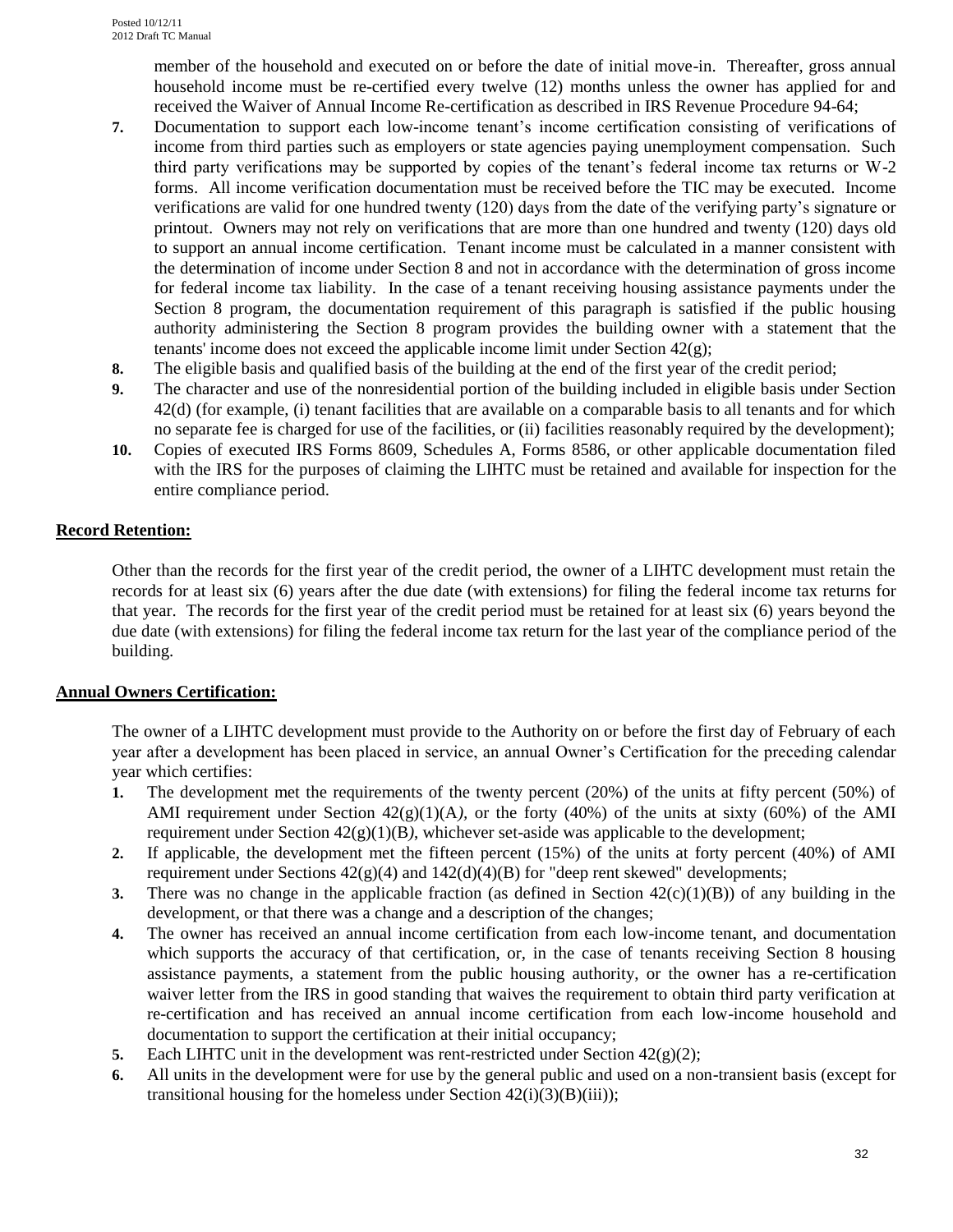- **7.** Under the Fair Housing Act, 42 U.S.C. 3601-3619, no finding of discrimination to include any adverse final decision by HUD, an adverse final decision by a substantially equivalent state or local fair housing agency, or an adverse judgment from a federal court;
- **8.** Each building in the development was suitable for occupancy, taking into account local health, safety, and building codes, and the state or local government unit responsible for making building code inspections did not issue a report of a violation for any building or LIHTC unit in the development;
- **9.** There was no change in the eligible basis (as defined in Section 42(d)) of any building in the development, or if there was a change, the nature of the change (for example, a common area has become commercial space, or a fee is charged for a tenant facility formerly provided without charge);
- **10.** All tenant facilities included in the eligible basis under Section 42(d) of any building in the development, such as swimming pools, other recreational facilities, parking areas, washer/dryer hookups, and appliances were provided on a comparable basis without charge to all tenants in the building;
- **11.** If a LIHTC unit in the building became vacant during the year, that reasonable attempts were or are being made to rent that unit or the next available unit of comparable or smaller size to tenants having a qualified income before any units in the development were or will be rented to tenants not having a qualifying income;
- **12.** If the income of tenants of a LIHTC unit in the development increased above the limit allowed in Section  $42(g)(2)(D)(ii)$ , the next available unit of comparable or smaller size in the development was or will be rented to tenants having a qualifying income;
- **13.** The LIHTC extended commitment as described in Section 42(h)(6) was in effect (for buildings subject to Section  $7108(c)(1)$  of the Revenue Reconciliation Act of 1989), including the requirement that an owner cannot refuse to lease a unit in the development to a tenant because the tenant holds a voucher or certificate of eligibility under Section 8 of the United States Housing Act of 1937, 42 U.S.C. 1437f, and the owner has not refused to lease a unit to a tenant based solely on their status as a holder of a Section 8 voucher or certificate of eligibility under Section 8 of the United States Housing Act of 1937, 42 U.S.C.1437f;
- **14.** The development meets the provisions, including any special provisions, outlined in the LIHTC extended use commitment;
- **15.** The owner received its credit allocation from the portion of the state ceiling for a development involving "qualified nonprofit organizations" under Section  $42(h)(5)$  of the Code and its nonprofit entity materially participated in the operation of the development within the meaning of Section 469(h) of the Code;
- **16.** There has been no change in the ownership or management of the development, or provide details of changes in ownership or management of the development.

## **Document Review:**

Annually, the Authority will inspect at least thirty-three percent (33%) of LIHTC developments to which it has made an allocation under the Code. In each development selected for review, the Authority will review the lowincome certifications, the documentation the owner has received to support that certification, and the rent record for no fewer than twenty percent (20%) of the LIHTC units located in each such development. Records relating tenant income, supporting documentation and rent records will be selected at random by the Authority's monitoring officer at the time the review is held. In addition, the Authority's monitoring officer will conduct a physical inspection of each LIHTC unit that receives a record review. The purpose of the physical inspection is to determine whether the units meet Uniform Physical Condition Standards as defined by HUD. The owner will be notified prior to the arrival of the Authority's compliance monitoring officer conducting the management review.

The Authority will review all required certifications submitted to determine whether or not the requirements of the Code have been complied with by the owner. As necessary, the Authority will review documentation to support a nonprofit's continued participation in the development throughout the compliance period as described in the development agreement.

#### **Frequency of Certification Documents:**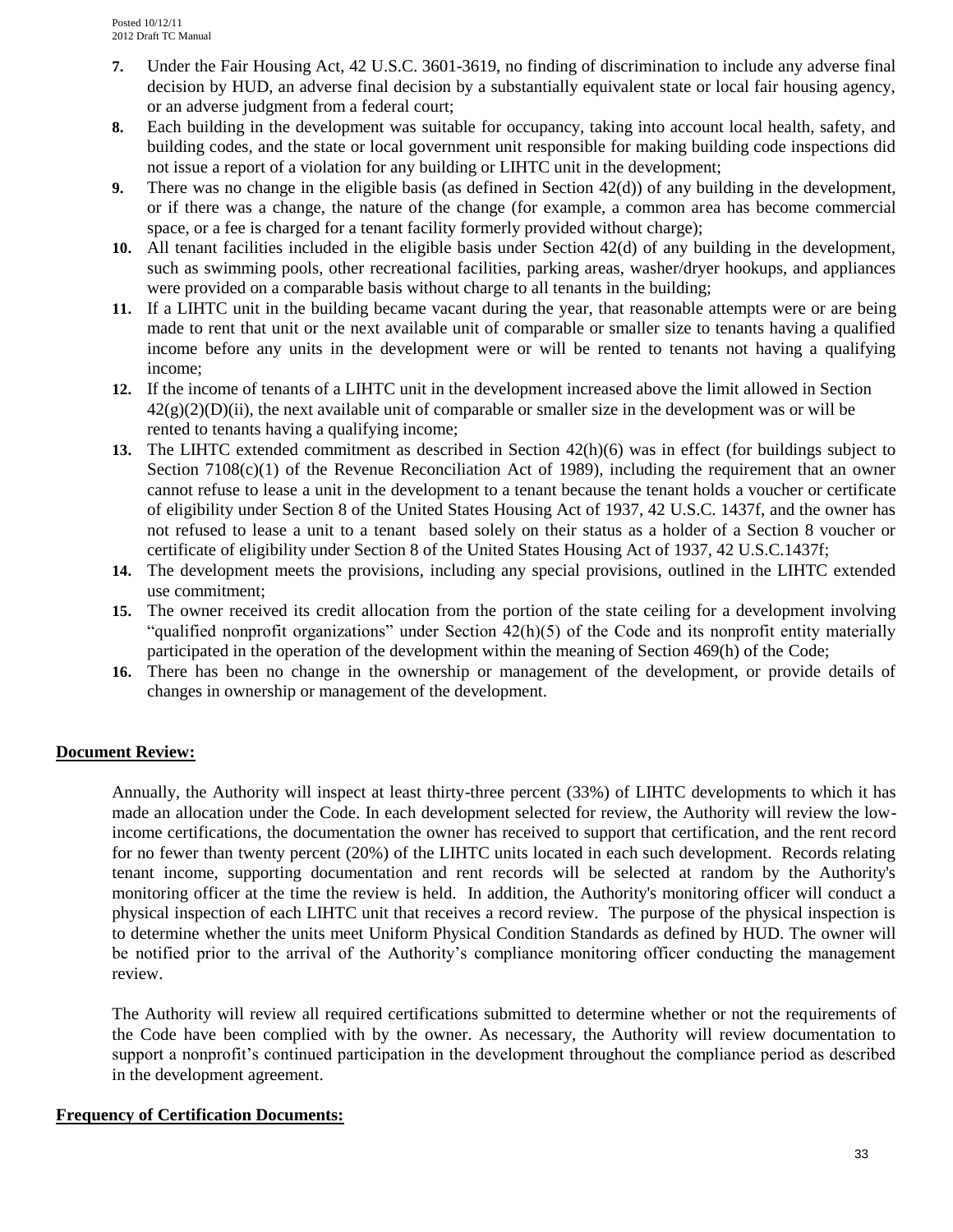Certifications are required annually each year of the credit period. The Certifications are a legally binding document to be made under oath and subject to the penalties of perjury as provided by law. The Authority reserves the right to require additional submissions of any Certifications for review more frequently than an annual basis.

#### **Physical Inspection of LIHTC Development:**

The Authority reserves the right to perform a physical inspection at its discretion of any LIHTC development. The Authority's right to perform such inspection shall be ongoing and shall continue at least through the end of the compliance period and any extended use period.

#### **Authority Retention of Records:**

The Authority will retain records of noncompliance or failure to certify for a period of six (6) years beyond the Authority's filing of the respective Form 8823. In all other cases the Authority shall retain certifications, inspection reports and other records for a period of three (3) years from the end of the calendar year in which the Authority has received or generated the certifications or reports.

#### **Notification of Noncompliance:**

The Authority will provide written notice to the owner of a LIHTC development if the Authority does not receive the required certifications, if it is not permitted to review tenant income certifications, supporting documentation and rent records, or if it discovers by inspection, review, or in some other manner, that the development is not in compliance with the provisions of the Code.

The Authority will file Form 8823, "Low-Income Housing Credit Agencies Report of Noncompliance" with the IRS no later than forty-five (45) days after the end of the Cure Period (including any permitted extensions), and no earlier than the end of the Cure Period, whether the noncompliance or failure to certify has been corrected*.*  The Authority shall explain on Form 8823 the nature of the noncompliance or failure to certify and shall indicate whether the owner has corrected the noncompliance or failure to certify. Any change in either the applicable fraction or the eligible basis that results in a decrease in the qualified basis of the development under Section  $42(c)(1)(A)$  is noncompliance and must be reported to the IRS. Should the Authority report on Form 8823 that a building is entirely out of compliance and will not be in compliance at any time in the future, the Authority need not file additional Form 8823's in subsequent years to report that building's noncompliance.

#### **Cure Period:**

The owner will be given the opportunity to supply any missing documentation or correct physical deficiencies to bring the development into compliance with the Code requirements. The Cure Period will not exceed ninety (90) days and will begin on the date of the written notice given by the Authority. The Cure Period for violations that threaten the health and/or safety of tenants will not exceed forty-eight (48) hours. The Authority may grant an extension an additional period not to exceed six (6) months only in the event of judicially caused delays in the eviction of tenants.

#### **Compliance Monitoring Fees:**

The owner of each building to which an allocation of LIHTC has been made by the Authority, prior to the 2011 tax credit funding cycle, shall pay to the Authority an annual compliance monitoring fee of **\$35** for each LIHTC unit contained in each building. All compliance monitoring fees must be certified funds paid to the Authority within thirty (30) days of the date on which the building is PIS and on or before the first day of February of each succeeding year throughout the remainder of the fifteen (15) year compliance period and any extended use period. Checks should be made payable to the Authority. The Authority will assess a ten percent (10%) late fee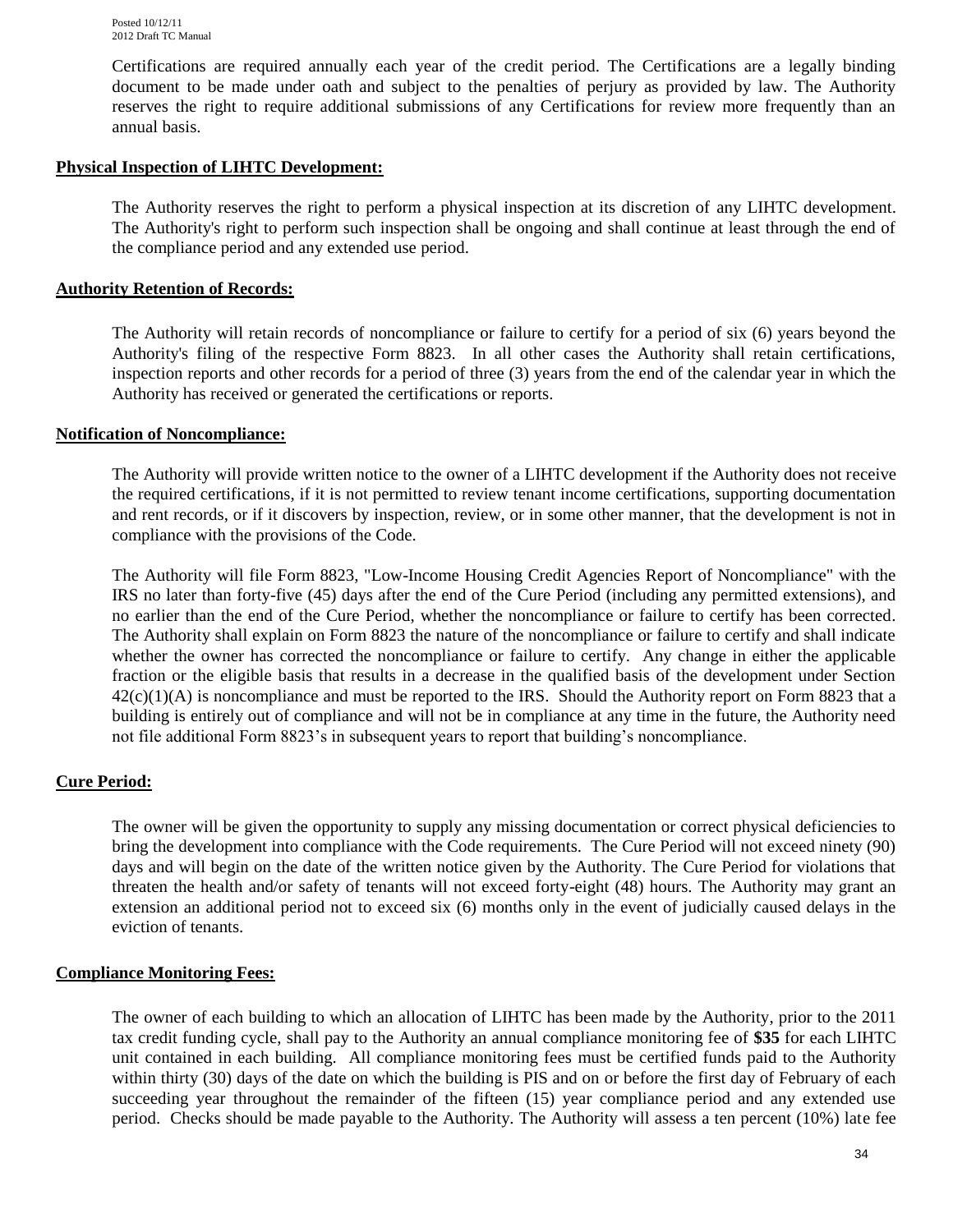of the total outstanding balance for payments received after thirty (30) days from the date due. The minimum late fee will be **\$50**. The Authority reserves the right to make adjustments in the amount of the annual compliance monitoring fee to defray the cost of compliance monitoring. Such an adjustment by the Authority shall not be treated as an amendment of the QAP.

Developments receiving non-competitive tax credits in conjunction with tax exempt bonds issued by the Authority shall pay monitoring fees according to the bond program. If the bond program's compliance period expires prior to the end of the tax credit compliance period, monitoring fees shall be assessed as described above. Developments receiving non-competitive tax credits in conjunction with tax exempt bonds not issued by the Authority shall pay monitoring fees as described above.

## **X. DEVELOPMENTS UTILIZING NON-COMPETITIVE TAX CREDITS WITH TAX EXEMPT BOND FINANCING**

#### **Preliminary Opinion of Eligibility (QAP Requirements):**

Developments proposed for financing by private activity bonds may be eligible to receive an approximate four percent (4%) tax credit without competing for an allocation of tax credits. To be considered for a noncompetitive allocation, a development must satisfy the requirements of Sections  $42(h)(4)$ ,  $42(m)(1)(D)$  and  $42(m)(2)(D)$  of the Code. The development must also comply with the applicable procedures and requirements of the QAP and the LIHTC Manual. The LIHTC allocated to a development shall not exceed the amount the housing credit agency determines is necessary for its financial feasibility and viability as a qualified low-income housing development throughout the credit period.

To receive an allocation of tax credits, a bond-financed development must be eligible to receive a tax credit allocation under the QAP for the year in which the application for bond financing is filed with the Authority. If tax credits are sought as a funding source, the Applicant must notify the Authority of this at the time of the application for bond financing. Upon notification that a development intends to utilize non-competitive LIHTC, the Authority will evaluate the proposal and will provide a preliminary, non-binding statement as to whether the development, as described to the Authority, is eligible to receive funding under the current QAP. This preliminary Authority evaluation of the proposal will consist of reviewing the site and market of the proposed development for conformity with the QAP. The site must meet all <del>Tier One</del> site threshold criteria for consideration for tax credits. If the project is to be financed by bonds offered for sale to the public, the market study must be ordered by the DUS lender and prepared by an independent third-party analyst. If the project is to be financed by bonds that are privately placed or sold as a limited offering to sophisticated investors, the Applicant will notify the Authority and the Authority will either order the market study at the Applicant's expense or require the bond purchaser to order a market study prepared by an independent third-party analyst. The Authority reserves the right to use its own judgment in making a final decision on the site and/or market.

For a development proposing rehabilitation, a Physical Needs Assessment Report (PNA) must be submitted with the Application. Tier One site and market information. The PNA must follow the guidelines provided in the QAP and LIHTC Manual. Developments must meet the minimum rehabilitation standards and all mandatory construction design criteria identified in the QAP and LIHTC Manual to be eligible for low-income housing tax credits.

If the Authority review is favorable, the preliminary, non-binding statement provided by the Authority shall state: (i) that it is based upon information provided to the Authority regarding the development, the accuracy of which has not been finalized; (ii) that it assumes that the development as PIS will exactly match the development described to the Authority; and (iii) that the opinion is preliminary, non-binding, and may not be relied upon by any party. THE APPLICANT ASSUMES ALL RISK FOR REPRESENTATIONS MADE TO THE AUTHORITY IN THE APPLICATION FOR FINANCING.

### **Application for an Allocation of Non-Competitive LIHTC:**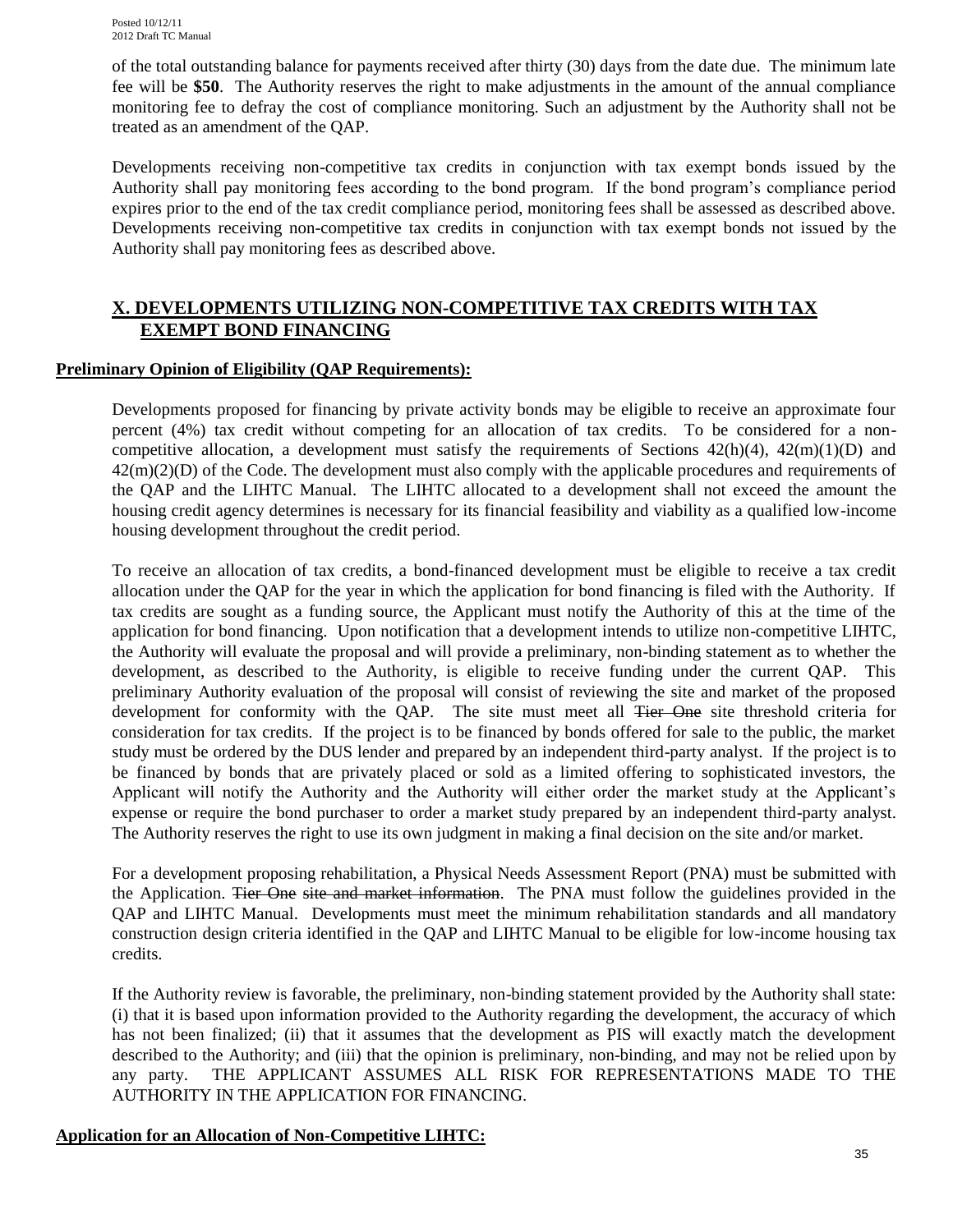For bond-financed developments that are seeking LIHTC, an application for LIHTC must be submitted to the Authority only after the development is Placed-In-Service. A Final Cost Certification Package, prepared and certified as to accuracy by a third-party Certified Public Accountant licensed by the South Carolina Board of Accountancy, must accompany this application. This cost certification must follow the format and guidelines identified in the LIHTC Manual. In addition, the CPA must attest that the 50% aggregate basis test has been met to qualify the development for tax credits. This requirement shall be met with a signed opinion accompanied by the CPA's detailed calculation of the aggregate basis financed by the tax-exempt bonds.

The development must meet all financial underwriting standards identified in the QAP and LIHTC Manual except those that are superceded by the following requirements applying only to developments with tax-exempt bond financing:

**1. Operating Reserves:** Bond-financed developments are required to establish and maintain minimum operating reserves equal to three (3) months of projected operating expenses. These reserves must be established at the time the development places-in-service.

**2. Developer Fees:** Developer fees are limited as a percentage of development costs adjusted for project size. For new construction and/or rehabilitation costs, the sum of Developer Fees + Developer Overhead + Consulting Fees is limited as follows:

| Up to $100 \text{ units}$ | 15% of Adjusted Development Costs*           |
|---------------------------|----------------------------------------------|
| $101 - 150$ units         | 12.5% of <u>Adjusted Development Costs</u> * |
| 151 units or more         | 10% of Adjusted Development Costs*           |

For acquisition costs, the sum of Developer Fees + Developer Overhead + Consulting Fees is limited to a maximum of 5% of Adjusted Development Costs.\*

Adjusted Development Costs\* are defined below. Line numbers refer to page 10 of the LIHTC Application:

Total Development Cost (Line 51) Less Land (Line 1) Less Consulting Fees (Line 20) Less Developer Fees (Line 45) Less Developer Overhead (Line 46) Less Other Developer Costs (Line 47)

If an identity of interest exists between the developer and any construction contractor, any payments rebated to the developer must be identified and itemized.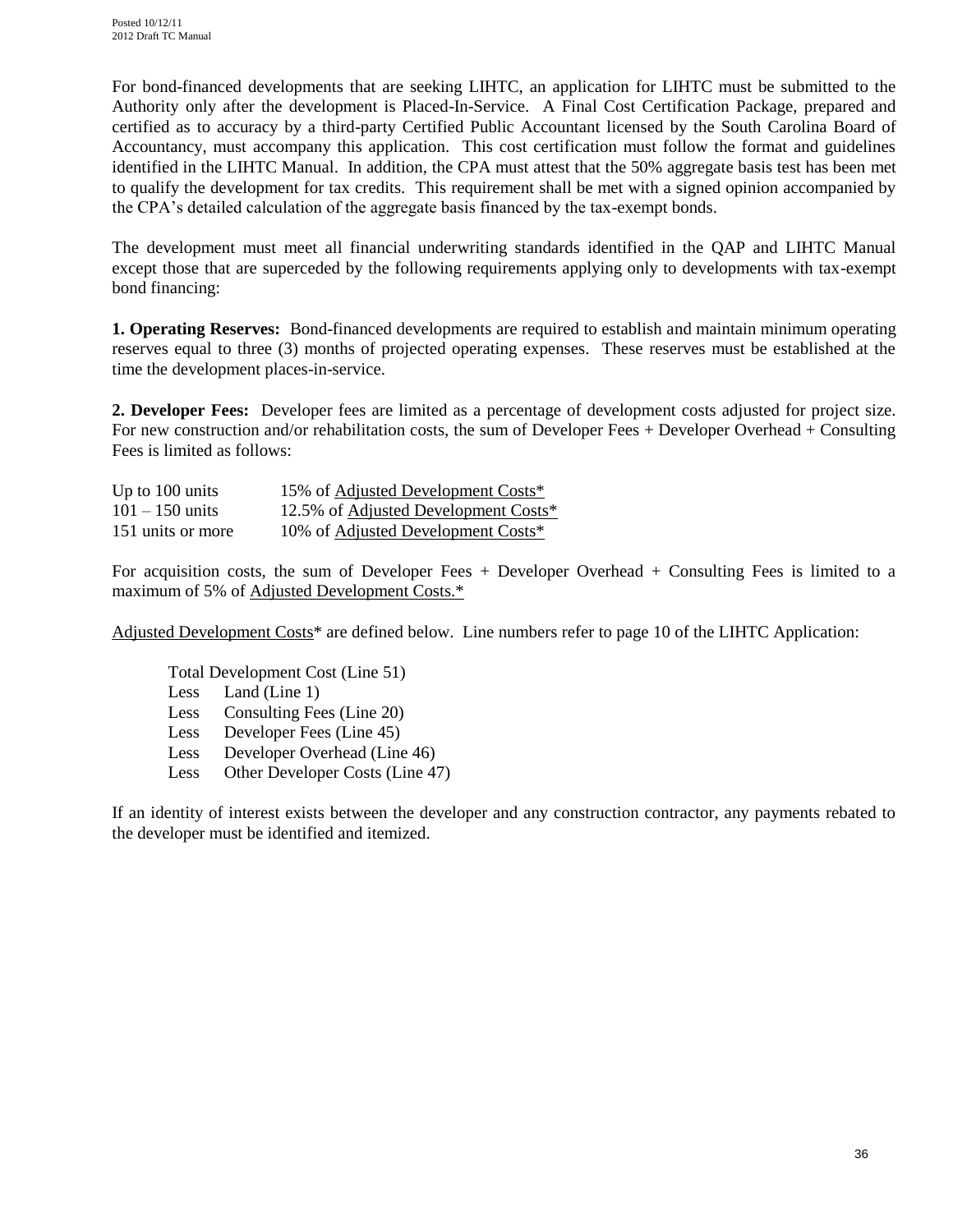## **2012 Market Study Guideline Procedures**

\*All relevant tables should be placed with corresponding text.

#### **Market Study Process:**

The Applicant will be required to submit a cashier's check in the amount of \$500.00 at Application submission or the Application will be disqualified.

- **1.** Applicants must use an Authority approved market analyst to complete market studies. All market analysts **must adhere** to Market Study terminology as sanctioned by the National Council of Affordable Housing Market Analysts. The Market Study Terminology list is available at: [www.housingonline.com/Resources.aspx.](http://www.housingonline.com/Resources.aspx) An electronic copy of the market study must be submitted with the Tax Credit Application in the form of a CD, DVD or Flash Drive.
- **2.** Submitted market studies must conform to the requirements in these Guideline Procedures and Exhibit  $S 2$ . The market study should reflect conclusions based on the proposed development. This includes capture rates, absorption periods, market advantage, etc. A Exhibit  $S - 2$  form must be completed and included with the market study.
- **3.** Each market study submitted with an Application must include the following:
	- a) A map of the Primary Market Area (PMA);
	- b) A physical description of the PMA including the methodology used to define it;
	- c) Census tracts that encompass the PMA; and
	- d) A list of the comparable/competitive developments to be used in the market study.
- **4.** The Applicant's market analyst must indicate within the conclusion and recommendations section of the market study a determination as to how many units the designated PMA can absorb.
- **5.** Upon receipt of the Tax Credit Applications, the Authority will forward a copy of the market study to the Authority's third party market analyst who will perform a review of each individual market study.
- **6.** The Authority's third party market analyst will have six (6) weeks to complete the review of all market studies. Applicants and the market analyst that prepared the market study will be notified by the Authority's analyst via email of any deficiencies are found in the submitted market study. All issues must be resolved to the satisfaction of the Authority's market analyst and Authority staff in order for the study to be deemed acceptable.
- **7.** In conjunction with the Authority's third party market analyst, the Authority will consider the market study, the market, marketability factors, and any additional information available to determine if an acceptable market exists for a development as proposed. The Authority is not bound by the conclusions or recommendations of the market study submitted and reserves the right to disqualify any application in the competition if it determines an acceptable market does not exist.

#### **Market Study Requirements:**

#### **A. Project Description**

- 1. Give the following information for the proposed subject as provided by the LIHTC Applicant:
	- a. Development Location;
	- b. Construction Type: New Construction, Rehab, Acquisition and Rehab, Adaptive Reuse;
	- c. Occupancy Type: Family, Older Persons, etc.;
	- d. Target Income Group: 50% AMI, 60% AMI, Market Rate;
	- e. Special Needs Population (if applicable);
	- f. Number of units by bedroom/bathroom;
	- g. Number of buildings and stories and if there will be an elevator;
	- h. Unit Size(s);
	- i. Structure Type/Design: Townhouse, Garden Apartment, etc.;
	- j. Proposed Rents and Utility Allowances including energy source (Gas, Oil, Electric) and if utility is Tenant or Owner's responsibility;
	- k. Status of Project Based Rental Assistance: None, Existing, Proposed;
	- l. Proposed Development Amenities;
	- m. Proposed Unit Amenities;
	- n. For rehab proposals, please provide: current occupancy levels, current rents being charged (versus proposed rents), tenant incomes, as well as detailed information about the scope of work planned and how the rehabilitation will be carried out.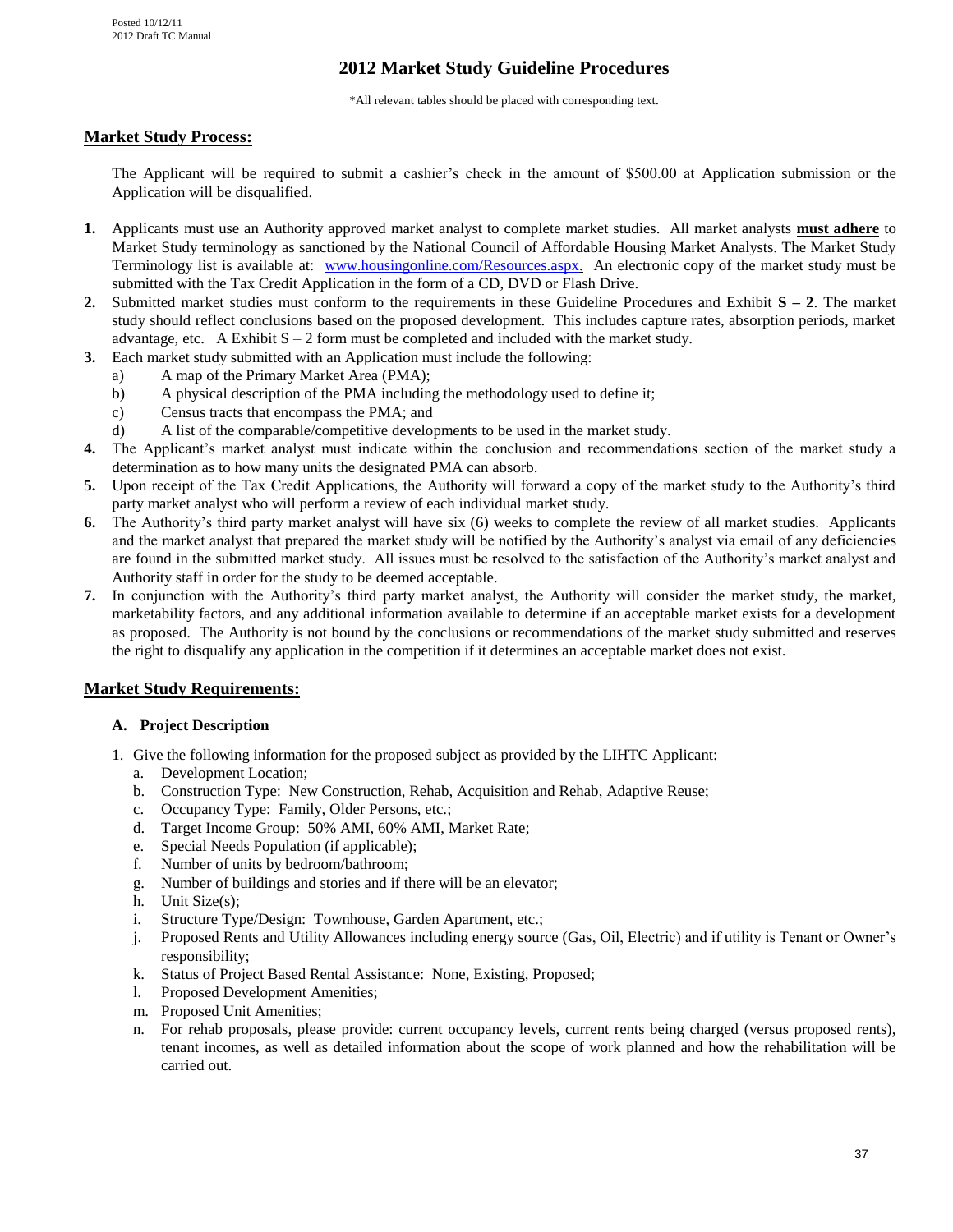#### **B. Site Description**

- 1. Give the date(s) the senior analyst/market study author made a site visit including surrounding market area developments.
- 2. Describe physical features of the site, adjacent parcels, surrounding structures and neighborhoods. Give a brief description of the surrounding land uses. Note any obvious environmental concerns or any other visible concerns.
- 3. Give the site's general physical location to surrounding roads, public transportation, community amenities, employment, and services. It is extremely important to identify the closest shopping areas, schools, and employment centers, medical facilities and other amenities that would be important to the targeted population.
- 4. Indicate if there are any road or infrastructure improvements planned or under construction in the proposed market area.
- 5. Provide information or statistics as well as local perceptions of crime in the neighborhood, if applicable.
- 6. Comment on access, ingress/egress, and visibility to site.
- 7. Describe overall positive and negative attributes about the site as they relate to marketability.

#### **C. MARKET AREA**

- 1. Provide all Primary Market Area pre-market analysis information.
- 2. The analyst may provide information about the secondary market area if desired.

#### **D. MARKET AREA ECONOMY**

- 1. A **map** of the site as compared to the locations of major employment concentrations.
- 2. Employment by industry--numbers and percentages (i.e. Manufacturing: 150,000 (20%)).
- 3. The major current employers and anticipated expansions, contractions in their workforces, as well as newly planned employers and their impact on employment in the market area.
- 4. Total workforce figures and employment and unemployment trends for the market area and, where possible, the county. Provide numbers and percentages for both. Provide annualized figures for these trends (i.e. average annual increase of unemployment of 1.2%).
- 5. If relevant, comment on the availability of housing for low- to very low-income employees of businesses and industries that draw from the PMA.
- 6. Provide commuting patterns for workers such as how many workers in the PMA commute from surrounding areas outside the PMA.

#### **E. COMMUNITY DEMOGRAPHIC DATA**

Provide the following demographic information for the market area, giving historical data as well as current data and estimates. Include data on population and household trends from 2000 to 2010 and projected to 2013. Projections must be prepared by a reputable source such as Claritas. U.S. Census data prior to the 2000 Census is only acceptable as historical data. If the Market Analyst does not agree with these projections, s/he must provide the reasoning, along with substitute projections. Both numbers and percentages should be shown for the data below. Annualized growth figures should be included. Please include a brief narrative of overall conclusions.

#### 1. Population Trends

- a. Total Population
- b. Population by age groups
- c. Number of older persons (for older persons projects)
- d. If a special population is proposed for the development (i.e. migrant workers, homeless), provide additional information on population growth patterns specifically related to this population.
- 2. Household Trends
	- a. Total number of households, average household size, and group quarter.
	- b. Households by tenure (If appropriate, breakout by older persons and non-older persons).
	- c. Households by income. (Older person(s) proposals should reflect the income distribution of those households only).
	- d. Renter households by number of persons in the household.

#### **F. PROJECT SPECIFIC DEMAND ANALYSIS**

1. **Income Restrictions**: Use the applicable incomes and rents in the subject's application. Be aware of the specific income restrictions which apply to the tax credit program. Analysts must take the income restrictions designated in the application into account when estimating demand.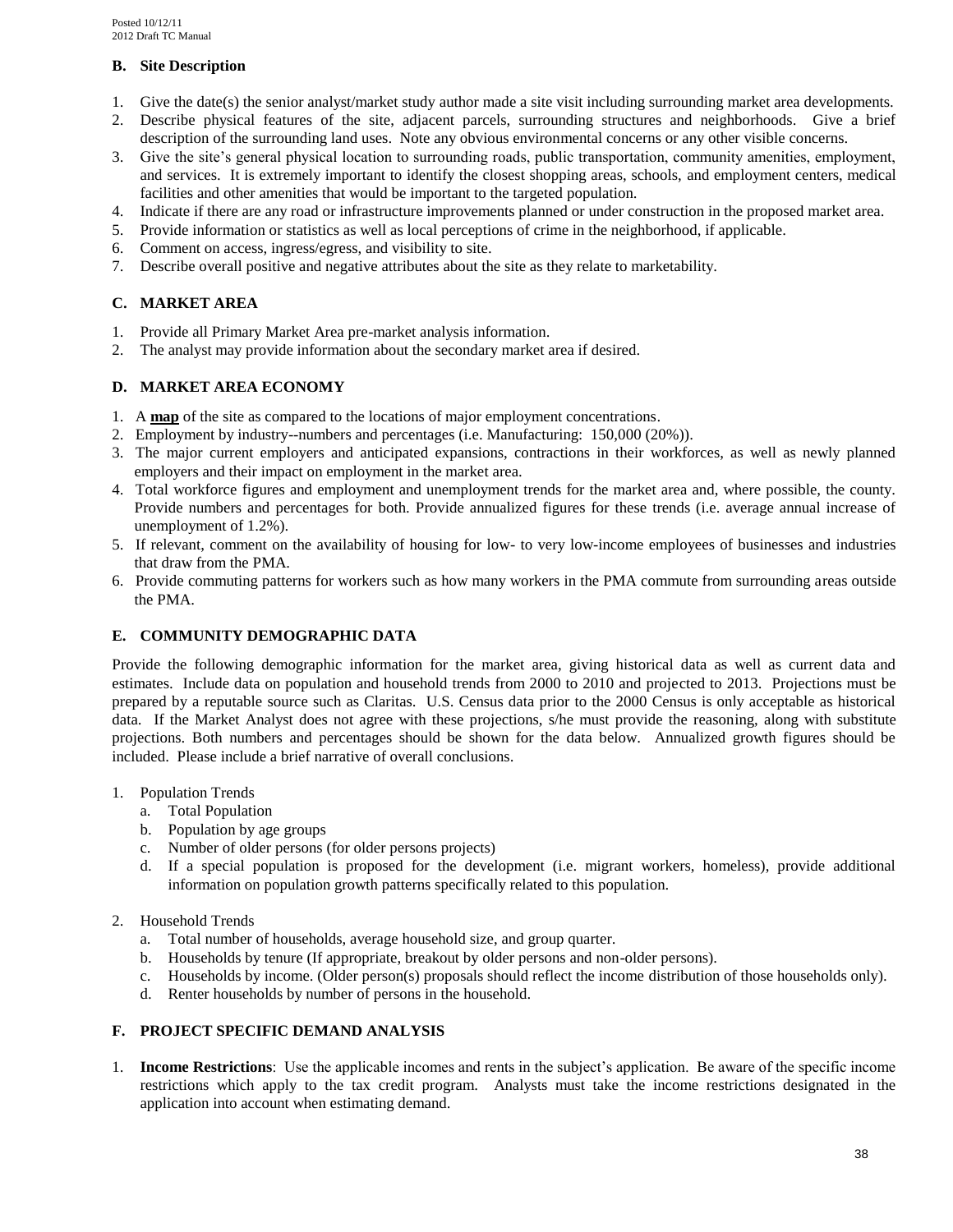- 2. **Affordability**: Analysts must assume that no family households are able to pay more than 35% of gross income towards gross rent and no elderly households are able to pay more than 40% of their gross income toward gross rent. Any such additional indicators should be calculated separately and be easily added or subtracted from the required demand analysis.
- 3. The demand analysis should clearly indicate the minimum and maximum income range for each targeted group.

In cases where the proposed rents for projects with Project Based Rental Assistance are higher than the maximum allowable LIHTC rents, two separate demand analyses must be shown: One with the rental assistance (thereby allowing \$0 for the minimum income) and one without the rental assistance. For the second demand calculation without rental assistance, analysts should use tax credit rents regardless of market conditions.

For projects with market rate units, the analyst must make some reasonable determination of a maximum income level beyond which a household would not likely be a participant in the rental market. The analyst should clearly state the assumptions used in making the aforementioned determination.

- 4. **Demand**: The demand should be derived from the following sources using data established from a reputable source:
	- a. **Demand from New Renter Households**: New rental units required in the market area due to projected renter household growth. Determinations must be made using the current base year of 2012 and projecting forward to the anticipated placed-in-service date of 2014. The population projected must be limited to the age and income cohort and the demand for each income group targeted (i.e. 50% of median income) must be shown separately.
		- In instances where a significant number (more than 20%) of proposed rental units are comprised of three-and  $\bullet$ four-bedroom units, analysts must refine the analysis by factoring in the number of large households (generally 4+ persons). A demand analysis which does not take this into account may overestimate demand.
	- b. **Demand from Existing Households**: The second source of demand should be determined using 2000 census data and projected from:
		- 1) **Rent over-burdened households**, if any, within the age group, income cohort and tenure targeted for the proposed development. In order to achieve consistency in methodology, all analysts should assume that the rent-overburdened analysis includes households paying greater than 35% or in the case of elderly 40% of their gross income toward gross rent rather than some greater percentage. If an analyst feels strongly that the rentoverburdened analysis should focus on a greater percentage, they must give an in-depth explanation why this assumption should be included. Any such additional indicators should be calculated separately and be easily added or subtracted from the required demand analysis.
		- 2) **Households living in substandard housing**. Households in substandard housing should be adjusted for age, income bands and tenure that apply. The analyst should use their own knowledge of the market area and project to determine if households from substandard housing would be a realistic source of demand.
			- The Market Analyst is encouraged to be conservative in his/her estimate of demand from both households that are rent-overburdened and/or living in substandard housing.
		- 3) **Elderly Homeowners likely to convert to rentership**: The Authority recognizes that this type of turnover is increasingly becoming a factor in the demand for elderly tax credit housing. A narrative of the steps taken to arrive at this demand figure should be included.
		- 4) **Other**: Please note, the Authority does not, in general, consider household turnover rates other than those of elderly to be an accurate determination of market demand. However, if an analyst firmly believes that demand exists which is not being captured by the above methods, s/he may be allowed to consider this information in their analysis. The analyst may also use other indicators to estimate demand if they can be fully justified (e.g. an analysis of an under-built or over-built market in the base year). Any such additional indicators should be calculated separately and be easily added or subtracted from the demand analysis described above.
- 5. **Method**: Please note that the Authority's stabilized level of occupancy is 93%.
	- a. **Demand**: The two overall demand components added together 4a and 4b above represent demand for the project.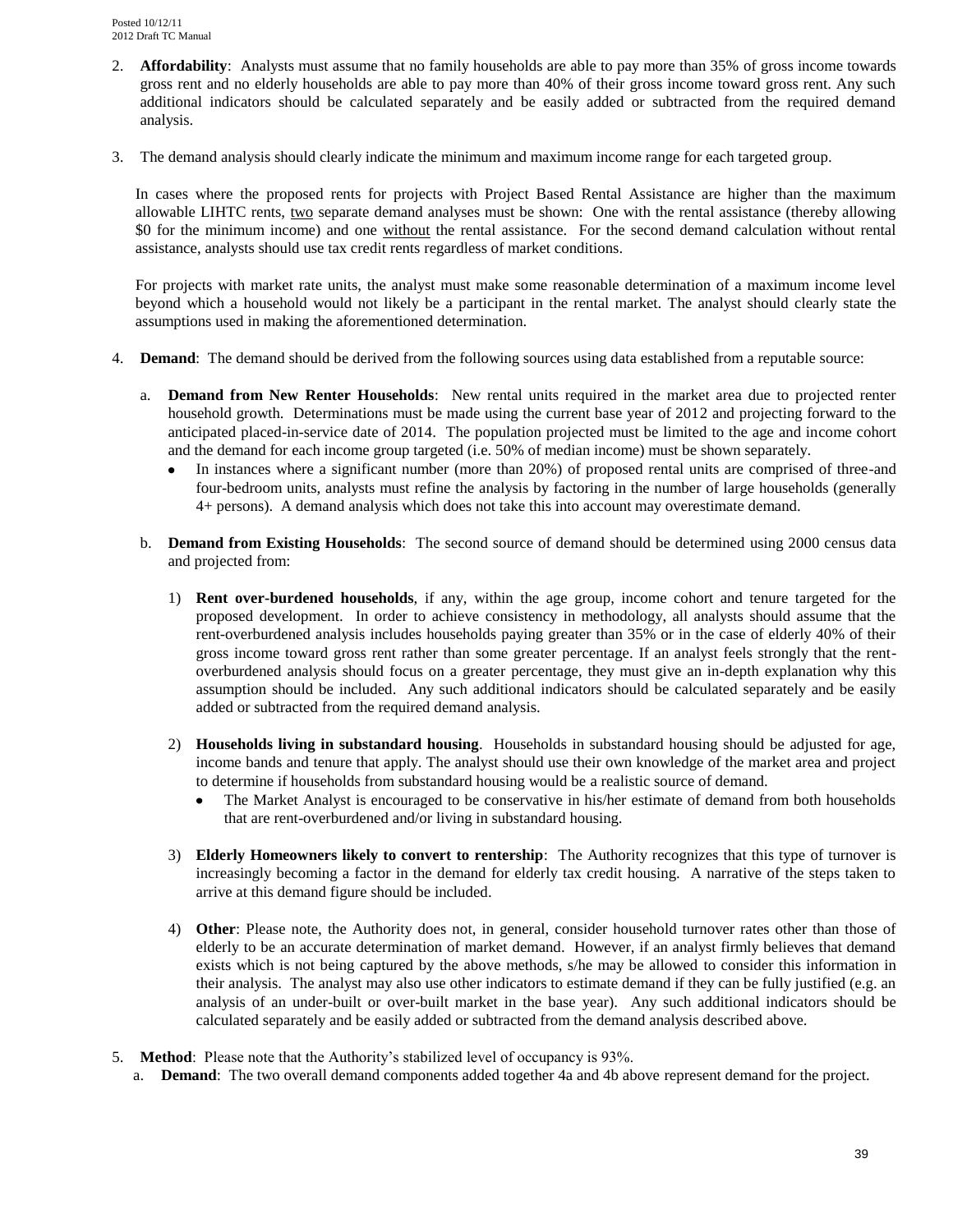- b. **Supply**: Comparable/competitive units funded, under construction, or placed in service in 2011 must be subtracted to calculate net demand. Vacancies in projects placed in service prior to 2011 which have not reached stabilized occupancy must also be considered as part of the supply.
- c. **Capture rates**: Capture rates must be calculated for each targeted income group and each bedroom size proposed as well as for the project overall.
- d. **Absorption rates**: The absorption rate determination should consider such factors as the overall estimate of new renter household growth, the available supply of comparable/competitive units, observed trends in absorption of comparable/competitive units, and the availability of subsidies and rent specials.

#### 6. **Example of Method**:

#### **a. Demand**

|                                                                      | Households at 50% Median<br>Income<br>(min. income to max. income) | Households at 60% of Median<br>Income<br>(min. income to max. income) |
|----------------------------------------------------------------------|--------------------------------------------------------------------|-----------------------------------------------------------------------|
| Demand from New Households<br>(age and income appropriate)           |                                                                    |                                                                       |
| $^{+}$                                                               | $^{+}$                                                             | $+$                                                                   |
| Demand from Existing Households<br>Rent-Overburdened                 |                                                                    |                                                                       |
| $^{+}$                                                               | $^{+}$                                                             | $+$                                                                   |
| Demand from Existing Households<br>Renters in Substandard Housing    |                                                                    |                                                                       |
| $^{+}$                                                               | $^{+}$                                                             | $+$                                                                   |
| Demand from Existing Households<br><b>Elderly Homeowner Turnover</b> |                                                                    |                                                                       |
|                                                                      | $=$                                                                | $=$                                                                   |
| <b>Total Demand</b>                                                  |                                                                    |                                                                       |
|                                                                      |                                                                    |                                                                       |
| Supply                                                               |                                                                    |                                                                       |
|                                                                      | $=$                                                                | $=$                                                                   |
| <b>Excess Demand/Supply</b>                                          |                                                                    |                                                                       |

#### **b. Net Demand and Capture Rates**

| <b>Bedrooms</b> | <b>Total Demand</b> | <b>Supply</b> | <b>Net Demand</b> | <b>Units Proposed</b> | <b>Capture Rate</b> |
|-----------------|---------------------|---------------|-------------------|-----------------------|---------------------|
| 1 Bedroom %     |                     |               |                   |                       |                     |
| AMI             |                     |               |                   |                       |                     |
| 2 Bedroom $\%$  |                     |               |                   |                       |                     |
| AMI             |                     |               |                   |                       |                     |
| 3 Bedroom %     |                     |               |                   |                       |                     |
| AMI             |                     |               |                   |                       |                     |
| 4 Bedroom %     |                     |               |                   |                       |                     |
| AMI             |                     |               |                   |                       |                     |

#### **G. SUPPLY ANALYSIS (Comparable/Competitive Rental Developments)**

The supply analysis will be given significant weight in the Authority's review of the market study. The senior analyst/market study author must visit all comparable/competitive developments. The analysis must include all existing LIHTC projects and other projects that would compete with or be affected by the proposed project. The analyst must include and consider all developments under construction and/or in the pipeline in the analysis.

- 1. Provide a copy of the email in which the Authority finalized the list of most directly comparable/competitive developments in the pre-market analysis.
- 2. The following information should be included for each comparable/competitive development: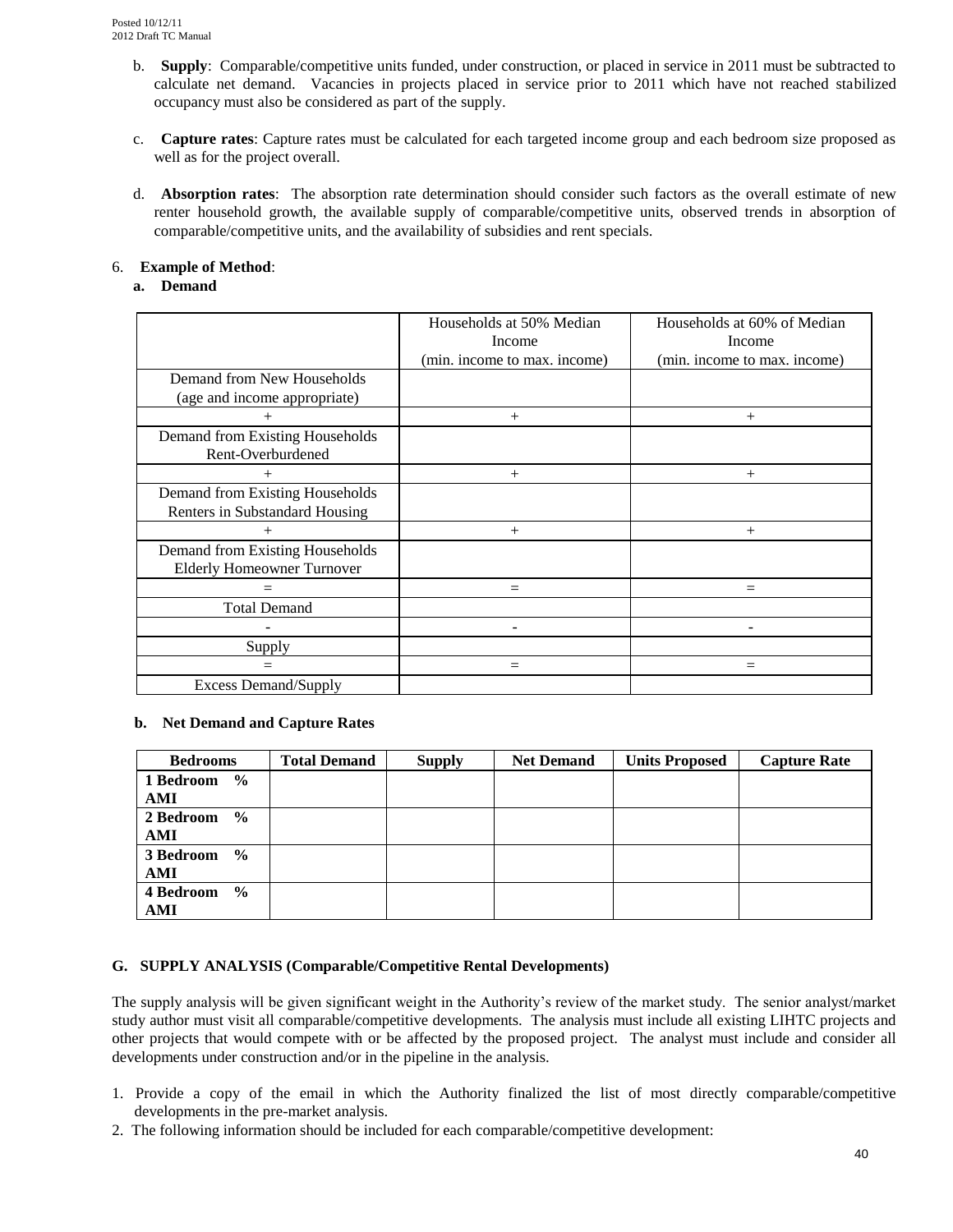- a. Name, Address, and Phone Number
- b. Contact Person's Name and staffing of the comparable/competitive property development
- c. Photograph
- d. Monthly Rents and utilities included in the rent, if any
- e. Type of development (RHS, tax credit, conventional, bond, bond and tax credits, etc.)
- f. Breakdown of unit sizes by bedroom/bathroom count
- g. Square footage for each comparable/competitive unit type
- h. Project age and Condition
- i. Population Served
- j. Description of unit amenities (include kitchen equipment) and site amenities
- k. Concessions given, if any
- l. Current vacancy rates broken down by bedroom size. Vacancy rates are to be determined using 2011 second and fourth quarter information provided by property management.
- m. Waiting list information, if any
- n. Number of units receiving rental assistance, description of assistance as project or tenant based.
- o. For developments in the planning or construction stages, provide the name, address/location, name of owner, number of units, unit configuration, rent structure, estimated date of market entry, and any other relevant market analysis information. If there are no developments in the planning stages or under construction, a statement to that effect must be provided.
- p. If the proposed project is an additional phase of an existing project, include a tenant profile as well as any information about a waiting list.

The above information should be provided in a comparative framework **including** the proposed project and those projects under construction and/or in the pipeline. For example, in addition to providing a page of information along with a picture for each comparable/competitive development, the analyst should also provide comparative charts that show such factors as the proposed project's rents, square footages, amenities, etc. as compared to the other projects.

- 3. A **map** showing the comparable/competitive developments in relation to the proposed site. The map should have an identifiable usable scale.
- 4. If applicable to the proposed development, provide data on three and four bedroom single-family rentals, OR provide information on rental trailer homes and single family homes in rural areas lacking sufficient three and four bedroom rental units in an attempt to identify where potential tenants are currently living.
- 5. Derive the programmatic rent and compare them to the proposed development's rents. Quantify and discuss market advantage of the subject and impact on marketability.
- 6. Calculate the overall market vacancy rate, the overall comparable/competitive vacancy rate, and the overall vacancy rate for all LIHTC projects in the market area. (Do not include new projects in the process of "renting up" in vacancy rate.)
- 7. The cost and availability of homeownership and mobile home living, if applicable.
- 8. Conclusion as to the impact that the proposed project will have on the occupancy of other assisted housing projects in the market area.
- 9. Discuss the availability of affordable housing options, including purchase or sale of homes.
- 10. The Market Analyst should note any primary housing voids in the market and comment whether the proposed project will fill such a void or not.

#### **H. INTERVIEWS**

The results of formal or informal interviews with property managers, town planning officials or anyone with relevant information relating to the overall demand for the proposed development should be summarized in this section.

#### **I. RECOMMENDATIONS**

Market Analysts must provide a recommendation that clearly states whether a proposed project should be awarded tax credits. The Market Analyst must provide a brief summary of all the major factors that led to their conclusion.

The completed market study must meet the minimum threshold requirements stated in the 2012 QAP. If the development cannot meet the threshold requirements the development will be disqualified.

#### **J. SIGNED STATEMENT**

The signed statement must include the following language: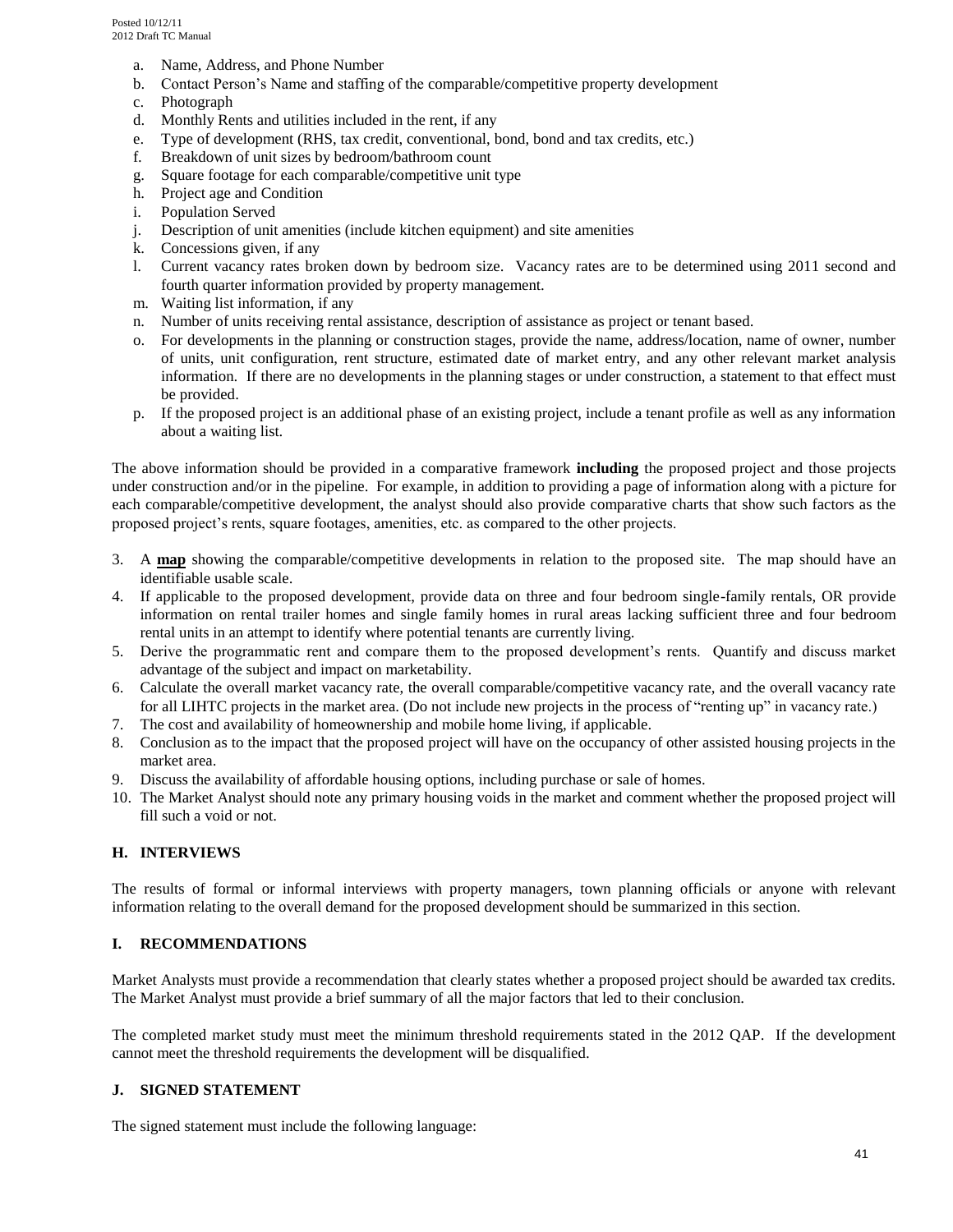I affirm that I have made a physical inspection of the market and surrounding area and the information obtained in the field has been used to determine the need and demand for LIHTC units. I understand that any misrepresentation of this statement may result in the denial of further participation in the South Carolina State Housing Finance & Development Authority's programs. I also affirm that I have no financial interest in the project or current business relationship with the ownership entity and my compensation is not contingent on this project being funded. This report was written according to the SCSHFDA's market study requirements. The information included is accurate and can be relied upon by SCSHFDA to present a true assessment of the low-income housing rental market.

Market Analyst Author

\_\_\_\_\_\_\_\_\_\_\_\_\_\_\_\_\_\_\_\_\_\_\_\_\_\_\_\_\_\_\_\_\_\_\_\_\_\_\_\_\_\_\_\_\_\_

\_\_\_\_\_\_\_\_\_\_\_\_\_\_\_\_\_\_\_\_\_\_\_\_\_\_\_\_\_\_\_\_\_\_\_\_\_\_\_\_\_\_\_\_\_\_

Date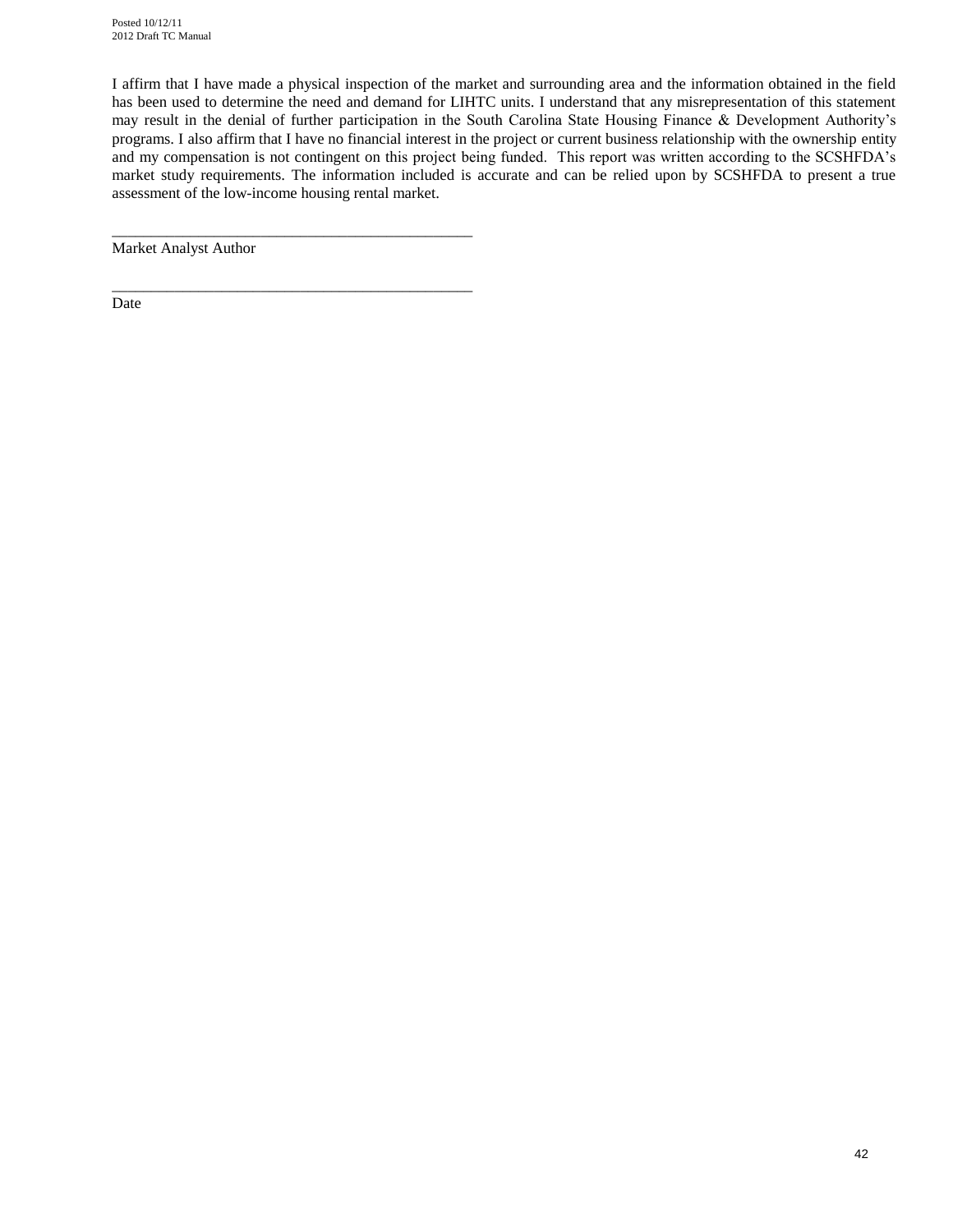#### **2011 2012 LIHTC Program Schedule**

#### **October 31, 2011 November 8, 2010**

A Public Hearing will be held at the Authority's Office, 300-C Outlet Pointe Blvd, Columbia, SC from 10:00 a.m. to 12:00 p.m. (EST).

#### **By January 27, 2012 19, 2011**

Application packages will be posted on the Authority's web site: [www.schousing.com](http://www.schousing.com/)

The Authority will provide fill in applications on CDs. The fill-in applications do not require any special system requirements or software to operate on a PC running Windows 95, Windows 98, Windows 2000, Windows NT, or Windows XP. A separate application package must be submitted for each development.

#### **January 2012 2011**

A workshop will be held in Columbia, SC. <del>LIHTC</del> Authority staff will provide information on the tax credit program and 2011 2012 application procedures. Although attendance is not mandatory, it is strongly recommended. After the workshop, specific questions regarding the tax credit program and/or application should be e-mailed to Laura Nicholson at [laura.nicholson@schousing.com](mailto:laura.nicholson@schousing.com) or faxed to (803) 551-4925. The Authority will respond in writing and will post any programmatic clarifications on the web site.

#### **March 23, 2012 February 25, 2011**

Tier One Tax Credit Applications are due along with the Tier One application fee and the market study review fee. No application will be accepted, under any circumstance, after 5:00 p.m. (EST), March 23, 2012 February 25, 2011.

#### **By April 26, 2011**

The Authority will notify the contact person for the Tier One application(s) whether the development will be invited to compete in the Tier Two process.

#### **May 31, 2011 through June 3, 2011**

The Authority will accept Tier Two applications from 8:30 a.m. (EST) until 5:00 p.m. (EST). No application will be accepted, under any circumstance, after 5:00 p.m. (EST), June 3, 2011

#### **June 2012**

Applicants will be notified of Application point scores. Point scores will be posted on the Authority's website at www.schousing.com

#### **July 2012 August 2011**

Notification of Final Tax Credit Reservations will be made.